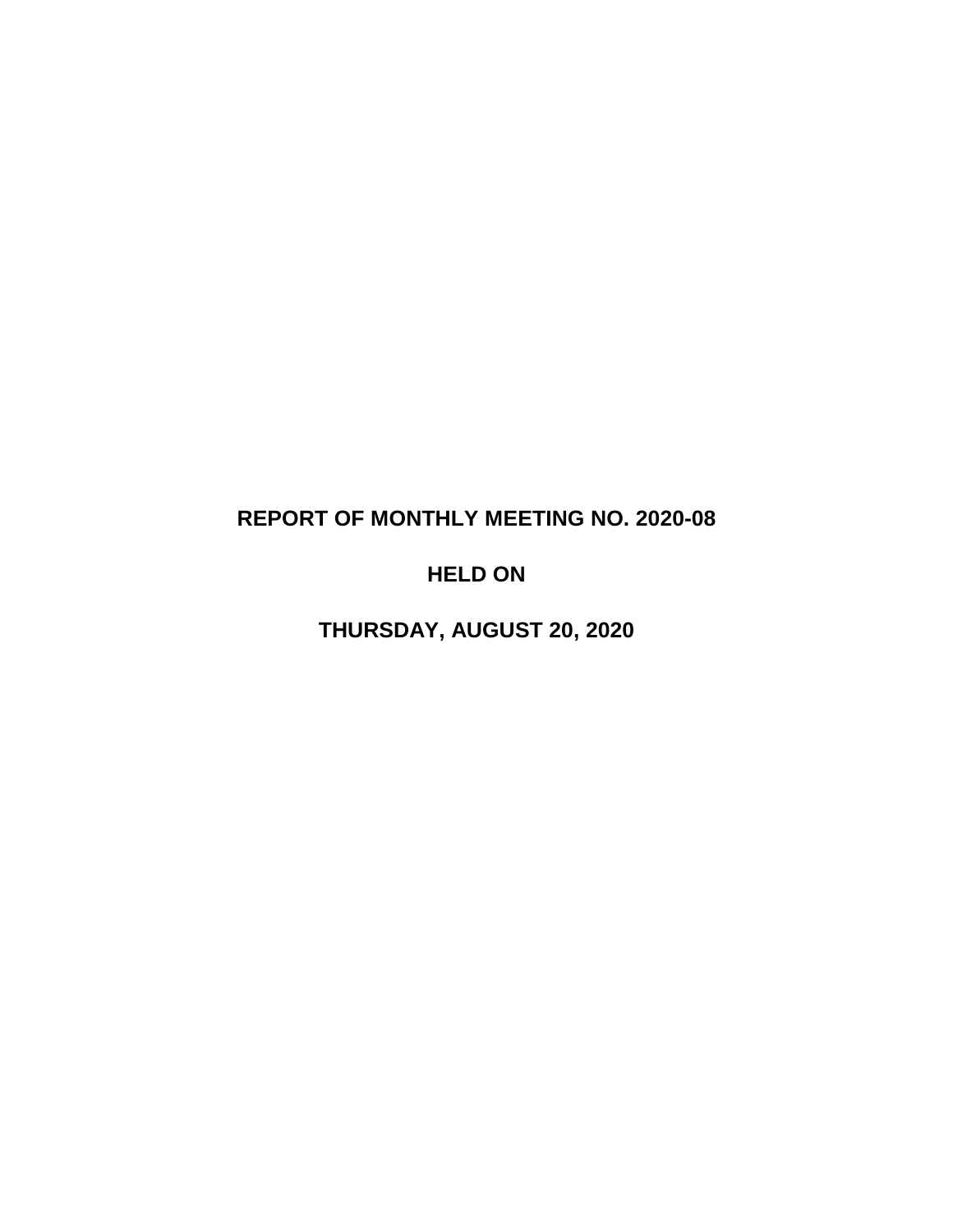Report of Monthly Meeting No. 2020-08 held on Thursday, August 20, 2020

| <b>ITEMS</b>                             | <b>CLASSIFICATION</b>                                                                                                                                                                                                                                                                                                                                       | <b>PAGES</b> |
|------------------------------------------|-------------------------------------------------------------------------------------------------------------------------------------------------------------------------------------------------------------------------------------------------------------------------------------------------------------------------------------------------------------|--------------|
| <b>Call to Order</b><br><b>Roll Call</b> |                                                                                                                                                                                                                                                                                                                                                             |              |
| <b>Secretary's Report</b>                | Recording Secretary presents minutes of previous meetings for approval.                                                                                                                                                                                                                                                                                     | $4 - 12$     |
| <b>Refunds</b>                           | Errors in deduction and non-members<br>Full refunds to employees due to separation from service<br>Refund in accordance with Section 8-170 of the law governing the Fund<br>Refund Reissued to New Payee<br>Refund elections in lieu of annuity<br>Refund of Spousal Contributions<br>1/ <sub>2</sub> % refunds to new annuitants<br><b>Adjusted Refund</b> |              |
| <b>Invoices</b>                          | Administrative and Investment Fees                                                                                                                                                                                                                                                                                                                          | $13 - 16$    |
| <b>Annuities</b>                         | Annuities for Employees<br>Annuities for Widows, Widowers and Minor Children, Reversionary Annuities<br><b>Adjusted Annuities</b>                                                                                                                                                                                                                           | $17 - 27$    |
| <b>Disability</b>                        | Applications for Duty and Ordinary Disability benefits<br>Applications for Extensions of Duty and Ordinary Disability benefits<br>Adjusted Duty and Ordinary Disability benefits                                                                                                                                                                            | $28 - 33$    |
| <b>Membership</b>                        | Applications<br>Change in Dates of Birth<br><b>Administrative Review</b>                                                                                                                                                                                                                                                                                    | 34           |
| <b>Treasurer's Report</b>                | City Treasurer's Statement of Account As of 07/31/2020                                                                                                                                                                                                                                                                                                      | 35           |
| <b>MISCELLANEOUS</b>                     |                                                                                                                                                                                                                                                                                                                                                             | 36           |

#### **MISCELLANEOUS**

Public Comment

Update on Fund's Net Position

#### Investments

- Market Environment
- Monthly Performance Report
- Second Quarter Performance Report
- MEABF Staff Investment Report
- Second Quarter MWDBE Report
- Watchlist
- Liquidity
- September 10, 2020 Investment Meeting

PBS Demonstration and Presentation

Legislative Liaison Presentation

| A<br>в<br>С<br>СX<br>DU<br><b>DIS</b> | Less than 60 years of age<br>Reversionary<br>Calculated upon death of Employee<br><b>Credit Expires</b><br>Death<br>Duty Disability<br>Discharged | MMI<br><b>NTE</b><br>OR.<br>R | Female: No Post 9/74 Spouse Contributions<br>MED Updated Medical Records<br><b>Maximum Medical Update</b><br>See Notes in File<br>Note for Mercy Works Update<br><b>Ordinary Disability</b><br><b>Reciprocal Annuity</b> | <b>RW</b><br>SPE.<br>W<br>WC. | <b>Returned to Work</b><br>Less than 10 years of Service<br><b>Specialist Doctor Visit</b><br><b>Term Annuity</b><br>Withdraw/Waiting to apply<br>Workmens' Compensation<br>Married @ Resignation, |
|---------------------------------------|---------------------------------------------------------------------------------------------------------------------------------------------------|-------------------------------|--------------------------------------------------------------------------------------------------------------------------------------------------------------------------------------------------------------------------|-------------------------------|----------------------------------------------------------------------------------------------------------------------------------------------------------------------------------------------------|
|                                       | EID Errors in Deduction                                                                                                                           |                               | RES Resigned                                                                                                                                                                                                             |                               | Not Married @ Effective Date                                                                                                                                                                       |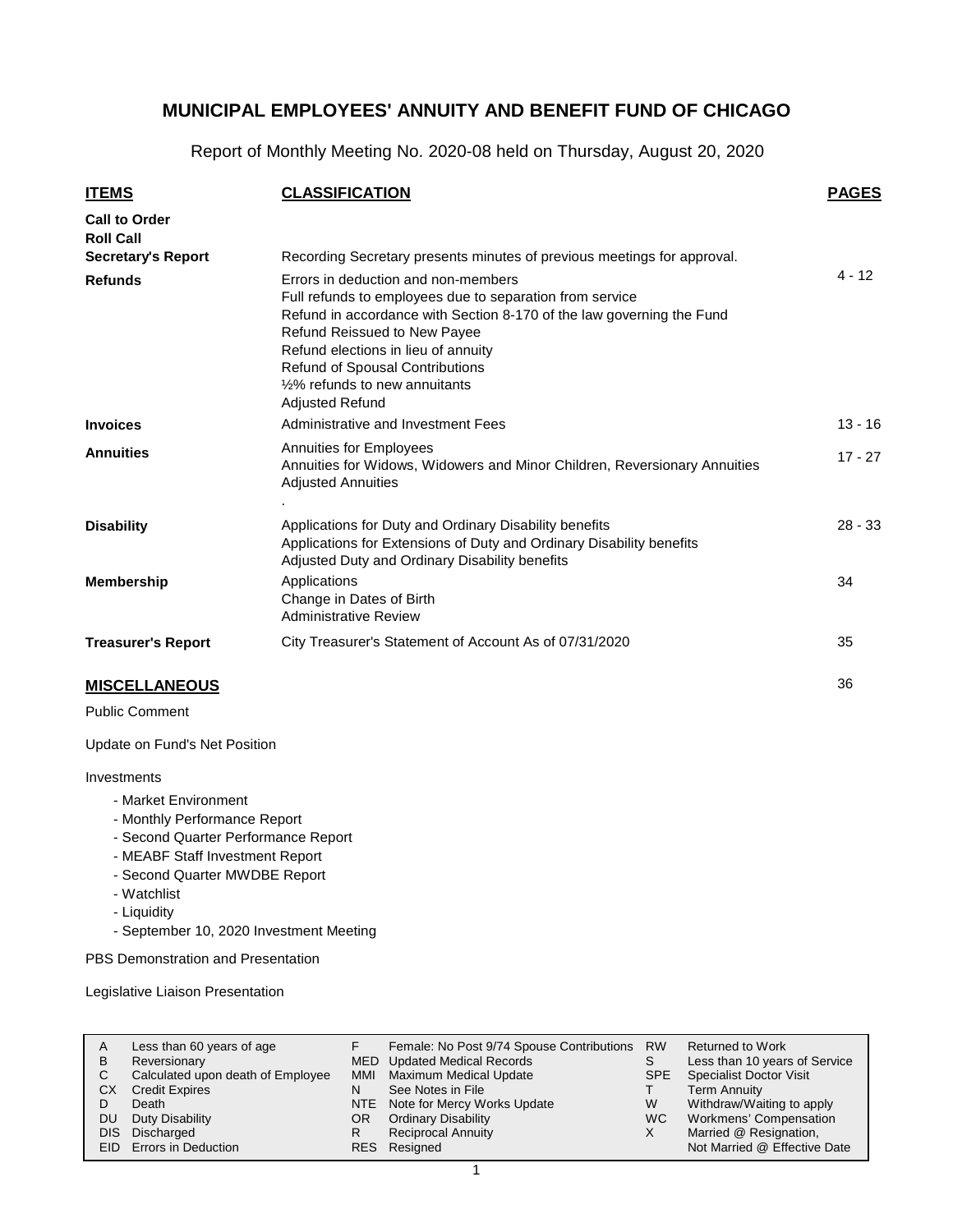Report of Monthly Meeting No. 2020-08 held on Thursday, August 20, 2020

Fiduciary Insurance Presentation 2020 Trustee Election

Blind Mailing

Executive Director Report

Old Business/New Business

Hearing for Member 28331\*

Legal Update

| A          | Less than 60 years of age         |     | Female: No Post 9/74 Spouse Contributions RW |      | Returned to Work               |
|------------|-----------------------------------|-----|----------------------------------------------|------|--------------------------------|
| в          | Reversionary                      |     | MED Updated Medical Records                  | S    | Less than 10 years of Service  |
| С          | Calculated upon death of Employee | MMI | Maximum Medical Update                       | SPE. | <b>Specialist Doctor Visit</b> |
| СX         | <b>Credit Expires</b>             | N   | See Notes in File                            |      | <b>Term Annuity</b>            |
|            | Death                             |     | NTE Note for Mercy Works Update              | W    | Withdraw/Waiting to apply      |
| DU         | Duty Disability                   | OR. | <b>Ordinary Disability</b>                   | WC.  | Workmens' Compensation         |
| <b>DIS</b> | Discharged                        |     | <b>Reciprocal Annuity</b>                    | X    | Married @ Resignation,         |
|            | EID Errors in Deduction           |     | RES Resigned                                 |      | Not Married @ Effective Date   |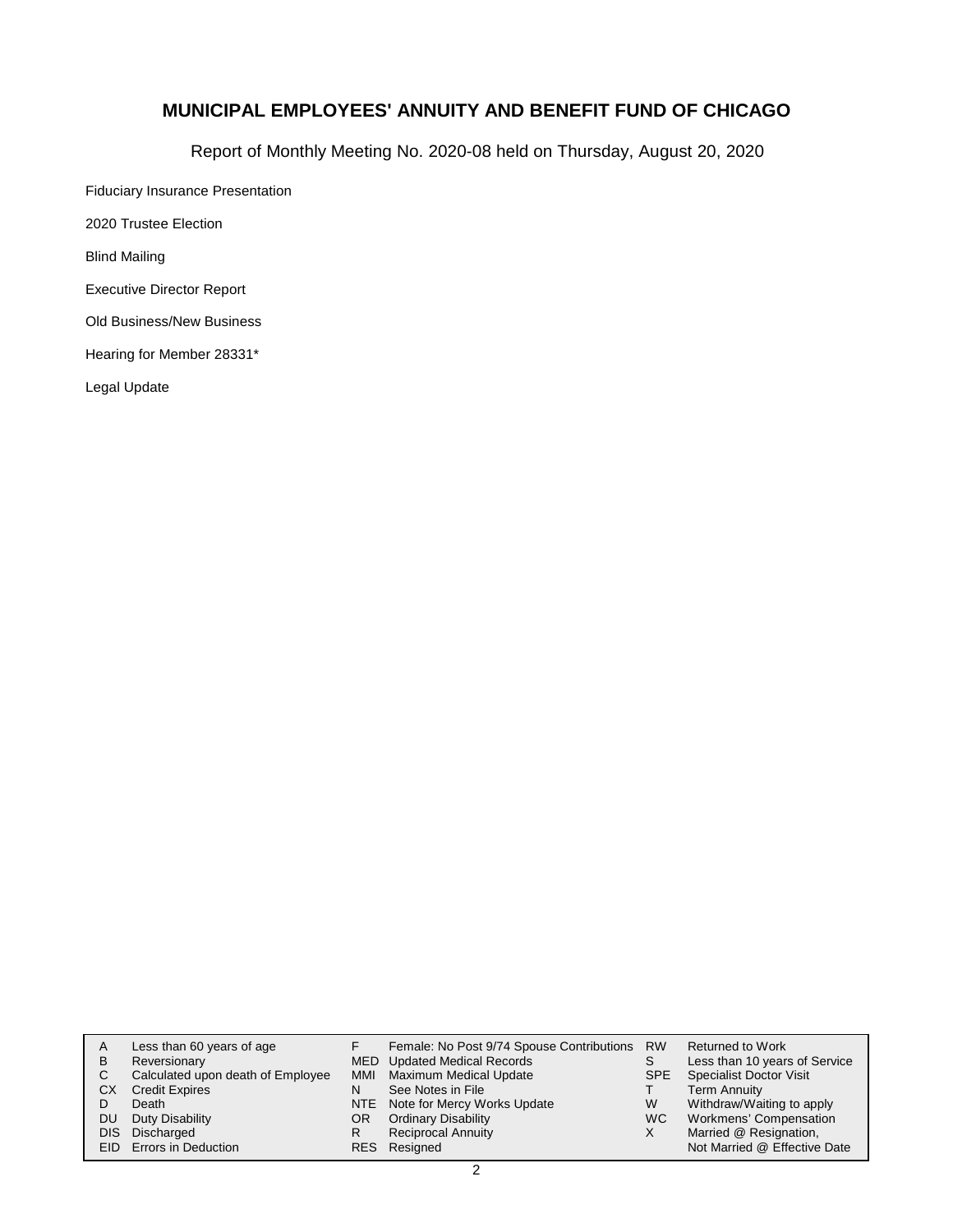Report of Monthly Meeting No. 2020-08 held on Thursday, August 20, 2020

The Monthly Meeting of the Retirement Board was called to order by the President, Verna R. Thompson, at 9:02 a..m. in the offices of the Fund, 321 N Clark Street, Suite 700, on Thursday, August 20, 2020.

#### The following were present:

| Verna R. Thompson      | President                     |
|------------------------|-------------------------------|
| Reshma Soni            | Vice President                |
| Thomas J. McMahon      | Trustee                       |
| Jeffrey J. Johnson     | <b>Recording Secretary</b>    |
| Melissa Conyears-Ervin | Treasuer arrived at 9:03 a.m. |

#### Also Present:

| Dennis White             | Executive Director               |
|--------------------------|----------------------------------|
| Stacey Ruffolo           | Deputy Executive Director        |
| Donna Hansen             | Office Manager                   |
| Steve Yoon               | <b>Investment Officer</b>        |
| Sarah Boeckman           | Attorney at Law                  |
| Craig Slack              | Deputy City Treasurer            |
|                          | (Proxy for City Treasurer)       |
| Sandra Shelby            | Comptroller                      |
| <b>Kimberly Carroll</b>  | <b>Benefits Manager</b>          |
| Terence P. Sullivan      | M.D.                             |
| Jamie Wesner             | <b>Marquette Associates</b>      |
| Neil Capps               | <b>Marquette Associates</b>      |
| Craig Goesel             | Alliant                          |
| Bruno Amici              | Alliant                          |
| Jim Chang                | <b>Novitas</b>                   |
| Bukola Bello             | Vision M.A.I. Consulting         |
| Derek Blaida             | Blaida and Associates, LLC       |
| <b>Betty Hayes</b>       | <b>Financial Investment News</b> |
| <b>Mauricio Banuelos</b> | City of Chicago                  |

Absent:

### **SECRETARY'S REPORT**

Trustee Johnson motioned that the Minutes of Meeting No. 2020-07 be approved as submitted. Seconded Mr. Slack. Carried: Ayes- Trustee Johnson, Trustee McMahon, Trustee Soni, Trustee Thompson and Mr. Slack. Nays-None.

Trustee McMahon motioned that the Transcripts of Meeting(s) No. 2020-06 and No. 2020-07 be approved and submitted. Seconded Trustee Johnson. Carried Ayes:Trustee Johnson, Trustee McMahon, Trustee Soni, Trustee Thompson and Mr. Slack. Nays-None.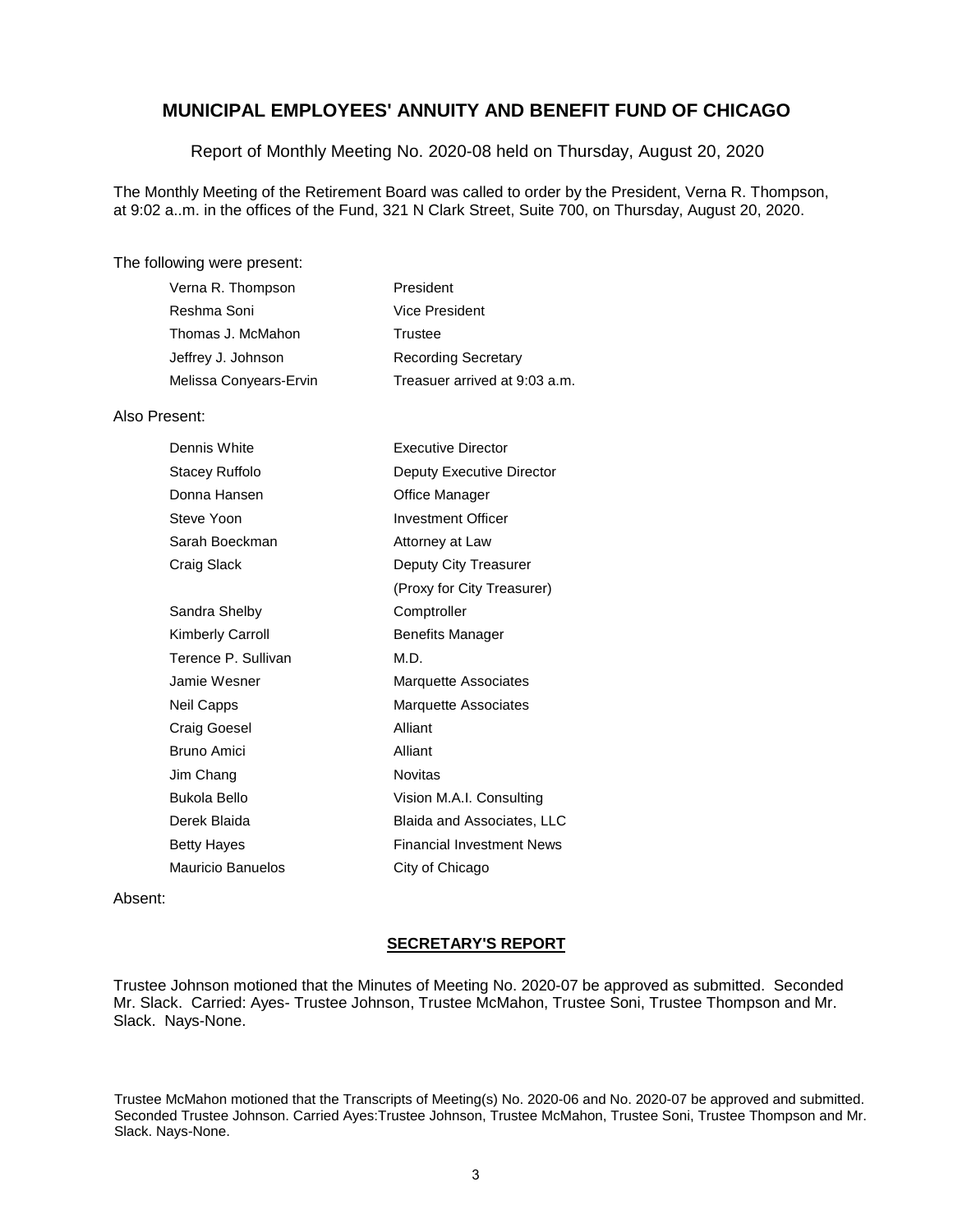Report of Monthly Meeting No. 2020-08 held on Thursday, August 20, 2020

### **REFUND DUE TO ERRORS IN DEDUCTION AND NON-MEMBERS**

### **Refund a/c errors in deduction**

| <b>Name</b>                          | <u>Dept</u>        | Reason                   | <b>Amount</b> |
|--------------------------------------|--------------------|--------------------------|---------------|
| AUSTIN, MICHAEL D                    | <b>TRANS</b>       | <b>NEW ANNUITANT</b>     | \$1,585.03    |
| <b>BEATY, GERALYN</b>                | BE                 | <b>NEW ANNUITANT</b>     | \$15.73       |
| BORRERO, MILAGROS                    | <b>BE</b>          | <b>NEW ANNUITANT</b>     | \$7.94        |
| BRYANT, EYRLE J                      | <b>FINANCE</b>     | <b>NEW ANNUITANT</b>     | \$16.17       |
| <b>BYNUM, LARRY</b>                  | <b>FLEET/FACIL</b> | <b>NEW ANNUITANT</b>     | \$30.34       |
| CONLEY, NADINE                       | <b>WATER</b>       | <b>NEW ANNUITANT</b>     | \$450.36      |
| DELGADO PAGAN, JUAN                  | WATER              | <b>NEW ANNUITANT</b>     | \$21.40       |
| EJKA, KENNETH P                      | STS & SAN          | <b>NEW ANNUITANT</b>     | \$934.20      |
| ESTRADA, MARIA A                     | BE                 | <b>NEW ANNUITANT</b>     | \$5.26        |
| FERRANTE, VICTOR                     | FLEET/FACIL        | <b>NEW ANNUITANT</b>     | \$756.64      |
| <b>GALLIAN, GILBERT G</b>            | FLEET/FACIL        | <b>NEW ANNUITANT</b>     | \$66.58       |
| HAWKINS, CEDRIC B                    | STS & SAN          | <b>NEW ANNUITANT</b>     | \$28.85       |
| HERNANDEZ, REINALDO                  | <b>TRANS</b>       | <b>NEW ANNUITANT</b>     | \$47.70       |
| HRYCKO, MICHAEL A                    | WATER              | <b>NEW ANNUITANT</b>     | \$467.42      |
| KIECA, WAYNE R                       | <b>FLEET/FACIL</b> | <b>NEW ANNUITANT</b>     | \$26.15       |
| LANG, DARLEEN                        | <b>FINANCE</b>     | <b>NEW ANNUITANT</b>     | \$116.62      |
| MALEWSKI, GRAZYNA A                  | <b>BE</b>          | <b>NEW ANNUITANT</b>     | \$11.91       |
| MARKESE, NICK T                      | <b>FLEET/FACIL</b> | <b>NEW ANNUITANT</b>     | \$71.62       |
| MIRANDA JR, OSWALD                   | <b>WATER</b>       | <b>NEW ANNUITANT</b>     | \$534.33      |
| ORTIZ, ROSA Y                        | <b>HOUSING</b>     | PAYROLL ADJUSTMENT       | \$262.58      |
| RAYBORN, BILLY                       | <b>AVIATION</b>    | <b>NEW ANNUITANT</b>     | \$355.72      |
| RIVKIN, ROBERT S                     | <b>MAYOR'S OFF</b> | PAYROLL ADJUSTMENT       | \$362.66      |
| ROBINSON, JOHN L                     | <b>COPA</b>        | PAYROLL ADJUSTMENT       | \$393.15      |
| ROMO, ARMANDO                        | STS & SAN          | <b>NEW ANNUITANT</b>     | \$12.07       |
| SANDBERG, WILLIAM D                  | <b>WATER</b>       | <b>NEW ANNUITANT</b>     | \$25.11       |
| SULSKI, MARK E                       | FLEET/FACIL        | <b>NEW ANNUITANT</b>     | \$646.86      |
| TIERNEY, BRIAN P                     | <b>WATER</b>       | <b>NEW ANNUITANT</b>     | \$180.55      |
| TUBBS, DOUGLAS M                     | <b>TRANS</b>       | <b>NEW ANNUITANT</b>     | \$138.49      |
| USHER, TIMOTHY C                     | <b>AVIATION</b>    | <b>NEW ANNUITANT</b>     | \$6.57        |
| VALENZUELA, SANTIAGO                 | STS & SAN          | <b>NEW ANNUITANT</b>     | \$118.40      |
| Total Refund a/c errors in deduction |                    | 30 Case(s)               | \$7,696.41    |
| Refund to Laborers a/c non-members   |                    |                          |               |
| <b>Name</b>                          | <u>Dept</u>        | <b>Period</b>            | <b>Amount</b> |
| DIXON, JOREATHA                      | BЕ                 | 11/23/2019 TO 02/15/2020 | \$370.06      |
| MC GUIRE, KEVIN P                    | BE                 | 08/22/2015 TO 07/04/2020 | \$59,941.76   |
|                                      |                    |                          |               |

|     | Less than 60 years of age                                    |     | Female: No Post 9/74 Spouse Contributions |   | REL Released to Return to Work        |
|-----|--------------------------------------------------------------|-----|-------------------------------------------|---|---------------------------------------|
| B   | Reversionary                                                 |     | MED Updated Medical Records               |   | RW Returned to Work                   |
|     | Calculated upon death of Employee MMI Maximum Medical Update |     |                                           |   | Less than 10 years of Service         |
| CX. | <b>Credit Expires</b>                                        |     | See Notes in File                         |   | <b>SPE</b> Specialist Doctor Visit    |
|     | Death                                                        |     | NTE Note for Mercy Works Update           |   | <b>Term Annuity</b>                   |
|     | DU Duty Disability                                           | OR. | <b>Ordinary Disability</b>                | W | Withdraw/Waiting to apply             |
|     | DIS Discharged                                               |     | <b>Reciprocal Annuity</b>                 |   | WC Workmens' Compensation             |
|     | <b>EID</b> Errors in Deduction                               |     | RES Resigned                              |   | Married @ Res, Not Married @ Eff Date |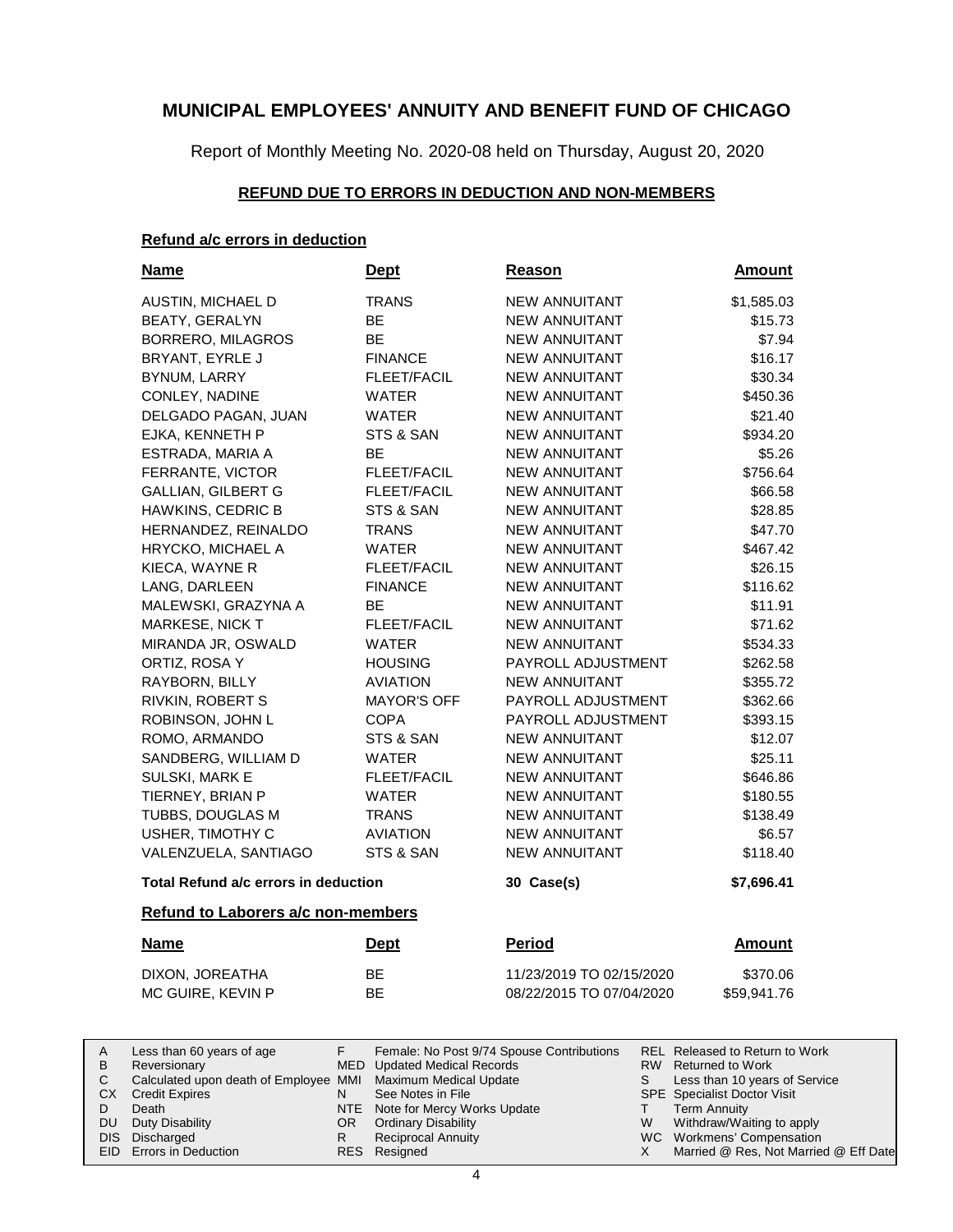Report of Monthly Meeting No. 2020-08 held on Thursday, August 20, 2020

### **REFUND DUE TO ERRORS IN DEDUCTION AND NON-MEMBERS**

|  |  | Refund to Laborers a/c non-members |
|--|--|------------------------------------|
|  |  |                                    |

| <b>Name</b>                                  | <b>Dept</b> | <b>Period</b>                                           | Amount      |
|----------------------------------------------|-------------|---------------------------------------------------------|-------------|
| Total Refund to Laborers a/c non-<br>members |             | 2 Case(s)                                               | \$60,311.82 |
|                                              |             | TOTAL REFUND DUE TO ERRORS IN DEDUCTION AND NON-MEMBERS |             |

**32 Case(s) \$68,008.23**

| A   | Less than 60 years of age                                    |     | Female: No Post 9/74 Spouse Contributions |   | REL Released to Return to Work        |
|-----|--------------------------------------------------------------|-----|-------------------------------------------|---|---------------------------------------|
| B   | Reversionary                                                 |     | MED Updated Medical Records               |   | RW Returned to Work                   |
|     | Calculated upon death of Employee MMI Maximum Medical Update |     |                                           |   | Less than 10 years of Service         |
| CX. | <b>Credit Expires</b>                                        |     | See Notes in File                         |   | <b>SPE</b> Specialist Doctor Visit    |
|     | Death                                                        |     | NTE Note for Mercy Works Update           |   | Term Annuity                          |
| DU. | Duty Disability                                              | OR. | <b>Ordinary Disability</b>                | W | Withdraw/Waiting to apply             |
|     | DIS Discharged                                               |     | <b>Reciprocal Annuity</b>                 |   | WC Workmens' Compensation             |
|     | EID Errors in Deduction                                      |     | RES Resigned                              |   | Married @ Res, Not Married @ Eff Date |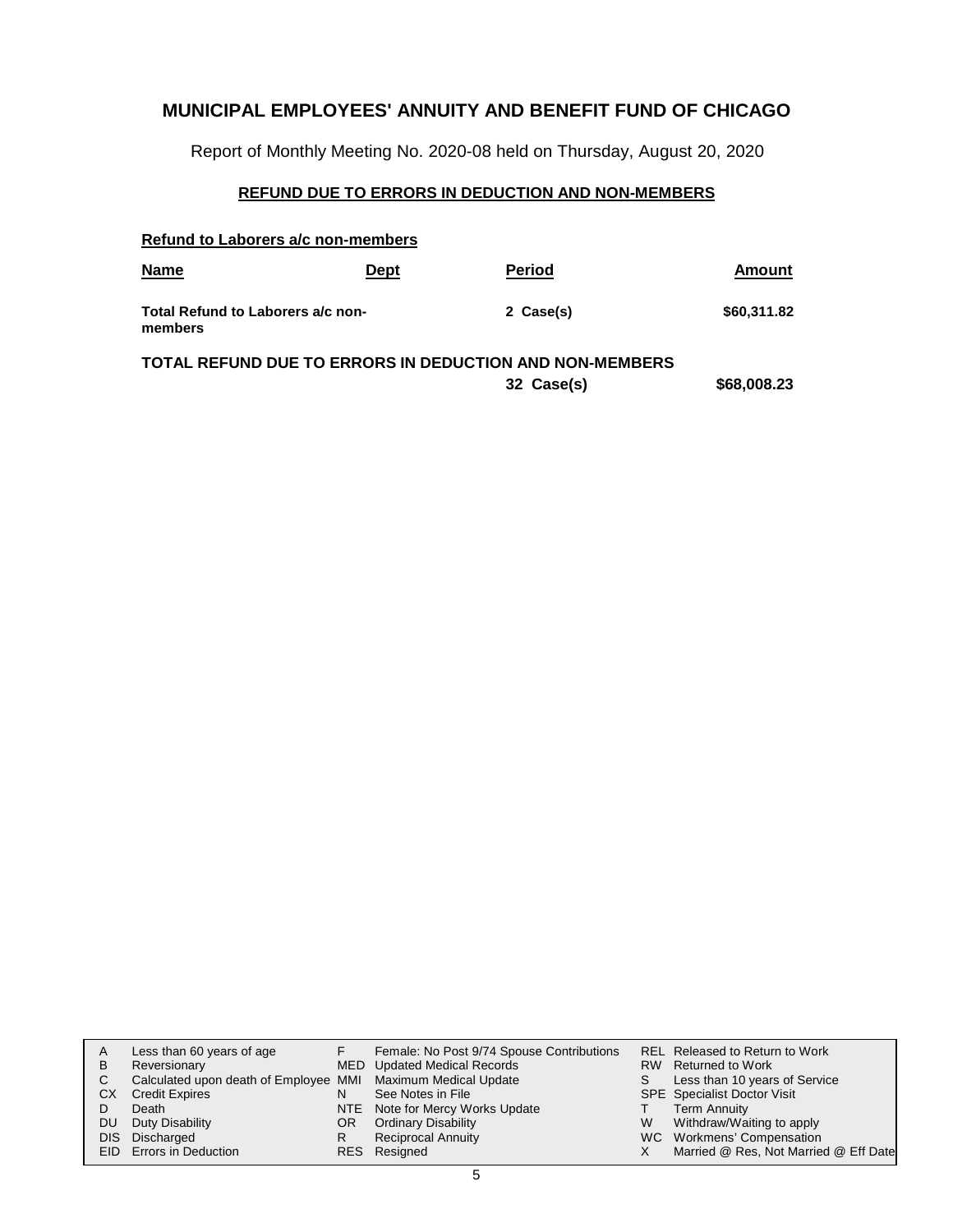Report of Monthly Meeting No. 2020-08 held on Thursday, August 20, 2020

# **REFUND TO EMPLOYEES DUE TO SEPARATION FROM SERVICE**

| <u>Name</u>                                                                                                                                                  |                                    | <u>Dept</u>                                                                                                                                                                                                          | <b>Resignation Date</b> |                     | <b>Amount</b>                                                                                                                                                                                                            | <u>Note</u>  |
|--------------------------------------------------------------------------------------------------------------------------------------------------------------|------------------------------------|----------------------------------------------------------------------------------------------------------------------------------------------------------------------------------------------------------------------|-------------------------|---------------------|--------------------------------------------------------------------------------------------------------------------------------------------------------------------------------------------------------------------------|--------------|
| <b>BABCOCK, SHANNON</b>                                                                                                                                      |                                    | BE                                                                                                                                                                                                                   | 08/30/2019              |                     | \$30,128.22                                                                                                                                                                                                              |              |
| <b>BLACK, JESSICA A</b>                                                                                                                                      |                                    | <b>CPL</b>                                                                                                                                                                                                           | 06/15/2020              |                     | \$8,337.98                                                                                                                                                                                                               |              |
| BOYKIN, TOYA N                                                                                                                                               |                                    | BE                                                                                                                                                                                                                   | 10/16/2019              |                     | \$7,095.08                                                                                                                                                                                                               |              |
| BROWN, ASHLEY P                                                                                                                                              |                                    | BE                                                                                                                                                                                                                   | 02/07/2020              |                     | \$936.98                                                                                                                                                                                                                 |              |
| BRYSON, MONIQUE                                                                                                                                              |                                    | <b>OEMC</b>                                                                                                                                                                                                          | 03/10/2020              |                     | \$2,176.83                                                                                                                                                                                                               |              |
| COLE, JESSICA L                                                                                                                                              |                                    | OEMC                                                                                                                                                                                                                 | 05/14/2020              |                     | \$22,724.39                                                                                                                                                                                                              |              |
| COSENZO, TRACEY A                                                                                                                                            |                                    | BE                                                                                                                                                                                                                   | 07/03/2020              |                     | \$4,135.15                                                                                                                                                                                                               |              |
| EFFIONG, IMAH E                                                                                                                                              |                                    | BE                                                                                                                                                                                                                   | 05/17/2019              |                     | \$19,462.55                                                                                                                                                                                                              |              |
| FIGUEROA, JACKQUELINE                                                                                                                                        |                                    | BE                                                                                                                                                                                                                   | 02/15/2020              |                     | \$33.29                                                                                                                                                                                                                  |              |
| FOERSTER, MARY JOANNE                                                                                                                                        |                                    | <b>HOUSING</b>                                                                                                                                                                                                       | 02/14/1997              |                     | \$22,243.17                                                                                                                                                                                                              |              |
| FORD, KEMECHA S                                                                                                                                              |                                    | <b>AVIATION</b>                                                                                                                                                                                                      | 05/29/2020              |                     | \$8,766.83                                                                                                                                                                                                               |              |
| <b>GALLION, LARRY</b>                                                                                                                                        |                                    | BE                                                                                                                                                                                                                   | 03/13/2020              |                     | \$431.73                                                                                                                                                                                                                 |              |
| HEDLEY, SHELLAYNE M                                                                                                                                          |                                    | <b>CPL</b>                                                                                                                                                                                                           | 08/25/2001              |                     | \$6,234.48                                                                                                                                                                                                               |              |
| INIGUEZ, STEVEN                                                                                                                                              |                                    | <b>BE</b>                                                                                                                                                                                                            | 07/03/2020              |                     | \$42,753.99                                                                                                                                                                                                              |              |
| JOHNSON, STEVEN M                                                                                                                                            |                                    | <b>WATER MGMT</b>                                                                                                                                                                                                    | 12/26/2017              |                     | \$30,651.30                                                                                                                                                                                                              |              |
| JONES, LUZ E                                                                                                                                                 |                                    | BE                                                                                                                                                                                                                   | 06/18/2020              |                     | \$17,053.83                                                                                                                                                                                                              |              |
| JONES, ROSHARON L                                                                                                                                            |                                    | BE                                                                                                                                                                                                                   | 08/30/2017              |                     | \$27,555.04                                                                                                                                                                                                              |              |
| KEMP, KARL A                                                                                                                                                 |                                    | BE                                                                                                                                                                                                                   | 06/05/2020              |                     | \$145,765.67                                                                                                                                                                                                             | A:42, S:19.5 |
| LOPEZ, ANGELICA                                                                                                                                              |                                    | <b>CPL</b>                                                                                                                                                                                                           | 05/20/2020              |                     | \$2,126.27                                                                                                                                                                                                               |              |
| LUGO, OSVALDO                                                                                                                                                |                                    | BE                                                                                                                                                                                                                   | 06/30/2019              |                     | \$8,588.88                                                                                                                                                                                                               |              |
| LYNCH, DONALD S                                                                                                                                              |                                    | BE                                                                                                                                                                                                                   | 09/04/2015              |                     | \$17,974.67                                                                                                                                                                                                              |              |
| MACIAS, JOSE D                                                                                                                                               |                                    | BE                                                                                                                                                                                                                   | 12/07/2019              |                     | \$76.15                                                                                                                                                                                                                  |              |
| MALDONADO HERNANDEZ, J                                                                                                                                       |                                    | BE                                                                                                                                                                                                                   | 12/07/2019              |                     | \$99.27                                                                                                                                                                                                                  |              |
| <b>MARIN BAKER, KRISTINA</b>                                                                                                                                 |                                    | BE                                                                                                                                                                                                                   | 09/20/2016              |                     | \$54,545.12                                                                                                                                                                                                              | A:36, S:14.5 |
| MARTIN, MICHELLE E                                                                                                                                           |                                    | BE                                                                                                                                                                                                                   | 12/07/2019              |                     | \$49.87                                                                                                                                                                                                                  |              |
| MCBRIDE, OLIVIA S                                                                                                                                            |                                    | BE                                                                                                                                                                                                                   | 12/07/2019              |                     | \$45.56                                                                                                                                                                                                                  |              |
| MCCREE, MODESSA L                                                                                                                                            |                                    | BE                                                                                                                                                                                                                   | 02/15/2020              |                     | \$114.84                                                                                                                                                                                                                 |              |
| MEDINA JR, ARTURO                                                                                                                                            |                                    | BE                                                                                                                                                                                                                   | 12/07/2019              |                     | \$56.56                                                                                                                                                                                                                  |              |
| MEEKS, VALERIE                                                                                                                                               |                                    | BE                                                                                                                                                                                                                   | 12/07/2019              |                     | \$42.60                                                                                                                                                                                                                  |              |
| MITCHELL, LARRY J                                                                                                                                            |                                    | BE                                                                                                                                                                                                                   | 12/07/2019              |                     | \$96.50                                                                                                                                                                                                                  |              |
| MOLINA JR, WILLIAM                                                                                                                                           |                                    | BE                                                                                                                                                                                                                   | 12/07/2019              |                     | \$71.08                                                                                                                                                                                                                  |              |
| MORGAN, VALENTINO C                                                                                                                                          |                                    | BE                                                                                                                                                                                                                   | 12/07/2019              |                     | \$69.07                                                                                                                                                                                                                  |              |
| MUHAMMAD, ALI R                                                                                                                                              |                                    | BE                                                                                                                                                                                                                   | 05/02/2018              |                     | \$15,782.87                                                                                                                                                                                                              |              |
| MURPHY, CLARISSA                                                                                                                                             |                                    | BE                                                                                                                                                                                                                   | 03/28/2020              |                     | \$125.74                                                                                                                                                                                                                 |              |
| NANCE, JOHN E                                                                                                                                                |                                    | BE                                                                                                                                                                                                                   | 12/07/2019              |                     | \$52.56                                                                                                                                                                                                                  |              |
| ORTIZ, ROSA Y                                                                                                                                                |                                    | <b>HOUSING</b>                                                                                                                                                                                                       | 03/27/2020              |                     | \$5,996.43                                                                                                                                                                                                               |              |
| ORTIZ, TATIANA L                                                                                                                                             |                                    | <b>BE</b>                                                                                                                                                                                                            | 03/28/2020              |                     | \$94.27                                                                                                                                                                                                                  |              |
| PIZARRO, EDGAR                                                                                                                                               |                                    | <b>HEALTH</b>                                                                                                                                                                                                        | 11/14/2018              |                     | \$2,640.69                                                                                                                                                                                                               |              |
| PLEASANCE, KELLY L                                                                                                                                           |                                    | <b>HUMAN SVCS</b>                                                                                                                                                                                                    | 06/29/2020              |                     | \$20,821.33                                                                                                                                                                                                              |              |
| RANSON, DOMINIQUE M                                                                                                                                          |                                    | <b>BE</b>                                                                                                                                                                                                            | 01/02/2020              |                     | \$6,874.75                                                                                                                                                                                                               |              |
| RIVKIN, ROBERT S                                                                                                                                             |                                    | <b>MAYOR'S OFFICE</b>                                                                                                                                                                                                | 02/28/2019              |                     | \$24,219.78                                                                                                                                                                                                              |              |
| Less than 60 years of age<br>Reversionary<br>Calculated upon death of Employee MMI<br><b>Credit Expires</b><br>Death<br><b>Duty Disability</b><br>Discharged | F.<br>MED.<br>N<br>NTE<br>OR.<br>R | Female: No Post 9/74 Spouse Contributions<br><b>Updated Medical Records</b><br>Maximum Medical Update<br>See Notes in File<br>Note for Mercy Works Update<br><b>Ordinary Disability</b><br><b>Reciprocal Annuity</b> |                         | RW.<br>S<br>T.<br>W | <b>REL Released to Return to Work</b><br><b>Returned to Work</b><br>Less than 10 years of Service<br><b>SPE</b> Specialist Doctor Visit<br><b>Term Annuity</b><br>Withdraw/Waiting to apply<br>WC Workmens' Compensation |              |
| Errors in Deduction                                                                                                                                          |                                    | RES Resigned                                                                                                                                                                                                         |                         | X.                  | Married @ Res, Not Married @ Eff Date                                                                                                                                                                                    |              |

A B C CX D DU DIS EID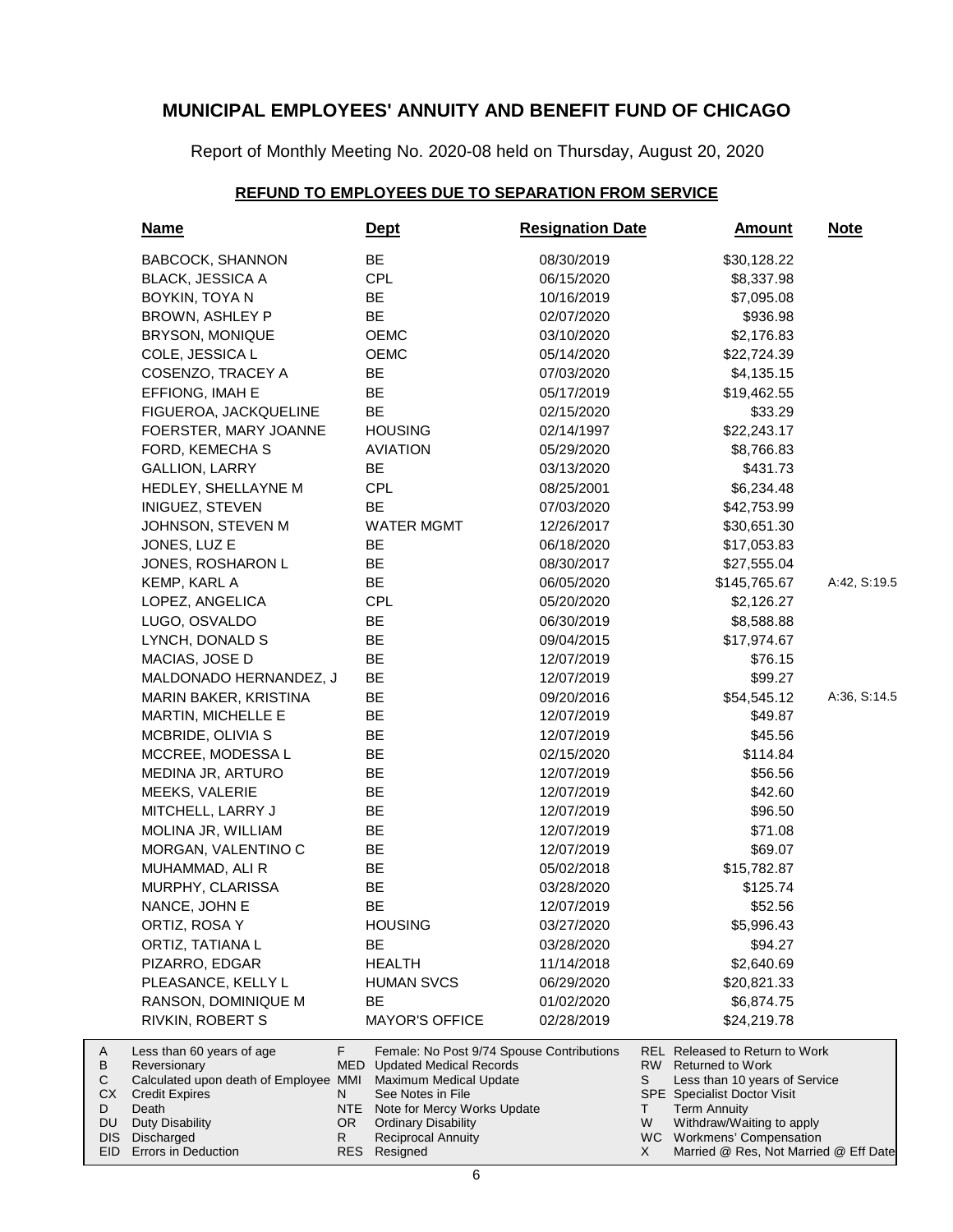Report of Monthly Meeting No. 2020-08 held on Thursday, August 20, 2020

### **REFUND TO EMPLOYEES DUE TO SEPARATION FROM SERVICE**

| <b>Name</b>                | <b>Dept</b>           | <b>Resignation Date</b> | Amount      | <b>Note</b> |
|----------------------------|-----------------------|-------------------------|-------------|-------------|
| ROBINSON, JOHN L           | <b>COPA</b>           | 06/15/2020              | \$5,479.16  |             |
| SALAS, ANDREW              | BE                    | 04/07/2019              | \$5,022.52  |             |
| <b>SCHNIPKE, FRANCES M</b> | <b>BE</b>             | 02/22/2020              | \$42,029.74 |             |
| SEWELL, SARAH M            | <b>POLICE</b>         | 01/16/2020              | \$1.520.19  |             |
| SORIANO, SUSANA M          | <b>PLAN &amp; DEV</b> | 06/12/2020              | \$55,969.26 | A:40, S:7.5 |
| STUART, ROBERT J           | <b>AVIATION</b>       | 06/12/2020              | \$75,804.84 | A:49, S:10  |
| THOMAS, QUINCY D           | <b>BE</b>             | 03/07/2020              | \$5,053.13  |             |
| TRAVERSO, EVAN A           | <b>INSP GEN</b>       | 04/17/2019              | \$16,548.75 |             |
| WHEATON, JOHANNA G         | <b>BE</b>             | 06/30/2020              | \$14,208,46 |             |
| WHEELER, DESIRE D          | <b>BE</b>             | 06/12/2020              | \$41.887.07 |             |
| WINSTON, MARKAY L          | <b>BE</b>             | 01/01/2016              | \$35,091.62 |             |

### **TOTAL REFUND TO EMPLOYEES DUE TO SEPARATION FROM SERVICE**

**52 Case(s) \$855,666.11**

|    | Less than 60 years of age                                    |    | Female: No Post 9/74 Spouse Contributions |   | REL Released to Return to Work        |
|----|--------------------------------------------------------------|----|-------------------------------------------|---|---------------------------------------|
| В  | Reversionary                                                 |    | MED Updated Medical Records               |   | RW Returned to Work                   |
|    | Calculated upon death of Employee MMI Maximum Medical Update |    |                                           |   | Less than 10 years of Service         |
| СX | <b>Credit Expires</b>                                        |    | See Notes in File                         |   | <b>SPE</b> Specialist Doctor Visit    |
|    | Death                                                        |    | NTE Note for Mercy Works Update           |   | Term Annuity                          |
| DU | Duty Disability                                              | OR | <b>Ordinary Disability</b>                | W | Withdraw/Waiting to apply             |
|    | DIS Discharged                                               |    | <b>Reciprocal Annuity</b>                 |   | WC Workmens' Compensation             |
|    | <b>EID</b> Errors in Deduction                               |    | RES Resigned                              |   | Married @ Res, Not Married @ Eff Date |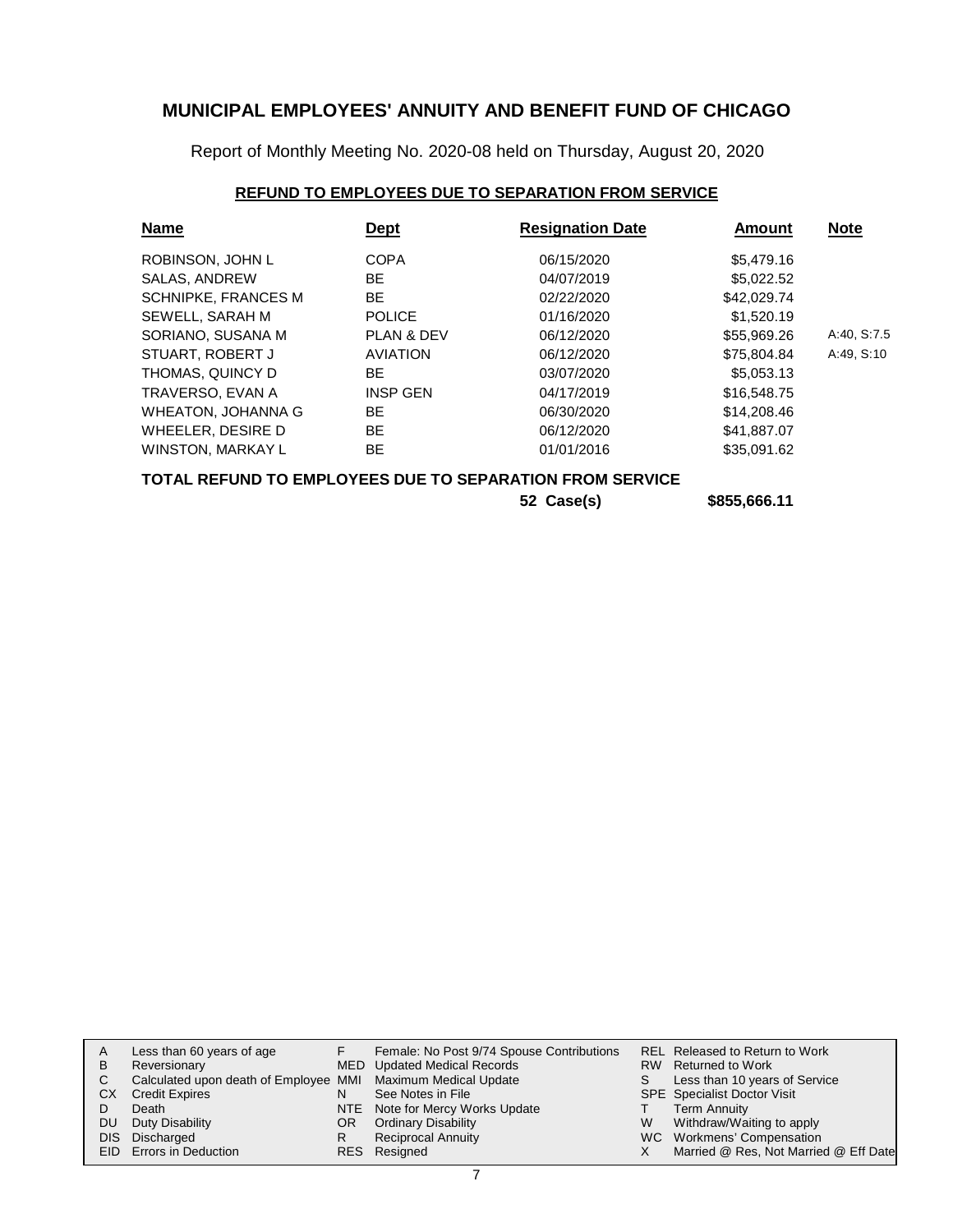Report of Monthly Meeting No. 2020-08 held on Thursday, August 20, 2020

#### **REFUND IN ACCORDANCE WITH SECTION 8-170 OF THE LAW GOVERNING THIS FUND**

| <b>Name</b>                                                                            | <u>Dept</u>           | Date of Death Pay to |                | Amount      |
|----------------------------------------------------------------------------------------|-----------------------|----------------------|----------------|-------------|
| ANDERSON, ANA                                                                          | BE.                   | 04/06/2020           | DesBen         | \$1,438.79  |
| <b>BURKE, REVALL</b>                                                                   | <b>FINANCE - COMP</b> | 04/01/2020           | DesBen $(1/2)$ | \$28,517.70 |
| JONES, ANTIONE P                                                                       | BE.                   | 05/10/2020           | Spouse         | \$14,493.70 |
| O'MALLEY, KATHY                                                                        | BE.                   | 03/23/2018           | Spouse         | \$17.948.99 |
| <b>Total REFUND IN ACCORDANCE WITH SECTION 8-170 OF</b><br>THE LAW GOVERNING THIS FUND | 4 Case(s)             | \$62,399.18          |                |             |

#### **REFUND OF DIFFERENCE IN ACCORDANCE WITH SECTION 8-170 OF THE LAW GOVERNING THIS FUND**

| <b>Name</b>                                                                                          | <b>Dept</b> | Date of Death Pay to |                | Amount      |  |
|------------------------------------------------------------------------------------------------------|-------------|----------------------|----------------|-------------|--|
| ALMANZA, ROSALINDA C                                                                                 | BE.         | 04/07/2019           | DesBen (1/3)   | \$7,588.20  |  |
| HARDY, JUANITA                                                                                       | CPL.        | 04/05/2020           | DesBen $(1/3)$ | \$23,585.28 |  |
| ORSAN, KATHLEEN L                                                                                    | BE.         | 03/19/2020           | <b>DesBen</b>  | \$82,302.62 |  |
| Total REFUND OF DIFFERENCE IN ACCORDANCE WITH<br><b>SECTION 8-170 OF THE LAW GOVERNING THIS FUND</b> | 3 Case(s)   | \$113,476.10         |                |             |  |

#### **REFUND ELECTIONS IN LIEU OF EMPLOYEE ANNUITY 40 ILCS 5/8-171**

| <b>Name</b>                                        | <b>Dept</b> | <b>Resignation Date</b> | Amount      |
|----------------------------------------------------|-------------|-------------------------|-------------|
| CONNERS III. JOHN                                  | <b>CDOT</b> | 06/30/2020              | \$34.735.69 |
| MACKEY, ROSALIND D                                 | BF.         | 12/07/2019              | \$18.86     |
| Total REFUND ELECTIONS IN LIEU OF EMPLOYEE ANNUITY |             | 2 Case(s)               | \$34,754.55 |

#### **REFUND OF SPOUSAL CONTRIBUTIONS (To New Annuitants with No Spouse at the Time of Retirement)**

|                | Name                                                       | <u>Dept</u>      |                                             | <b>Effective Date</b>                     |             | Amount                                                              |
|----------------|------------------------------------------------------------|------------------|---------------------------------------------|-------------------------------------------|-------------|---------------------------------------------------------------------|
|                | AFFLALO, CARMELITA L                                       | <b>BE</b>        |                                             | 07/08/2020                                |             | \$29,869.18                                                         |
|                | AGUIRRE, GUADALUPE                                         |                  | <b>TRANS</b>                                | 07/01/2020                                |             | \$42,675.95                                                         |
|                | ANDERSON, JAMES A                                          | <b>BE</b>        |                                             | 07/12/2020                                |             | \$14,045.64                                                         |
|                | ANFIELD, ALICE E                                           | BE.              |                                             | 07/01/2020                                |             | \$9,360.41                                                          |
|                | AUSTIN, MICHAEL D                                          |                  | <b>TRANS</b>                                | 07/01/2020                                |             | \$10,549.29                                                         |
|                | <b>BANKS, BARBARA G</b>                                    | BE               |                                             | 07/01/2020                                |             | \$10,214.60                                                         |
|                | <b>BARNES, MELANIE D</b>                                   |                  | <b>PROCUREMENT</b>                          | 07/01/2020                                |             | \$26,948.65                                                         |
|                | <b>BATES, ANTHONY</b>                                      |                  | <b>AVIATION</b>                             | 07/01/2020                                |             | \$43,396.47                                                         |
|                | <b>BOHLAR, MARY E</b>                                      |                  | <b>AVIATION</b>                             | 07/01/2020                                | \$26,782.02 |                                                                     |
|                | <b>BOOTH, FREDERICA A</b>                                  | BE               |                                             | 07/01/2020                                | \$6,222.70  |                                                                     |
|                | <b>BRINK, CHRISTOPHER M</b>                                |                  | <b>TRANS</b>                                | 07/01/2020                                | \$22,603.03 |                                                                     |
|                | BROWN, IDA                                                 |                  | <b>OEMC</b>                                 | 07/01/2020                                |             | \$12,882.47                                                         |
| A<br>B         | Less than 60 years of age<br>Reversionary                  | F.               | <b>MED</b> Updated Medical Records          | Female: No Post 9/74 Spouse Contributions | <b>RW</b>   | <b>REL Released to Return to Work</b><br><b>Returned to Work</b>    |
| C<br><b>CX</b> | Calculated upon death of Employee<br><b>Credit Expires</b> | MMI<br>N.        | Maximum Medical Update<br>See Notes in File |                                           | S           | Less than 10 years of Service<br><b>SPE</b> Specialist Doctor Visit |
| D              | Death                                                      | NTE              | Note for Mercy Works Update                 |                                           | T.          | <b>Term Annuity</b>                                                 |
| DU             | Duty Disability                                            | OR.              | <b>Ordinary Disability</b>                  |                                           | W           | Withdraw/Waiting to apply                                           |
| DIS.<br>EID.   | Discharged<br>Errors in Deduction                          | R.<br><b>RES</b> | <b>Reciprocal Annuity</b><br>Resigned       |                                           | WC.<br>X    | Workmens' Compensation<br>Married @ Res, Not Married @ Eff Date     |
|                |                                                            |                  |                                             |                                           |             |                                                                     |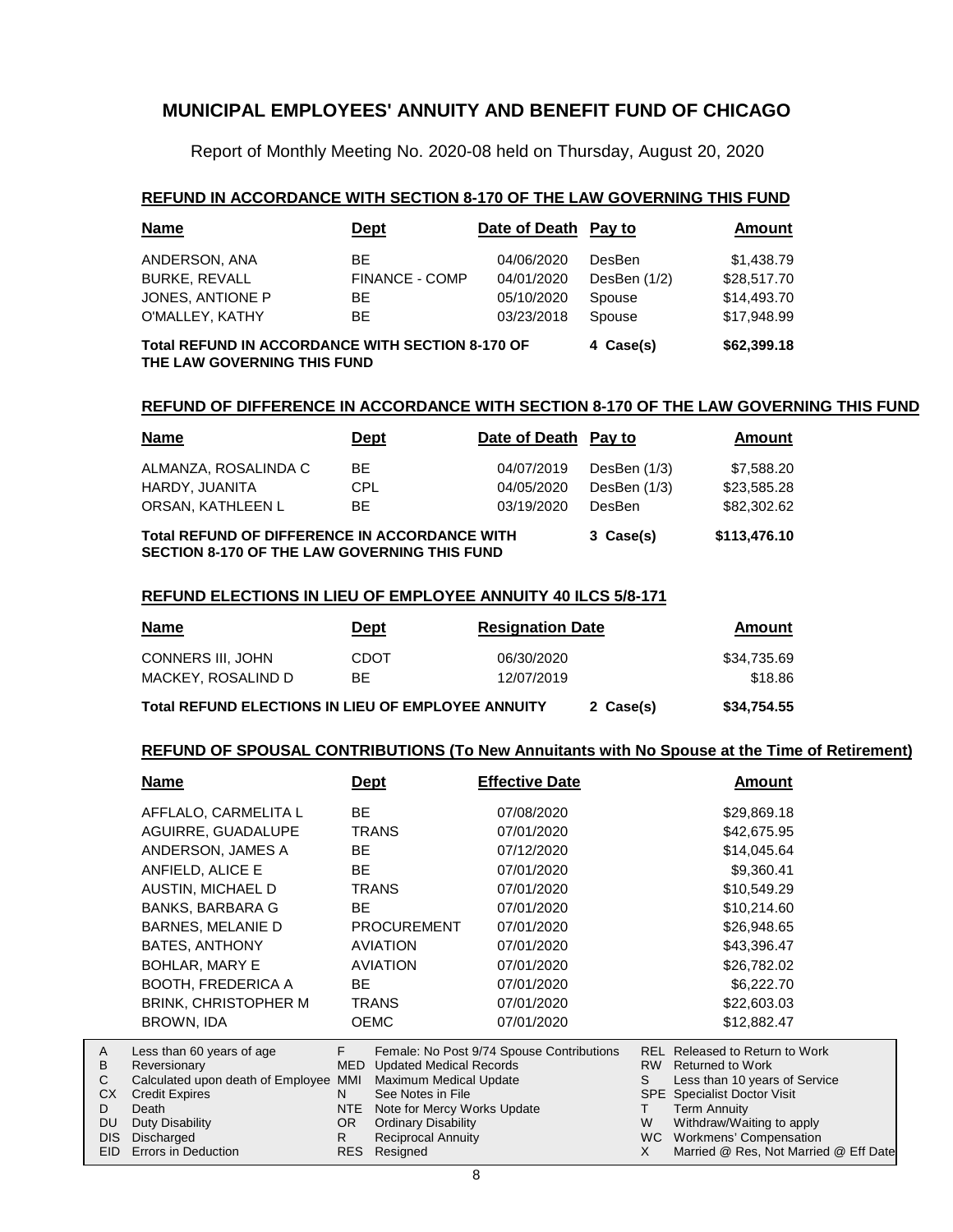Report of Monthly Meeting No. 2020-08 held on Thursday, August 20, 2020

### **REFUND OF SPOUSAL CONTRIBUTIONS (To New Annuitants with No Spouse at the Time of Retirement)**

| <b>Name</b>                                    | <u>Dept</u>                              | <b>Effective Date</b>                                   | <b>Amount</b>                                               |
|------------------------------------------------|------------------------------------------|---------------------------------------------------------|-------------------------------------------------------------|
| BRYANT, EYRLE J                                | <b>FINANCE</b>                           | 07/02/2020                                              | \$44,130.50                                                 |
| CAMPBELL, LUBERTA                              | <b>HEALTH</b>                            | 07/01/2020                                              | \$33,956.98                                                 |
| CASTANEDA, EFREN                               | BE                                       | 07/01/2020                                              | \$23,085.70                                                 |
| CLAY, CRISTAL L                                | <b>AVIATION</b>                          | 07/01/2020                                              | \$49,396.17                                                 |
| CLAYTON, RHONDA J                              | <b>POLICE</b>                            | 07/01/2020                                              | \$22,737.46                                                 |
| COLLINS, MARTHA J                              | <b>POLICE</b>                            | 07/01/2020                                              | \$45,286.90                                                 |
| CONLEY, NADINE                                 | WATER                                    | 07/01/2020                                              | \$46,357.57                                                 |
| COTHAM, DOUGLAS S                              | <b>BE</b>                                | 06/04/2020                                              | \$9,778.11                                                  |
| CROCKETT, CORANELLA                            | <b>FINANCE</b>                           | 07/01/2020                                              | \$30,482.50                                                 |
| DAVIS, CAROLYN M                               | <b>POLICE</b>                            | 07/01/2020                                              | \$31,285.14                                                 |
| DAVIS, EVERNIECE                               | STS & SAN                                | 07/01/2020                                              | \$28,934.54                                                 |
| DIAZ, MARCELINA                                | BE                                       | 06/19/2020                                              | \$8,385.95                                                  |
| DIEPPA JR, FRANCISCO J                         | BE                                       | 07/16/2020                                              | \$10,730.99                                                 |
|                                                | <b>POLICE</b>                            | 07/01/2020                                              | \$27,337.28                                                 |
| EBHOJIE, SANDRA D                              |                                          |                                                         |                                                             |
| EDWARDS, LTANYA D                              | OEMC                                     | 07/01/2020                                              | \$31,721.40                                                 |
| FEAZELL, ANNETTE                               | BE                                       | 07/01/2020                                              | \$2,778.06                                                  |
| FUENTES, CHRISTINA L                           | <b>AVIATION</b>                          | 07/01/2020                                              | \$36,076.05                                                 |
| FULTZ, EVELYN                                  | BE                                       | 07/01/2020                                              | \$7,967.39                                                  |
| GARCIA, ZOILA E                                | BE                                       | 07/01/2020                                              | \$11,959.27                                                 |
| GAVIN, JOHN F                                  | <b>OEMC</b>                              | 07/01/2020                                              | \$39,659.31                                                 |
| <b>GIRMA, KONGIT M</b>                         | <b>BE</b>                                | 01/01/2020                                              | \$5,875.68                                                  |
| GOMEZ, ERNESTO                                 | <b>FINANCE</b>                           | 07/01/2020                                              | \$28,139.89                                                 |
| GORDON, DENISE M                               | BE                                       | 07/01/2020                                              | \$2,888.49                                                  |
| HALL, JOHNNIE A                                | BE                                       | 07/01/2020                                              | \$27,496.86                                                 |
| HANNAH, RODNEY M                               | FLEET/FACIL                              | 07/01/2020                                              | \$47,524.08                                                 |
| HIGGINS, GLORIA E                              | BE                                       | 07/01/2020                                              | \$14,093.44                                                 |
| HILL, LINDA F                                  | BE                                       | 07/01/2020                                              | \$6,729.51                                                  |
| HOLLAND, LEAH M                                | <b>FAMILY &amp; SUPP</b>                 | 07/01/2020                                              | \$24,102.04                                                 |
| HRYCKO, MICHAEL A                              | WATER                                    | 07/01/2020                                              | \$46,838.52                                                 |
| HUDLEY, FRANK                                  | <b>AVIATION</b>                          | 07/01/2020                                              | \$26,505.88                                                 |
| HUMBLES, SHERMAN                               | BE                                       | 04/28/2020                                              | \$21,653.42                                                 |
| HUMPHREYS, GLENN E                             | CPL                                      | 07/01/2020                                              | \$42,855.27                                                 |
| JEFFERSON, REGINALD A                          | STS & SAN                                | 07/01/2020                                              | \$27,805.58                                                 |
| KIECA, WAYNE R                                 | <b>FLEET/FACIL</b>                       | 07/01/2020                                              | \$42,902.67                                                 |
| LANG, DARLEEN                                  | <b>FINANCE</b>                           | 07/01/2020                                              | \$39,481.97                                                 |
| LANHAM, MAUREEN A                              | <b>OEMC</b>                              | 07/01/2020                                              | \$21,316.59                                                 |
| MACIAS, PEDRO R                                | <b>WATER</b>                             | 07/01/2020                                              | \$51,328.31                                                 |
| MALEWSKI, GRAZYNA A                            | BE                                       | 07/01/2020                                              | \$16,304.03                                                 |
| MALLARD, ANN H                                 | <b>CPL</b>                               | 08/01/2019                                              | \$5,814.63                                                  |
| MARQUEZ, DIANE F                               | <b>BD OF ELEC</b>                        | 07/01/2020                                              | \$27,047.09                                                 |
|                                                |                                          |                                                         |                                                             |
| MARTIN, CAROLYN J<br>Less than 60 years of age | <b>POLICE</b><br>F.                      | 07/01/2020<br>Female: No Post 9/74 Spouse Contributions | \$28,399.87<br><b>REL Released to Return to Work</b>        |
| Reversionary                                   | <b>MED</b> Updated Medical Records       |                                                         | RW Returned to Work                                         |
| Calculated upon death of Employee MMI          | Maximum Medical Update                   |                                                         | S<br>Less than 10 years of Service                          |
| <b>Credit Expires</b>                          | See Notes in File<br>N                   |                                                         | SPE Specialist Doctor Visit                                 |
| Death<br>Duty Disability                       | NTE<br>OR.<br><b>Ordinary Disability</b> | Note for Mercy Works Update                             | <b>Term Annuity</b><br>T.<br>W<br>Withdraw/Waiting to apply |
| Discharged                                     | <b>Reciprocal Annuity</b><br>R.          |                                                         | WC Workmens' Compensation                                   |
| EID<br>Errors in Deduction                     | RES Resigned                             |                                                         | Married @ Res, Not Married @ Eff Date<br>X                  |

A B C CX D DU DIS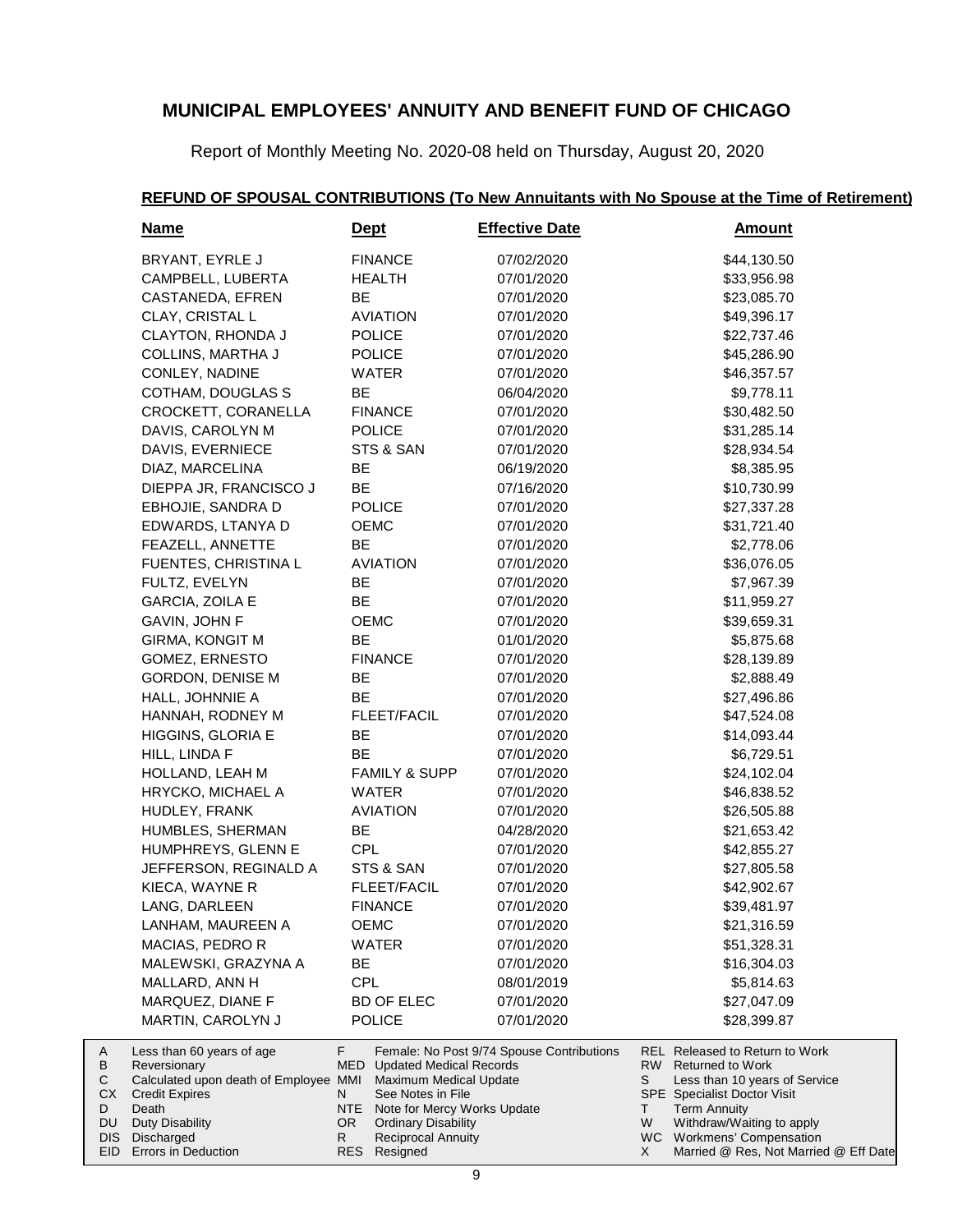Report of Monthly Meeting No. 2020-08 held on Thursday, August 20, 2020

#### **REFUND OF SPOUSAL CONTRIBUTIONS (To New Annuitants with No Spouse at the Time of Retirement)**

| <u>Name</u>                                                                                                                                    | <u>Dept</u>                                                                                                                                                               | <b>Effective Date</b>                     | <u>Amount</u>                                                                                                                                                                                          |
|------------------------------------------------------------------------------------------------------------------------------------------------|---------------------------------------------------------------------------------------------------------------------------------------------------------------------------|-------------------------------------------|--------------------------------------------------------------------------------------------------------------------------------------------------------------------------------------------------------|
| MARTINEZ, PEDRO                                                                                                                                | <b>POLICE</b>                                                                                                                                                             | 07/01/2020                                | \$28,432.33                                                                                                                                                                                            |
| MAYDEN, KAREN                                                                                                                                  | <b>AVIATION</b>                                                                                                                                                           | 07/01/2020                                | \$24,362.66                                                                                                                                                                                            |
| MCGREGOR, LORRAINE                                                                                                                             | LAW                                                                                                                                                                       | 07/09/2020                                | \$33,445.47                                                                                                                                                                                            |
| MCKELVIN, PAUL R                                                                                                                               | WATER                                                                                                                                                                     | 07/01/2020                                | \$23,268.06                                                                                                                                                                                            |
| MIKOLS, JOHN F                                                                                                                                 | <b>FAMILY &amp; SUPP</b>                                                                                                                                                  | 07/01/2020                                | \$40,718.54                                                                                                                                                                                            |
| MILLER, KATHERINE                                                                                                                              | ВE                                                                                                                                                                        | 07/01/2020                                | \$12,244.59                                                                                                                                                                                            |
| MILLS, CHARLES E                                                                                                                               | <b>AVIATION</b>                                                                                                                                                           | 06/01/2020                                | \$12,998.27                                                                                                                                                                                            |
| <b>MOLINA, LUIS R</b>                                                                                                                          | <b>POLICE</b>                                                                                                                                                             | 06/01/2020                                | \$493.60                                                                                                                                                                                               |
| MURRAY, TONYA N                                                                                                                                | ВE                                                                                                                                                                        | 07/01/2020                                | \$35,607.81                                                                                                                                                                                            |
| NANCE, MARDENA                                                                                                                                 | OEMC                                                                                                                                                                      | 07/01/2020                                | \$3,749.13                                                                                                                                                                                             |
| NICHOLSON, DEBORAH A                                                                                                                           | <b>POLICE</b>                                                                                                                                                             | 07/01/2020                                | \$19,978.64                                                                                                                                                                                            |
| NOVAK, THOMAS A                                                                                                                                | <b>CPL</b>                                                                                                                                                                | 07/07/2020                                | \$21,386.36                                                                                                                                                                                            |
| OCHOA, MARIA C                                                                                                                                 | BE                                                                                                                                                                        | 07/01/2020                                | \$11,230.81                                                                                                                                                                                            |
| OROZCO, HORACIO A                                                                                                                              | PLAN & DEV                                                                                                                                                                | 07/25/2020                                | \$25,145.25                                                                                                                                                                                            |
| PADILLA, JOSE A                                                                                                                                | <b>POLICE</b>                                                                                                                                                             | 07/01/2020                                | \$30,865.49                                                                                                                                                                                            |
| PALMER, JAMES R                                                                                                                                | BE                                                                                                                                                                        | 06/20/2020                                | \$10,860.30                                                                                                                                                                                            |
| PEARSON, MARSHA L                                                                                                                              | BE                                                                                                                                                                        | 07/27/2020                                | \$3,019.34                                                                                                                                                                                             |
| PERRI, DENISE C                                                                                                                                | <b>POLICE</b>                                                                                                                                                             | 07/01/2020                                | \$30,503.60                                                                                                                                                                                            |
| POPIELARZ, EILEEN A                                                                                                                            | BE                                                                                                                                                                        | 07/01/2020                                | \$23,188.89                                                                                                                                                                                            |
| POWERS, REYNE M                                                                                                                                | BE                                                                                                                                                                        | 07/01/2020                                | \$11,490.41                                                                                                                                                                                            |
| PUENTE, BEATRIZ                                                                                                                                | <b>OEMC</b>                                                                                                                                                               | 07/16/2020                                | \$38,160.68                                                                                                                                                                                            |
| RAYBORN, BILLY                                                                                                                                 | <b>AVIATION</b>                                                                                                                                                           | 07/01/2020                                | \$45,472.81                                                                                                                                                                                            |
| ROHDE, LAURIE J                                                                                                                                | ВE                                                                                                                                                                        | 12/25/2019                                | \$18,665.36                                                                                                                                                                                            |
| ROSS, MARY L                                                                                                                                   | <b>POLICE</b>                                                                                                                                                             | 06/01/2020                                | \$11,337.71                                                                                                                                                                                            |
| RUTLEDGE, JURDINE                                                                                                                              | WATER                                                                                                                                                                     | 07/01/2020                                | \$25,379.65                                                                                                                                                                                            |
| SANDBERG, WILLIAM D                                                                                                                            | WATER                                                                                                                                                                     | 06/02/2020                                | \$47,754.07                                                                                                                                                                                            |
| SIMPSON, LISA A                                                                                                                                | BE                                                                                                                                                                        | 07/01/2020                                | \$23,004.26                                                                                                                                                                                            |
| SMENTEK, SHIRLEY A                                                                                                                             | <b>OEMC</b>                                                                                                                                                               | 07/01/2020                                | \$4,088.75                                                                                                                                                                                             |
| TAMEZ, FRANCES J                                                                                                                               | BE                                                                                                                                                                        | 06/19/2020                                | \$12,551.39                                                                                                                                                                                            |
| TIERNEY, BRIAN P                                                                                                                               | WATER                                                                                                                                                                     | 07/01/2020                                | \$53,319.05                                                                                                                                                                                            |
| TORRES, FABIAN M                                                                                                                               | <b>OEMC</b>                                                                                                                                                               | 07/01/2020                                | \$38,947.51                                                                                                                                                                                            |
| TORRES, IRMA                                                                                                                                   | FLEET/FACIL                                                                                                                                                               | 06/30/2020                                | \$23,095.53                                                                                                                                                                                            |
| TUBBS, DOUGLAS M                                                                                                                               | <b>TRANS</b>                                                                                                                                                              | 07/01/2020                                | \$36,958.32                                                                                                                                                                                            |
| VELEZ, LILLIAN                                                                                                                                 | <b>BE</b>                                                                                                                                                                 | 07/01/2020                                | \$20,347.92                                                                                                                                                                                            |
| VESSEL, SHIRLEY A                                                                                                                              | <b>BLDGS</b>                                                                                                                                                              | 07/01/2020                                | \$35,477.92                                                                                                                                                                                            |
| WAINDLE, BARBARA A                                                                                                                             | CPL                                                                                                                                                                       | 07/01/2020                                | \$24,548.82                                                                                                                                                                                            |
| WASHINGTON, CURTIS J                                                                                                                           | <b>AVIATION</b>                                                                                                                                                           | 07/01/2020                                | \$12,071.81                                                                                                                                                                                            |
| WATKINS, ALVIN E                                                                                                                               | <b>AVIATION</b>                                                                                                                                                           | 07/01/2020                                | \$23,430.20                                                                                                                                                                                            |
| WATKINS, GARY G                                                                                                                                | LAW                                                                                                                                                                       | 07/01/2020                                | \$46,222.12                                                                                                                                                                                            |
| WHITE, ZELANE                                                                                                                                  | <b>POLICE</b>                                                                                                                                                             | 07/16/2020                                | \$19,866.90                                                                                                                                                                                            |
| WIMBLEY TREADWELL, L                                                                                                                           | <b>POLICE</b>                                                                                                                                                             | 07/01/2020                                | \$30,070.09                                                                                                                                                                                            |
| Less than 60 years of age<br>Reversionary<br>Calculated upon death of Employee MMI<br><b>Credit Expires</b><br>Death<br><b>Duty Disability</b> | F.<br><b>MED</b> Updated Medical Records<br>Maximum Medical Update<br>See Notes in File<br>N.<br>Note for Mercy Works Update<br>NTE.<br><b>Ordinary Disability</b><br>OR. | Female: No Post 9/74 Spouse Contributions | <b>REL Released to Return to Work</b><br>RW Returned to Work<br>Less than 10 years of Service<br>S<br><b>SPE</b> Specialist Doctor Visit<br><b>Term Annuity</b><br>Τ<br>Withdraw/Waiting to apply<br>W |
| Discharged                                                                                                                                     | <b>Reciprocal Annuity</b><br>R.                                                                                                                                           |                                           | WC Workmens' Compensation                                                                                                                                                                              |

Errors in Deduction DIS EID

A B C CX D DU

Resigned

RES

Married @ Res, Not Married @ Eff Date

X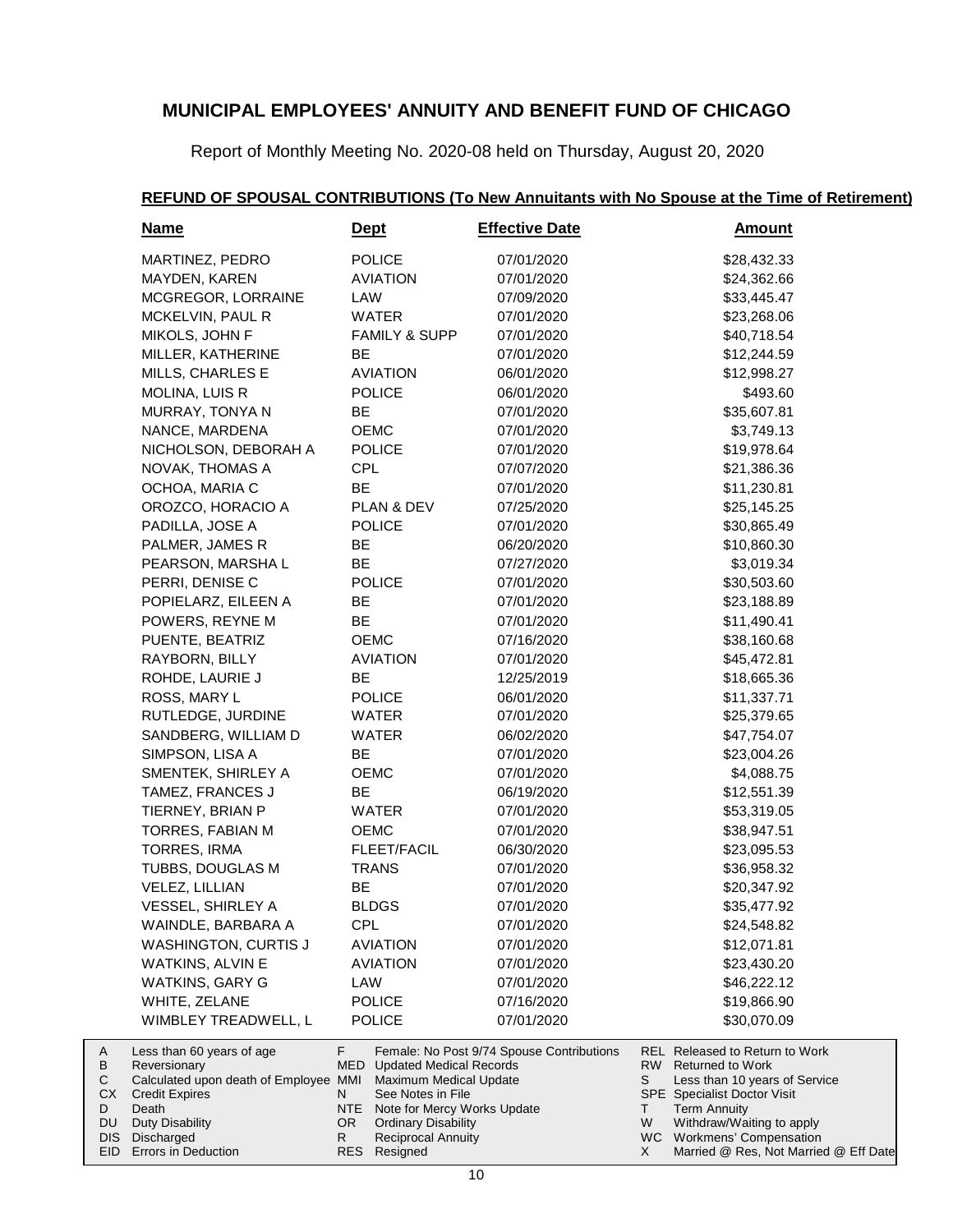Report of Monthly Meeting No. 2020-08 held on Thursday, August 20, 2020

### **REFUND OF SPOUSAL CONTRIBUTIONS (To New Annuitants with No Spouse at the Time of Retirement)**

| <b>Name</b>                                  | <u>Dept</u>                     | <b>Effective Date</b>    |  | Amount                     |
|----------------------------------------------|---------------------------------|--------------------------|--|----------------------------|
| ZAFIRIS, CHRISTOPHER<br>ZAMORA, JANE F       | <b>DISABILITIES</b><br>COMM DEV | 07/01/2020<br>07/01/2020 |  | \$42,885.11<br>\$21,343.62 |
| <b>Total REFUND OF SPOUSAL CONTRIBUTIONS</b> | 96 Case(s)                      | \$2,410,690.65           |  |                            |

**TOTAL REFUNDS \$3,544,994.82**

|    | Less than 60 years of age                                    |     | Female: No Post 9/74 Spouse Contributions |   | REL Released to Return to Work        |
|----|--------------------------------------------------------------|-----|-------------------------------------------|---|---------------------------------------|
| B  | Reversionary                                                 |     | MED Updated Medical Records               |   | RW Returned to Work                   |
| C. | Calculated upon death of Employee MMI Maximum Medical Update |     |                                           |   | Less than 10 years of Service         |
| CХ | <b>Credit Expires</b>                                        |     | See Notes in File                         |   | <b>SPE</b> Specialist Doctor Visit    |
|    | Death                                                        |     | NTE Note for Mercy Works Update           |   | Term Annuity                          |
| DU | Duty Disability                                              | OR. | <b>Ordinary Disability</b>                | W | Withdraw/Waiting to apply             |
|    | DIS Discharged                                               |     | <b>Reciprocal Annuity</b>                 |   | WC Workmens' Compensation             |
|    | EID Errors in Deduction                                      |     | RES Resigned                              |   | Married @ Res, Not Married @ Eff Date |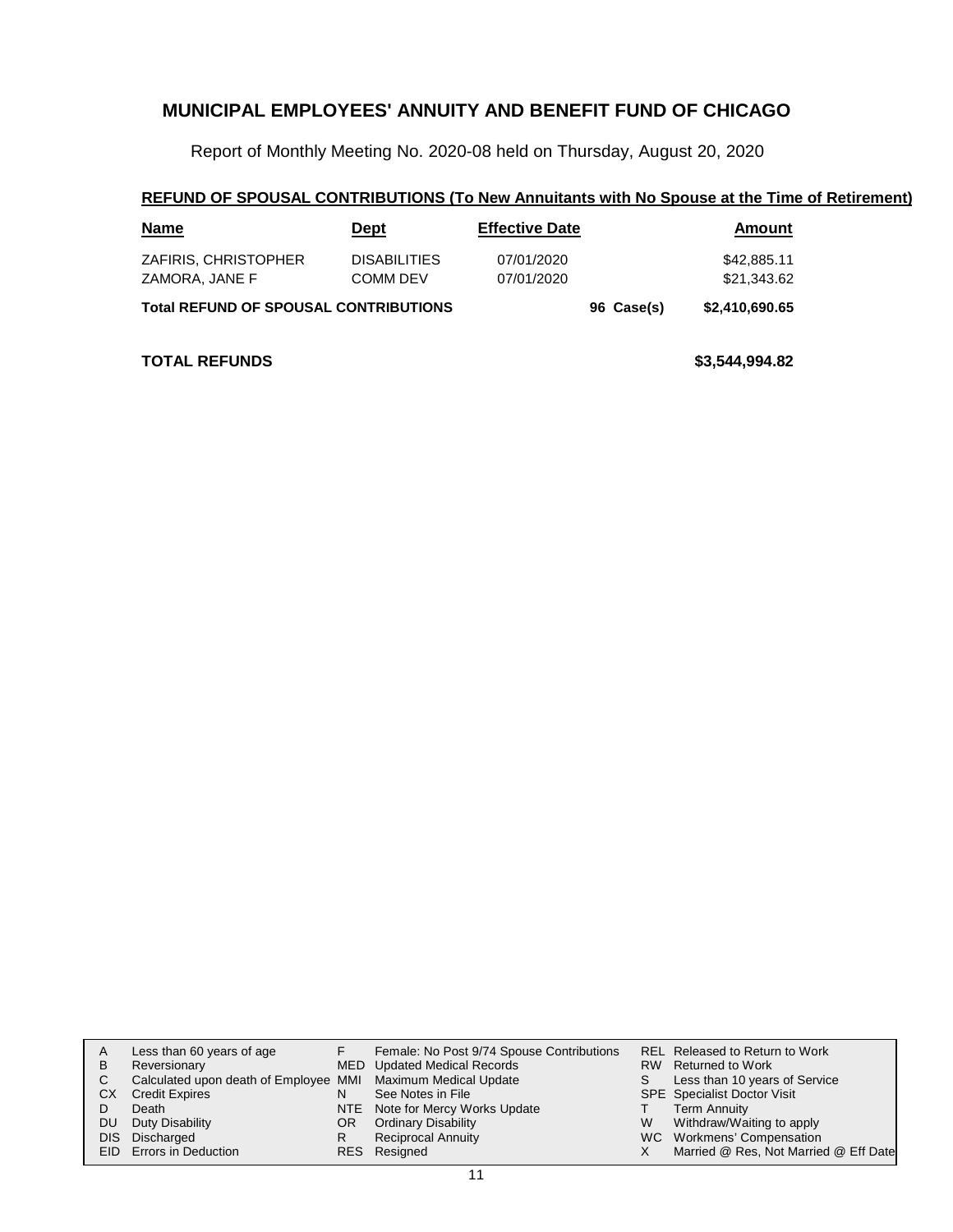Report of Monthly Meeting No. 2020-08 held on Thursday, August 20, 2020

### **ADJUSTED REFUND**

| <b>Name</b> | Refund Type Reason | <b>Resignation Date</b> | Amount |            |
|-------------|--------------------|-------------------------|--------|------------|
| <b>NONE</b> |                    |                         |        | ORG<br>ADJ |

Trustee Johnson moved that the various amounts shown for refunds be approved for payment in the amount shown opposite their respective names. Seconded Trustee McMahon. Carried: Ayes- Trustee Conyears-Ervin, Trustee Johnson, Trustee McMahon, Trustee Soni and Trustee Thompson. Nays-None.

| A   | Less than 60 years of age                                    |    | Female: No Post 9/74 Spouse Contributions |   | REL Released to Return to Work        |
|-----|--------------------------------------------------------------|----|-------------------------------------------|---|---------------------------------------|
| в   | Reversionary                                                 |    | <b>MED</b> Updated Medical Records        |   | RW Returned to Work                   |
| С   | Calculated upon death of Employee MMI Maximum Medical Update |    |                                           |   | Less than 10 years of Service         |
| CХ  | <b>Credit Expires</b>                                        | N  | See Notes in File                         |   | <b>SPE</b> Specialist Doctor Visit    |
|     | Death                                                        |    | NTE Note for Mercy Works Update           |   | Term Annuity                          |
| DU. | Duty Disability                                              | OR | <b>Ordinary Disability</b>                | W | Withdraw/Waiting to apply             |
|     | DIS Discharged                                               | R  | <b>Reciprocal Annuity</b>                 |   | WC Workmens' Compensation             |
|     | <b>EID</b> Errors in Deduction                               |    | RES Resigned                              |   | Married @ Res, Not Married @ Eff Date |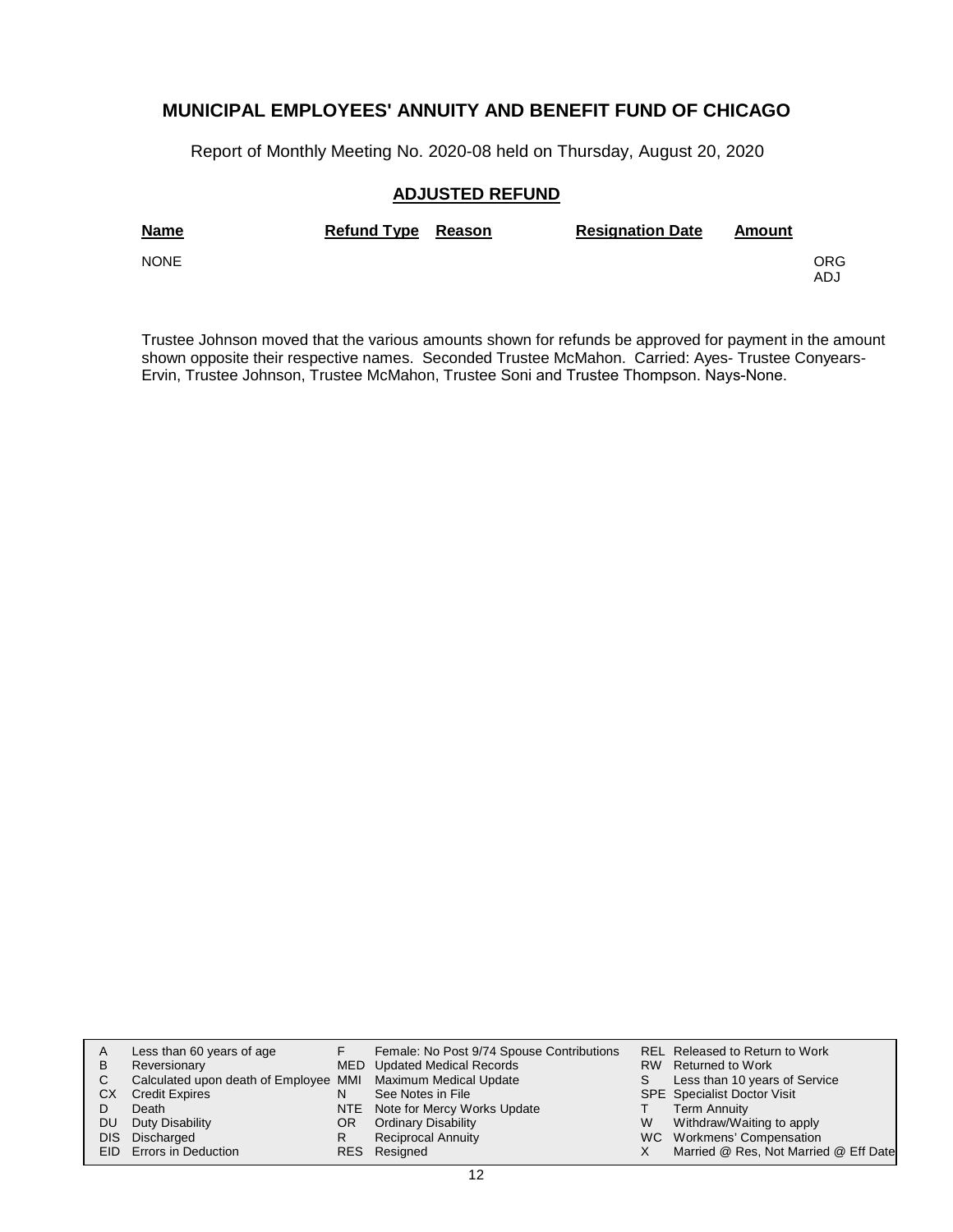|                                                                                                                                                                                                            | 2020           | YEAR-TO-DATE   | <b>YTD</b> | <b>FOR</b>                                         |
|------------------------------------------------------------------------------------------------------------------------------------------------------------------------------------------------------------|----------------|----------------|------------|----------------------------------------------------|
|                                                                                                                                                                                                            | <b>BUDGET</b>  | 07/31/20       | % EXPENDED | <b>APPROVAL</b>                                    |
| <b>PERSONNEL</b>                                                                                                                                                                                           | \$3,493,510.00 | \$1,893,569.45 | 54.2%      | $\overline{\boldsymbol{\mathsf{s}}}$<br>371,180.00 |
| Salaries & Wages - Regular (3 pay period month)<br>Salaries & Wages - Part-Time (3 pay period month)                                                                                                       |                |                |            | 368,793.00<br>2,387.00                             |
| <b>Employee Insurance &amp; Benefits</b>                                                                                                                                                                   | 1,489,410.00   | 818,179.07     | 54.9%      | 118,254.95                                         |
| Healthcare-Actives, net of EE prem contributions<br>CCB Events, Training for Dennis White<br><b>PROFESSIONAL SERVICES</b>                                                                                  |                |                |            | \$118,234.95<br>\$20.00                            |
| <b>Actuarial Services</b>                                                                                                                                                                                  | 83,000.00      | 29,000.00      | 34.9%      | 29,000.00                                          |
| Segal Consulting:<br>Inv#388730, Service period 01/01/20 - 03/31/20<br>Inv#388731, Service period 04/01/20 - 06/30/20                                                                                      |                |                |            | 14,500.00<br>14,500.00                             |
| <b>Legal Advisory Services</b>                                                                                                                                                                             | 250,000.00     | 48,010.55      | 19.2%      | 14,696.15                                          |
| Burke Burns & Pinelli, Ltd.: Legal services<br>07/21/20, Inv#27744, 06/01/20 - 06/30/20<br>07/21/20, Inv#27745, 06/04/20 - 06/30/20<br>07/21/20, Inv#27746, 06/03/20 - 06/29/20                            |                |                |            | 7,927.90<br>5,636.75<br>1,131.50                   |
| <b>Other Consulting Services</b>                                                                                                                                                                           |                |                |            |                                                    |
| <b>Medical Services</b>                                                                                                                                                                                    | 75,000.00      | 37,500.00      | 50.0%      | 6,250.00                                           |
| Terence P Sullivan, MDSC:<br>Services 07/01/20 - 07/31/20                                                                                                                                                  |                |                |            | 6,250.00                                           |
| <b>Audit Services</b>                                                                                                                                                                                      | 41,000.00      | 2,500.00       | 6.1%       | 41,500.00                                          |
| Calibre CPA Group, PLLC:<br>Billing for audit of 12/31/19 Financial Statements<br>(Note: 2019 accrual 39,000)<br>Inv#251335, Additional Report for the City<br>Schedule of Pension Amounts as of 12/31/19  |                |                |            | 39,000.00<br>2,500.00                              |
| Legislative Liason - Robert S. Molaro                                                                                                                                                                      | 18,480.00      | 7,700.00       | 41.7%      |                                                    |
| <b>IT Consulting</b>                                                                                                                                                                                       | 33,810.00      | 28,480.50      | 84.2%      | 7,980.00                                           |
| <b>CMD Consulting Solutions, LLC:</b><br>05/01/20, Inv#1577, Network support - onsite, 04/20<br>06/01/20, Inv#1586, Network support - onsite, 05/20<br>07/01/20, Inv#1613, Network support - onsite, 06/20 |                |                |            | 2,660.00<br>2,660.00<br>2,660.00                   |
| <b>Benefit Payment</b>                                                                                                                                                                                     | 450,000.00     | 135,237.89     | 30.1%      |                                                    |
| <b>COMMUNICATIONS EXPENSES</b>                                                                                                                                                                             |                |                |            |                                                    |
| <b>Printing &amp; Publications</b>                                                                                                                                                                         | 128,500.00     | 22,342.39      | 17.4%      |                                                    |
| <b>Postage</b>                                                                                                                                                                                             | 25,000.00      | 5,391.31       | 21.6%      | 32.43                                              |
| Corporate Mastercard:<br>Amazon Prime, Monthly charge to expedite shipping<br>US Messenger & Logistics, Inc.:<br>Inv#3234-48980 services from<br>06/09/20 - 06/23/20                                       |                |                |            | 12.99<br>19.44                                     |
| <b>Telephone &amp; Communications</b>                                                                                                                                                                      | 55,240.00      | 31,858.50      | 57.7%      | 3,845.22                                           |
| 8x8, INC.:<br>Inv#2701987, Phones re: June usage                                                                                                                                                           |                |                |            | 3,185.22                                           |
| Cogent Comm, 07/01/20, Internet - Onsite<br><b>Business Continuity - Managers Cell Phone</b><br>Reimbursement - July                                                                                       |                |                |            | 450.00<br>210.00                                   |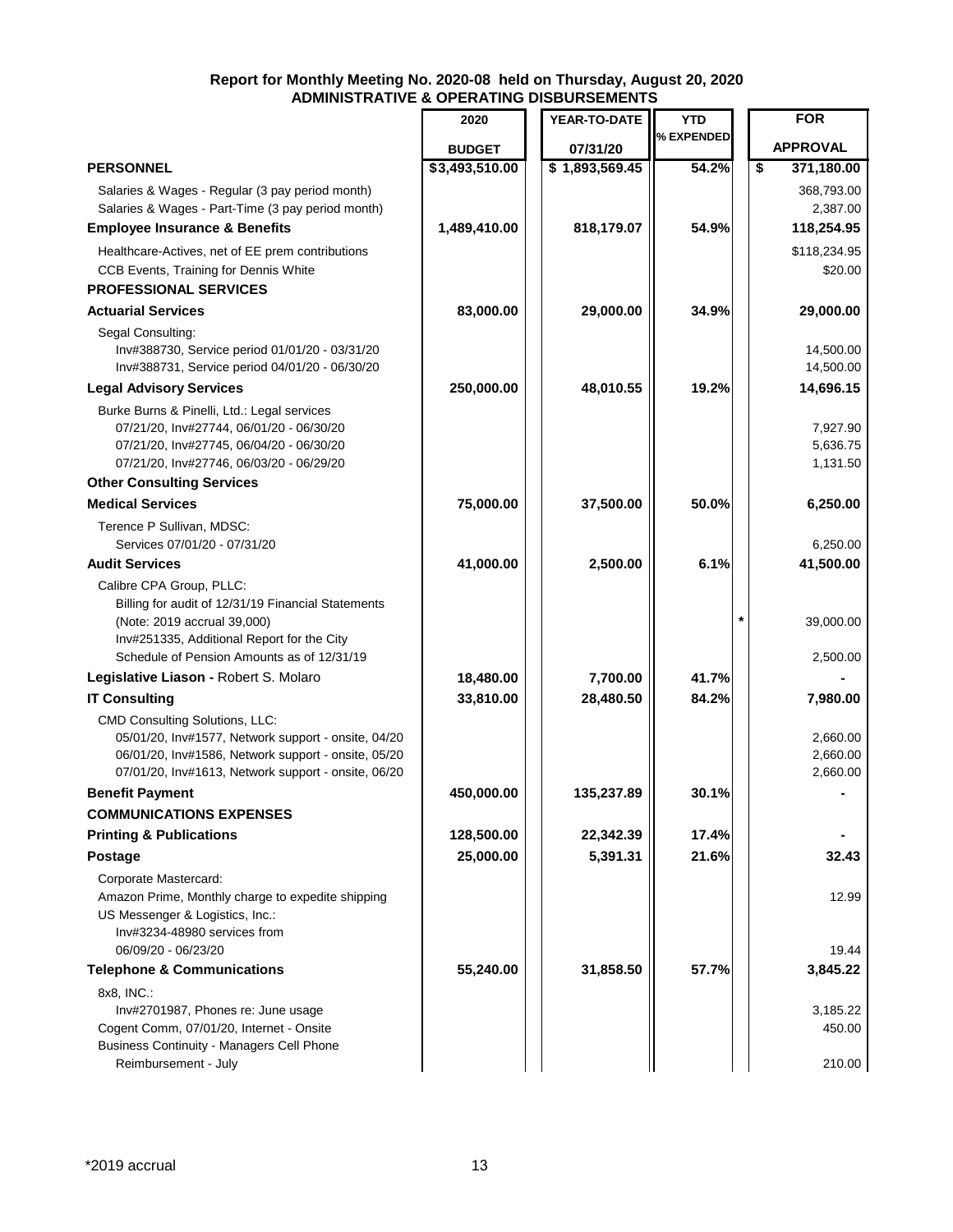|                                                                                            | 2020             | YEAR-TO-DATE     | YTD        | <b>FOR</b>         |
|--------------------------------------------------------------------------------------------|------------------|------------------|------------|--------------------|
|                                                                                            | <b>BUDGET</b>    | 07/31/20         | % EXPENDED | <b>APPROVAL</b>    |
|                                                                                            |                  |                  |            |                    |
| <b>OTHER OPERATING EXPENSES</b>                                                            |                  |                  |            |                    |
| <b>Rental &amp; Utilities</b>                                                              | 782,140.00<br>\$ | 461,111.16<br>\$ | 59.0%      | \$<br>65,029.75    |
| 321 North Clark Property LLC:<br>07/20 Rent                                                |                  |                  |            | 64,439.59          |
| ComEd, Services from 06/01/20 - 06/30/20                                                   |                  |                  |            | 590.16             |
| <b>Contractual Services</b>                                                                |                  |                  |            |                    |
| <b>Trustee Election Services</b>                                                           | 38,580.00        |                  | 0.0%       |                    |
| <b>Death Service</b>                                                                       | 2,000.00         | 1,706.00         | 85.3%      | 1,706.00           |
| LifeStatus360, LLC.:<br>07/03/20, Inv#20202017, Death Audit Services<br>PBI (Final):       |                  |                  |            | 1,560.00<br>146.00 |
| Inv#035055, Death Audit Services - (1) Month                                               |                  |                  |            |                    |
| <b>Shredding &amp; Storage Charges</b><br>Iron Mountain:                                   | 26,760.00        | 13,214.25        | 49.4%      | 1,971.07           |
| Inv#CTRH682, Storage charges                                                               |                  |                  |            | 1,082.42           |
| <b>Vital Records Control:</b>                                                              |                  |                  |            |                    |
| Inv#1662910, 07/20 Storage charges                                                         |                  |                  |            | 888.65             |
| <b>Dues &amp; Subscriptions</b>                                                            | 18,090.00        | 13,152.85        | 72.7%      | 742.44             |
| Corporate Mastercard:                                                                      |                  |                  |            |                    |
| Chicago Sun-Times, Digital subscription                                                    |                  |                  |            | 7.49<br>15.96      |
| Chicago Tribune, Digital subscription<br>Illinois CPA Society:                             |                  |                  |            |                    |
| Membership renewal for Adetola Adenaya                                                     |                  |                  |            | 340.00             |
| Membership renewal for Sandra Shelby                                                       |                  |                  |            | 340.00             |
| Wall Street Journal, Digital subscription                                                  |                  |                  |            | 38.99              |
| <b>Equipment Rental &amp; Maintenance</b>                                                  | 5,100.00         | 2,163.38         | 42.4%      | 329.00             |
| Digital Copier Supercenter:                                                                |                  |                  |            |                    |
| Inv#16228, (3) Copiers - 07/20 Maintenance                                                 |                  |                  |            | 185.00             |
| Purchase Power:                                                                            |                  |                  |            |                    |
| 06/25/20, Quarterly billing for postage meter<br>rental 07/11/20 - 10/10/20                |                  |                  |            | 144.00             |
|                                                                                            |                  | 2,495.91         | 75.6%      |                    |
| <b>Repairs &amp; Maintenance Office</b>                                                    | 3,300.00         |                  |            |                    |
| Insurance:                                                                                 |                  |                  |            |                    |
| Fiduciary, Fidelity Bond, Property, Employment                                             | 262,380.00       | 4,101.00         | 1.6%       |                    |
| <b>Travel Expenses - Conferences &amp; Others</b>                                          | 25,500.00        | 150.00           | 0.6%       |                    |
| <b>Office &amp; Computer Supplies</b>                                                      | 110,670.00       | 41,618.46        | 37.6%      | 11,297.08          |
| <b>Office Supplies</b>                                                                     |                  |                  |            |                    |
| Corporate Mastercard:                                                                      |                  |                  |            |                    |
| Dollar Tree, Inc., PPE - Spray bottles                                                     |                  |                  |            | 58.57              |
| MySafetySign, PPE - Distancing signs<br>Ortiz & Santiago Holdings Corp, PPE - Wall-mounted |                  |                  |            | 178.38             |
| Thermometer                                                                                |                  |                  |            | 245.00             |
| Lime Media Group, Inc.:                                                                    |                  |                  |            |                    |
| Inv#5849, (2) Sanitizing dispenser blades                                                  |                  |                  |            | 858.00             |
| Staples Advantage:                                                                         |                  |                  |            |                    |
| 03/14/20, Inv#3442427120, Office supplies                                                  |                  |                  |            | 78.95              |
| 06/13/20, Inv#3448966311, Office supplies                                                  |                  |                  |            | 39.18              |
| Impact Networking Inc.:<br>Inv#1812496, Copy paper                                         |                  |                  |            | 2,184.00           |
|                                                                                            |                  |                  |            |                    |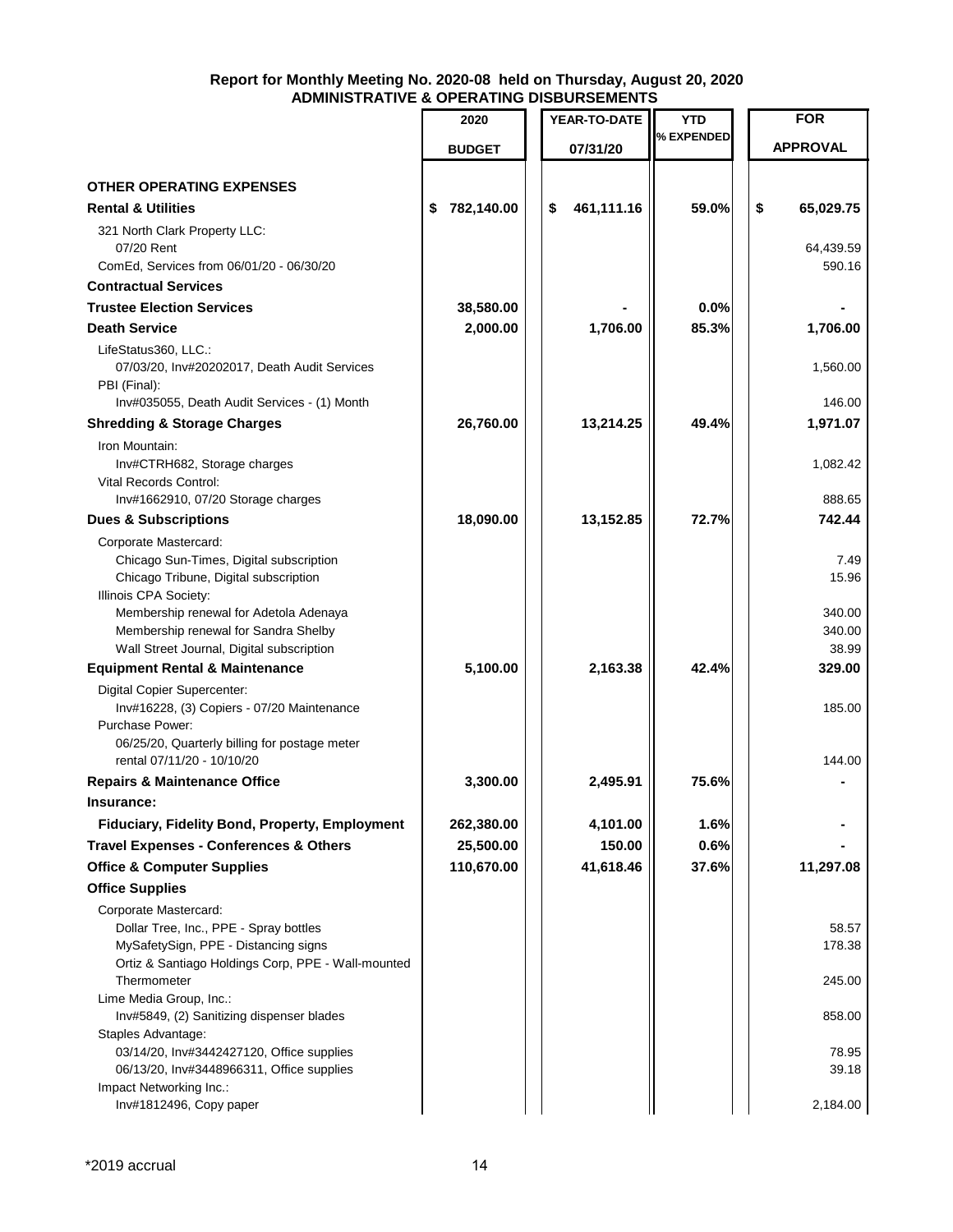|                                                                              | 2020           | YEAR-TO-DATE   | YTD        | <b>FOR</b>      |
|------------------------------------------------------------------------------|----------------|----------------|------------|-----------------|
|                                                                              | <b>BUDGET</b>  | 07/31/20       | % EXPENDED | <b>APPROVAL</b> |
| <b>Computer/Technical Expense</b>                                            |                |                |            |                 |
| <b>CMD Consulting Solutions, LLC:</b>                                        |                |                |            |                 |
| 05/01/20, Inv#1577, Cloud retention service, 04/20                           |                |                |            | 749.00          |
| 05/01/20, Inv#1577, Cloud remote monitoring, 04/20                           |                |                |            | 147.00          |
| 06/01/20, Inv#1586, Cloud retention service, 05/20                           |                |                |            | 749.00          |
| 06/01/20, Inv#1586, Cloud remote monitoring, 05/20                           |                |                |            | 147.00          |
| 07/01/20, Inv#1613, Cloud retention service, 06/20                           |                |                |            | 749.00          |
| 07/01/20, Inv#1613, Cloud remote monitoring, 06/20                           |                |                |            | 147.00          |
| Liquid Web, 06/20 Charge re: secure website hosting                          |                |                |            | 77.00           |
| 05/01/20, Inv#1577, Switches control, 04/20                                  |                |                |            | 20.00           |
| 05/01/20, Inv#1577, Firewall subscription, 04/20                             |                |                |            | 50.00           |
| Inv#1577, AlienVault security subscription, 04/20                            |                |                |            | 1,560.00        |
| 06/01/20, Inv#1586, Switches control, 05/20                                  |                |                |            | 20.00           |
| 06/01/20, Inv#1586, Firewall subscription, 05/20                             |                |                |            | 50.00           |
| Inv#1586, AlienVault security subscription, 05/20                            |                |                |            | 1,560.00        |
| 07/01/20, Inv#1613, Switches control, 06/20                                  |                |                |            | 20.00           |
| 07/01/20, Inv#1613, Firewall subscription, 06/20                             |                |                |            | 50.00           |
| Inv#1613, AlienVault security subscription, 06/20                            |                |                |            | 1,560.00        |
| <b>Payroll Services</b>                                                      | \$<br>9,930.00 | 4,535.90<br>\$ | 45.7%      | \$<br>692.40    |
| ADP, Inc. - Payroll processing - 2020                                        |                |                |            | 555.40          |
| Midwest Time Recorder Inc.:                                                  |                |                |            |                 |
| June attendance services                                                     |                |                |            | 137.00          |
| <b>Miscellaneous Expense</b>                                                 | 9,210.00       | 943.84         | 10.2%      | (344.72)        |
|                                                                              |                |                |            |                 |
| 07/20, Qildro, Subpoena & Other:                                             |                |                |            | (250.00)        |
| Wisconsin Department of Revenue:                                             |                |                |            | 10.00           |
| Business tax registration renewal - 09/01/20 - 08/31/22                      |                |                |            |                 |
| Corporate Mastercard:<br>Zoom, Monthly charges - webinar & host conferencing |                |                |            | 209.98          |
| IL Association of School Business Officials:                                 |                |                |            |                 |
| Credit Card Rebate for 2019 usage                                            |                |                |            | (314.70)        |
| <b>Reserve for Contingencies</b>                                             | 20,000.00      |                | 0.0%       |                 |
| TOTAL ADMINISTRATIVE OPERATING EXPENSES                                      |                |                |            |                 |
| <b>BEFORE SPECIAL PROJECTS &amp; INVESTMTS</b>                               | 7,456,610.00   | 3,604,962.41   | 48.3%      | 674,161.77      |
| <b>SPECIAL PROJECTS</b>                                                      |                |                |            |                 |
| <b>Information Systems</b>                                                   |                |                |            |                 |
| Consulting: Website Redesign                                                 | 12,000.00      |                | 0.0%       |                 |
| Document Mgmt. System: Insite                                                | 25,000.00      |                | 0.0%       |                 |
| PBS Maintenance & System Enhancement                                         | 308,000.00     | 200,900.00     | 65.2%      | 17,500.00       |
| Novitas Business & Technology:                                               |                |                |            |                 |
| Inv#3402, PBS Support & Maintenance, 07/20                                   |                |                |            | 17,500.00       |
| Internal Backup Systems                                                      | 50,000.00      |                | 0.0%       |                 |
| <b>TOTAL ADMINISTRATIVE OPERATING EXPENSES</b><br><b>BEFORE INVESTMENT</b>   | 7,851,610.00   | 3,805,862.41   | 48.5%      | 691,661.77      |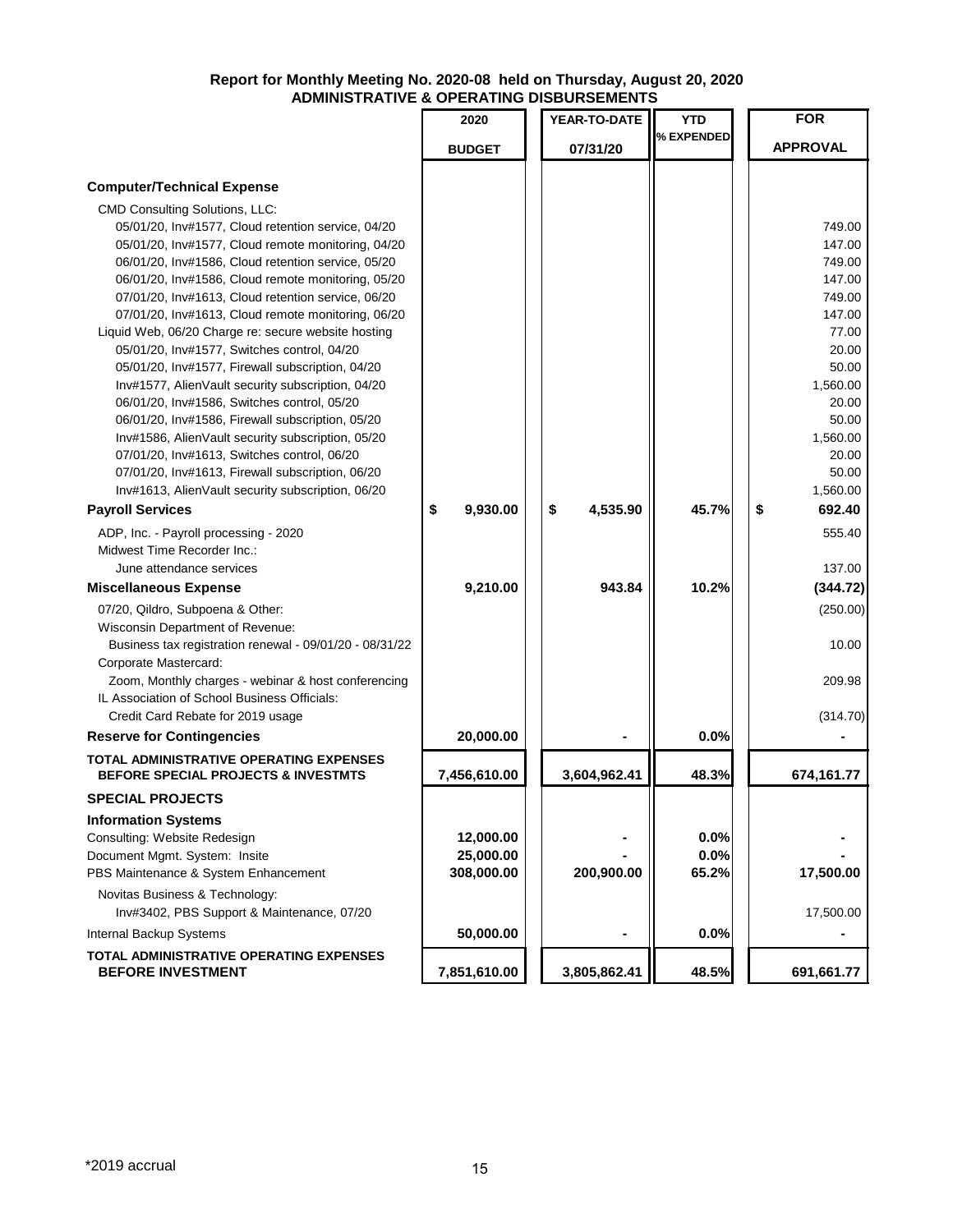|                                                                                                                         | 2020           | YEAR-TO-DATE   | <b>YTD</b> | <b>FOR</b>            |
|-------------------------------------------------------------------------------------------------------------------------|----------------|----------------|------------|-----------------------|
|                                                                                                                         | <b>BUDGET</b>  | 07/31/20       | % EXPENDED | <b>APPROVAL</b>       |
|                                                                                                                         |                |                |            |                       |
| <b>INVESTMENT EXPENSES</b>                                                                                              |                |                |            |                       |
| <b>Investment Management Fees</b>                                                                                       | \$7,754,810.00 | \$1,587,569.56 | 20.5%      | \$<br>1,222,803.40    |
| Acadian Asset Management:<br>Service period 04/01/20 - 06/30/20                                                         |                |                |            | 40,355.70             |
| Attucks Asset Management:<br>Service period 04/01/20 - 06/30/20                                                         |                |                |            | 219,725.80            |
| <b>BMO Asset Management Corp.:</b><br>Service period 04/01/20 - 06/30/20                                                |                |                |            | 40,289.35             |
| Garcia Hamilton & Associates:<br>Service period 04/01/20 - 06/30/20                                                     |                |                |            | 35,629.20             |
| Great Lakes Advisors, Inc.:<br>Service period 04/01/20 - 06/30/20                                                       |                |                |            | 43,197.45             |
| Kayne Anderson Rudnick Investment Mgmt:<br>Service period 04/01/20 - 06/30/20                                           |                |                |            | 83,390.56             |
| LM Capital Group, LLC:<br>Service period 04/01/20 - 06/30/20                                                            |                |                |            | 53,974.96             |
| LSV Asset Management:<br>Service period 04/01/20 - 06/30/20                                                             |                |                |            | 103,392.00            |
| National Investment Services:<br>Service period 04/01/20 - 06/30/20                                                     |                |                |            | 35,129.00             |
| Northern Trust Company:<br>CMU12, Services for the qrtr ending 06/30/20<br>CMU13, Services for the qrtr ending 06/30/20 |                |                |            | 4,823.75<br>5,519.86  |
| Nuveen Asset Management:<br>Service period 04/01/20 - 06/30/20                                                          |                |                |            | 53,793.96             |
| RhumbLine Advisers:<br>LCC, Service period 04/01/20 - 06/30/20<br>MCG SP4, Service period 04/01/20 - 06/30/20           |                |                |            | 16,548.00<br>3,658.00 |
| Symphony Asset Management, LLC:<br>Service period 04/01/20 - 06/30/20                                                   |                |                |            | 123,823.56            |
| Walter Scott & Partners:<br>Service period 04/01/20 - 06/30/20                                                          |                |                |            | 137,716.74            |
| William Blair:                                                                                                          |                |                |            |                       |
| CMU08, Service period 04/01/20 - 06/30/20                                                                               |                |                |            | 221,835.51            |
| <b>Custodial Management</b>                                                                                             | 347,500.00     | 236,050.08     | 67.9%      |                       |
| <b>Investment Advisory Services</b>                                                                                     | 290,000.00     | 145,000.00     | 50.0%      |                       |
| <b>Investment Legal Services</b>                                                                                        |                |                | 0.0%       |                       |
| <b>TOTAL INVESTMENT EXPENSES</b>                                                                                        | 8,392,310.00   | 1,968,619.64   | 23.5%      | \$<br>1,222,803.40    |

### **TOTAL ADMINISTRATIVE OPERATING AND INVESTMENT EXPENSES \$ 1,914,465.17**

Trustee McMahon moved to approve disbursements as reflected above, to persons or firms in the amounts shown opposite their respective names.Seconded by Trustee Johnson.

Carried: Ayes - Trustee Conyears-Ervin, Trustee Johnson, Trustee McMahon, Trustee Soni and Trustee Thompson. Nays -None.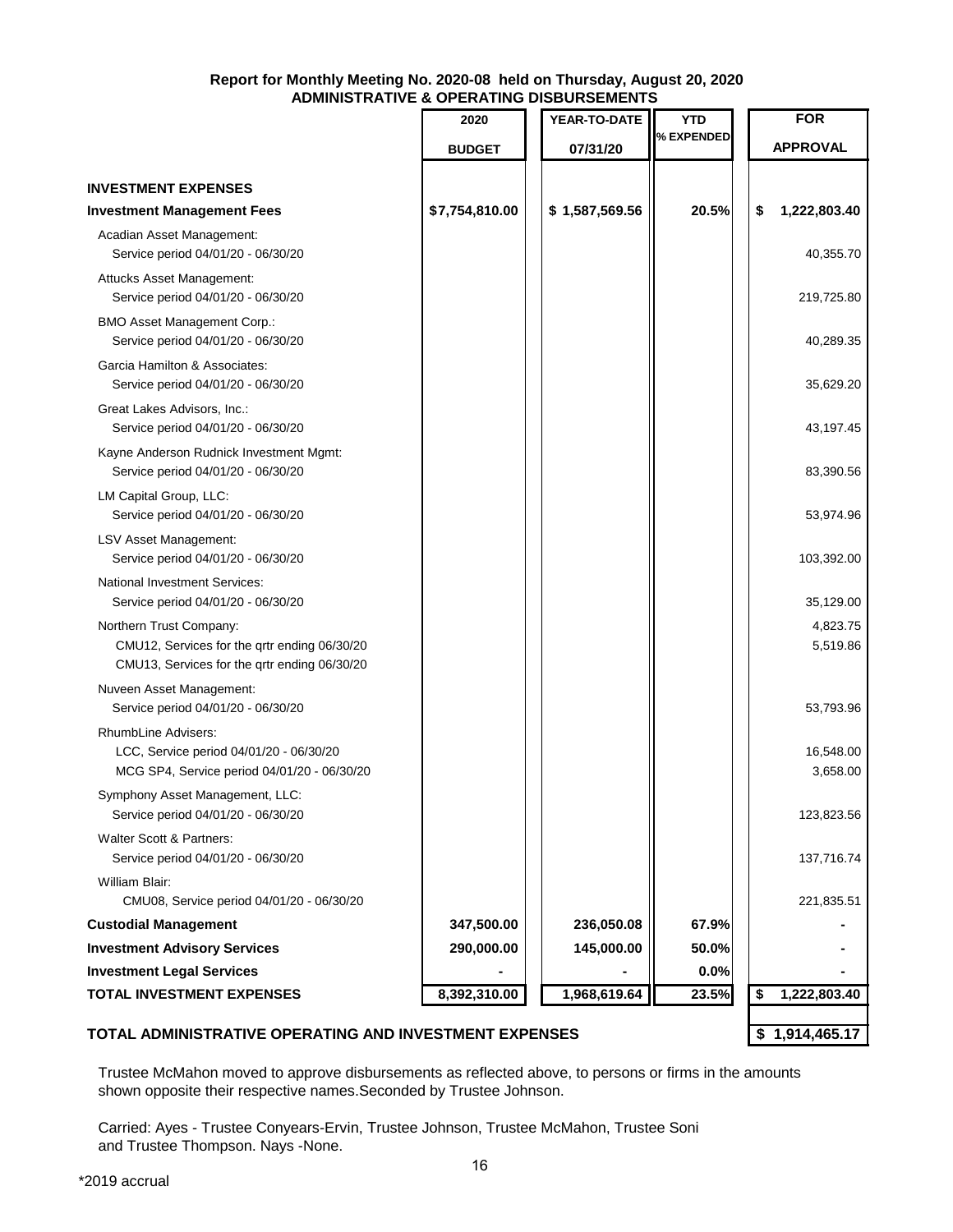Report of Monthly Meeting No. 2020-08 held on Thursday, August 20, 2020

Resolved, that each of the following named members of the Fund be granted an annuity of the amount stated, and to continue for life, unless otherwise stated in the notes, provided that separation from the service of the City of Chicago shall have become effective as of such date:

# **EMPLOYEE ANNUITIES Annuity Amount**

| <b>Name</b>                 | Dept - Title                         | <b>Eff Date</b> | <b>Employee</b> | <b>Spouse</b> | <b>Notes</b> |
|-----------------------------|--------------------------------------|-----------------|-----------------|---------------|--------------|
| AFFLALO, CARMELITA L        | BE - DEPUTY-MGMT & BUDGET            | 07/08/2020      | \$5,096.41      | N/A           |              |
| AGUILAR, JUANITA M          | CITY CLERK - EDITORIAL ASST          | 07/01/2020      | \$2,903.95      | \$1,451.98    |              |
| AGUIRRE, GUADALUPE          | TRANS - ADMIN SERV OFF II            | 07/01/2020      | \$7,445.27      | N/A           |              |
| ALVAREZ, JOSEPH M           | <b>AVIATION - MTD</b>                | 07/01/2020      | \$4,661.25      | \$2,711.48    |              |
| ANDERSON, JAMES A           | <b>BE - SCH SECURITY OFFICER</b>     | 07/12/2020      | \$2,295.74      | N/A           |              |
| ANFIELD, ALICE E            | <b>BE - SCH BUS AIDE</b>             | 07/01/2020      | \$1,109.32      | N/A           |              |
| APPLEWHITE, SUSIE A         | BE - LRA                             | 06/19/2020      | \$850.00        | \$770.98      |              |
| ARROYO, VICTOR J            | <b>BE - CUST WKR</b>                 | 07/01/2020      | \$3,466.62      | \$1,980.22    |              |
| AUSTIN, MICHAEL D           | <b>TRANS - MTD</b>                   | 07/01/2020      | \$1,670.28      | N/A           |              |
| <b>BANKS, BARBARA G</b>     | BE - LR MGR                          | 07/01/2020      | \$1,410.49      | N/A           |              |
| BARAN, DIANE A              | <b>BE - SCH CLERK</b>                | 07/01/2020      | \$4,476.12      | \$2,460.84    |              |
| <b>BARNES, MELANIE D</b>    | PROCUREMENT - ADMIN ASST II          | 07/01/2020      | \$4,483.53      | N/A           |              |
| BATES, ANTHONY              | <b>AVIATION - SHIFT SUPV</b>         | 07/01/2020      | \$6,881.69      | N/A           |              |
| BEATY, GERALYN              | BE - VISION HEARING TECH             | 07/01/2020      | \$3,759.08      | \$1,965.63    |              |
| BOHLAR, MARY E              | <b>AVIATION - MTD</b>                | 07/01/2020      | \$3,504.48      | N/A           | $\mathsf{R}$ |
| <b>BOOKER, CHERYL</b>       | POLICE - SR DATA ENTRY OPER          | 05/01/2020      | \$4,346.10      | \$2,173.05    |              |
| <b>BOOTH, FREDERICA A</b>   | <b>BE - COOK III</b>                 | 07/01/2020      | \$899.19        | N/A           |              |
| BORRERO, MILAGROS           | <b>BE - SCH CLERK</b>                | 07/01/2020      | \$781.56        | \$563.23      | $\mathsf{R}$ |
| <b>BRINK, CHRISTOPHER M</b> | TRANS - BRIDGE OPER                  | 07/01/2020      | \$3,364.67      | N/A           |              |
| BROWN, IDA                  | OEMC - CROSSING GUARD                | 07/01/2020      | \$1,262.26      | N/A           |              |
| BRYANT, EYRLE J             | FINANCE - ACCT TECH II               | 07/02/2020      | \$5,291.20      | N/A           |              |
| <b>BUCHANAN, MICHAEL F</b>  | TRANS - DEPUTY COMM                  | 07/01/2020      | \$7,813.44      | \$3,017.94    |              |
| <b>BUCO, ROSARITA D</b>     | HEALTH - SANITARIAN II               | 07/01/2020      | \$2,597.74      | \$1,479.49    |              |
| <b>BUTLER, MARY S</b>       | <b>BE - SCH CLERK</b>                | 07/01/2020      | \$3,990.06      | \$2,197.06    |              |
| BUTT, RAANA A               | CPL - LIBRARY ASSOC                  | 07/01/2020      | \$3,943.34      | \$2,101.40    |              |
| BYNUM, LARRY                | FLEET/FACIL MGMT - MTD               | 07/01/2020      | \$3,362.21      | \$2,283.38    |              |
| CALACE, LAWRENCE P          | <b>TRANS - BRIDGE OPER</b>           | 07/01/2020      | \$4,701.17      | \$2,350.58    |              |
| CAMPBELL, LUBERTA           | HEALTH - CODE ENF INSPECT<br>ANALYST | 07/01/2020      | \$5,635.86      | N/A           |              |
| CAMPOS, GUADALUPE           | <b>BE - TEACHER ASST</b>             | 07/01/2020      | \$2,105.28      | \$1,083.67    |              |
| CARTER, RONALD C            | <b>WATER - FOREMAN MTD</b>           | 07/01/2020      | \$2,418.47      | \$1,257.46    |              |
| CASTANEDA, DANIEL G         | <b>WATER - STATION LABORER</b>       | 07/01/2020      | \$3,226.39      | \$1,736.50    |              |
| CASTANEDA, EFREN            | BE - ASSOC NET SAFETY MGR            | 07/01/2020      | \$2,892.21      | N/A           |              |
| CHINTHALA, VIZIA K          | POLICE - ADMIN ASST II               | 03/13/2020      | \$3,913.72      | \$1,956.86    |              |
| CHRISTIAN, RAYMOND          | STS & SAN - MTD                      | 07/01/2020      | \$2,809.23      | \$1,798.23    |              |
| CIBULSKIS, ANN M            | HEALTH - COORD PLANNER               | 07/01/2020      | \$6,694.36      | \$3,823.36    |              |
| CLAY, CRISTAL L             | <b>AVIATION - ACCT IV</b>            | 07/01/2020      | \$6,931.40      | N/A           |              |

|           | Less than 60 years of age                                    |    | Female: No Post 9/74 Spouse Contributions |   | REL Released to Return to Work        |
|-----------|--------------------------------------------------------------|----|-------------------------------------------|---|---------------------------------------|
| B         | Reversionary                                                 |    | MED Updated Medical Records               |   | RW Returned to Work                   |
|           | Calculated upon death of Employee MMI Maximum Medical Update |    |                                           |   | Less than 10 years of Service         |
| СX        | <b>Credit Expires</b>                                        | N  | See Notes in File                         |   | <b>SPE</b> Specialist Doctor Visit    |
|           | Death                                                        |    | NTE Note for Mercy Works Update           |   | <b>Term Annuity</b>                   |
| <b>DU</b> | Duty Disability                                              | OR | <b>Ordinary Disability</b>                | W | Withdraw/Waiting to apply             |
|           | DIS Discharged                                               |    | <b>Reciprocal Annuity</b>                 |   | WC Workmens' Compensation             |
|           | EID Errors in Deduction                                      |    | RES Resigned                              |   | Married @ Res, Not Married @ Eff Date |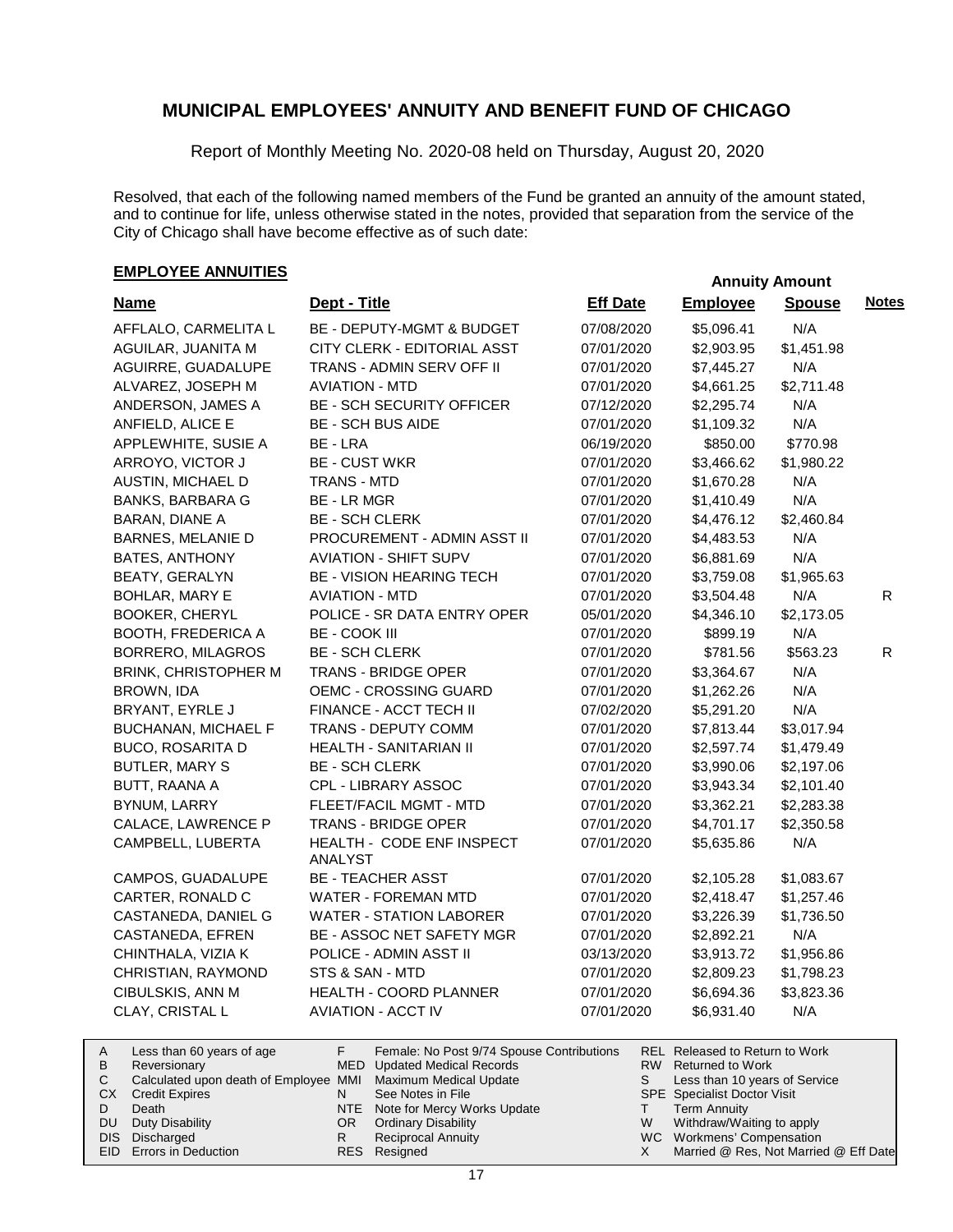Report of Monthly Meeting No. 2020-08 held on Thursday, August 20, 2020

Resolved, that each of the following named members of the Fund be granted an annuity of the amount stated, and to continue for life, unless otherwise stated in the notes, provided that separation from the service of the City of Chicago shall have become effective as of such date:

| <b>Name</b>                                                                                                                                                                                                                              | Dept - Title                                                                                                                                                                                                                                                                               | <b>Eff Date</b>  | <b>Employee</b>                                                                                                                                                                                                                                        | <b>Spouse</b> | <b>Notes</b> |
|------------------------------------------------------------------------------------------------------------------------------------------------------------------------------------------------------------------------------------------|--------------------------------------------------------------------------------------------------------------------------------------------------------------------------------------------------------------------------------------------------------------------------------------------|------------------|--------------------------------------------------------------------------------------------------------------------------------------------------------------------------------------------------------------------------------------------------------|---------------|--------------|
| CLAYTON, RHONDA J                                                                                                                                                                                                                        | POLICE - PERSONNEL ASST                                                                                                                                                                                                                                                                    | 07/01/2020       | \$3,687.41                                                                                                                                                                                                                                             | N/A           |              |
| CLEGGETT, ILENE                                                                                                                                                                                                                          | <b>BE-LRMGR</b>                                                                                                                                                                                                                                                                            | 06/19/2020       | \$2,178.72                                                                                                                                                                                                                                             | \$1,345.03    |              |
| COLLINS, MARTHA J                                                                                                                                                                                                                        | POLICE - TIMEKEEPER                                                                                                                                                                                                                                                                        | 07/01/2020       | \$5,291.20                                                                                                                                                                                                                                             | N/A           |              |
| CONLEY, NADINE                                                                                                                                                                                                                           | WATER - EQUIP DISPATCHER                                                                                                                                                                                                                                                                   | 07/01/2020       | \$5,183.70                                                                                                                                                                                                                                             | N/A           |              |
| COTHAM, DOUGLAS S                                                                                                                                                                                                                        | <b>BE - SCH SECURITY OFFICER</b>                                                                                                                                                                                                                                                           | 06/04/2020       | \$1,312.45                                                                                                                                                                                                                                             | N/A           |              |
| COUGHLIN, DAVID J                                                                                                                                                                                                                        | STS & SAN - MTD                                                                                                                                                                                                                                                                            | 07/01/2020       | \$3,142.35                                                                                                                                                                                                                                             | \$1,571.18    |              |
| CROCKETT, CORANELLA                                                                                                                                                                                                                      | FINANCE - ADMIN ASST II                                                                                                                                                                                                                                                                    | 07/01/2020       | \$4,821.00                                                                                                                                                                                                                                             | N/A           |              |
| CROSBY, KIMBERLY A                                                                                                                                                                                                                       | <b>BE - TEACHER ASST</b>                                                                                                                                                                                                                                                                   | 07/22/2020       | \$1,386.26                                                                                                                                                                                                                                             | \$965.06      |              |
| DANIELS, RAPFEW R                                                                                                                                                                                                                        | <b>BE - ENG CLASS III</b>                                                                                                                                                                                                                                                                  | 05/04/2019       | \$3,609.24                                                                                                                                                                                                                                             | \$1,768.53    |              |
| DAVIS, CAROLYN M                                                                                                                                                                                                                         | POLICE - SR DATA ENTRY OPER                                                                                                                                                                                                                                                                | 07/01/2020       | \$4,370.80                                                                                                                                                                                                                                             | N/A           |              |
| DAVIS, EVERNIECE                                                                                                                                                                                                                         | STS & SAN - EXEC ADMIN ASST II                                                                                                                                                                                                                                                             | 07/01/2020       | \$5,174.53                                                                                                                                                                                                                                             | N/A           |              |
| DAVIS, SHIRLEY A                                                                                                                                                                                                                         | FIRE - ADMIN ASST II                                                                                                                                                                                                                                                                       | 07/01/2020       | \$4,266.58                                                                                                                                                                                                                                             | \$2,133.29    |              |
| DELGADO PAGAN, JUAN                                                                                                                                                                                                                      | <b>WATER - HOISTING ENG</b>                                                                                                                                                                                                                                                                | 07/01/2020       | \$6,858.01                                                                                                                                                                                                                                             | \$3,429.00    |              |
| DIAZ, MARCELINA                                                                                                                                                                                                                          | <b>BE - COOK III</b>                                                                                                                                                                                                                                                                       | 06/19/2020       | \$1,098.13                                                                                                                                                                                                                                             | N/A           |              |
| DIEPPA, FRANCISCO J                                                                                                                                                                                                                      | <b>BE - SCH SECURITY OFFICER</b>                                                                                                                                                                                                                                                           | 07/16/2020       | \$1,520.48                                                                                                                                                                                                                                             | N/A           |              |
| DIMARTINO, CHARLES D                                                                                                                                                                                                                     | BE - SR PROFESSIONAL                                                                                                                                                                                                                                                                       | 06/13/2020       | \$977.15                                                                                                                                                                                                                                               | \$488.58      | R.           |
| DISSETTE, WILLIAM E                                                                                                                                                                                                                      | <b>BE - QUALITY ASSURANCE</b><br><b>SPECIALIST</b>                                                                                                                                                                                                                                         | 07/01/2020       | \$5,761.33                                                                                                                                                                                                                                             | \$2,880.66    |              |
| EBHOJIE, SANDRA D                                                                                                                                                                                                                        | POLICE - SR DATA ENTRY OPER                                                                                                                                                                                                                                                                | 07/01/2020       | \$4,349.07                                                                                                                                                                                                                                             | N/A           |              |
| EDWARDS, LTANYA D                                                                                                                                                                                                                        | OEMC - POLICE COMM OPER                                                                                                                                                                                                                                                                    | 07/01/2020       | \$5,266.96                                                                                                                                                                                                                                             | N/A           |              |
| EJKA, KENNETH P                                                                                                                                                                                                                          | STS & SAN - TREE TRIMMER                                                                                                                                                                                                                                                                   | 07/01/2020       | \$5,329.94                                                                                                                                                                                                                                             | \$3,269.50    |              |
| ESTRADA, MARIA A                                                                                                                                                                                                                         | <b>BE - TEACHER ASST</b>                                                                                                                                                                                                                                                                   | 07/09/2020       | \$1,077.73                                                                                                                                                                                                                                             | N/A           |              |
| FABIAN, LESLIE                                                                                                                                                                                                                           | <b>BE - TEACHER ASST</b>                                                                                                                                                                                                                                                                   | 07/01/2020       | \$2,945.21                                                                                                                                                                                                                                             | \$1,585.00    |              |
| FEAZELL, ANNETTE                                                                                                                                                                                                                         | BE - LRA                                                                                                                                                                                                                                                                                   | 07/01/2020       | \$850.00                                                                                                                                                                                                                                               | N/A           |              |
| FELIX, HERIBERTO                                                                                                                                                                                                                         | FLEET/FACIL MGMT - EQUIP<br><b>DISPATCHER</b>                                                                                                                                                                                                                                              | 07/01/2020       | \$4,665.33                                                                                                                                                                                                                                             | \$2,425.03    |              |
| FERRANTE, VICTOR                                                                                                                                                                                                                         | FLEET/FACIL MGMT - ASST CHIEF<br>OPER ENG                                                                                                                                                                                                                                                  | 07/01/2020       | \$7,178.71                                                                                                                                                                                                                                             | \$3,589.36    |              |
| FLOWERS, ARTHUR W                                                                                                                                                                                                                        | <b>BE - SECURITY AIDE</b>                                                                                                                                                                                                                                                                  | 07/01/2020       | \$1,576.13                                                                                                                                                                                                                                             | \$800.00      |              |
| FOBS, DENITA                                                                                                                                                                                                                             | <b>HEALTH - NURSE</b>                                                                                                                                                                                                                                                                      | 06/01/2020       | \$1,038.86                                                                                                                                                                                                                                             | \$519.43      | $\mathsf{R}$ |
| FRYDLAND, JUDITH C                                                                                                                                                                                                                       | <b>BLDGS - COMMISSIONER</b>                                                                                                                                                                                                                                                                | 07/01/2020       | \$10,008.85                                                                                                                                                                                                                                            | \$5,004.42    |              |
| FUENTES, CHRISTINA L                                                                                                                                                                                                                     | <b>AVIATION - STAFF ASST</b>                                                                                                                                                                                                                                                               | 07/01/2020       | \$5,683.59                                                                                                                                                                                                                                             | N/A           |              |
| FULTZ, EVELYN                                                                                                                                                                                                                            | <b>BE - COOK III</b>                                                                                                                                                                                                                                                                       | 07/01/2020       | \$1,160.55                                                                                                                                                                                                                                             | N/A           |              |
| <b>GALLIAN, GILBERT G</b>                                                                                                                                                                                                                | FLEET/FACIL MGMT - ELEC MECH                                                                                                                                                                                                                                                               | 07/01/2020       | \$6,651.91                                                                                                                                                                                                                                             | \$3,412.23    |              |
| <b>GANDIA, LISETTE E</b>                                                                                                                                                                                                                 | BE - LRA                                                                                                                                                                                                                                                                                   | 07/01/2020       | \$987.94                                                                                                                                                                                                                                               | \$800.00      |              |
| GARCIA, ZOILA E                                                                                                                                                                                                                          | <b>BE - TEACHER ASST</b>                                                                                                                                                                                                                                                                   | 07/01/2020       | \$1,779.25                                                                                                                                                                                                                                             | N/A           |              |
| <b>GAVIN, JOHN F</b>                                                                                                                                                                                                                     | OEMC - POLICE COMM OPER                                                                                                                                                                                                                                                                    | 07/01/2020       | \$5,663.40                                                                                                                                                                                                                                             | N/A           |              |
| <b>GIRMA, KONGIT M</b>                                                                                                                                                                                                                   | BE - COMM RELATIONS REP                                                                                                                                                                                                                                                                    | 01/01/2020       | \$790.14                                                                                                                                                                                                                                               | N/A           | R.           |
| Less than 60 years of age<br>A<br>В<br>Reversionary<br>Calculated upon death of Employee MMI<br>С<br>СX<br><b>Credit Expires</b><br>Death<br>D<br>Duty Disability<br>DU<br>Discharged<br><b>DIS</b><br><b>Errors in Deduction</b><br>EID | F.<br>Female: No Post 9/74 Spouse Contributions<br>MED<br><b>Updated Medical Records</b><br>Maximum Medical Update<br>N<br>See Notes in File<br><b>NTE</b><br>Note for Mercy Works Update<br><b>Ordinary Disability</b><br>OR.<br><b>Reciprocal Annuity</b><br>R<br><b>RES</b><br>Resigned | S<br>T<br>W<br>X | REL Released to Return to Work<br>RW Returned to Work<br>Less than 10 years of Service<br><b>SPE</b> Specialist Doctor Visit<br><b>Term Annuity</b><br>Withdraw/Waiting to apply<br>WC Workmens' Compensation<br>Married @ Res, Not Married @ Eff Date |               |              |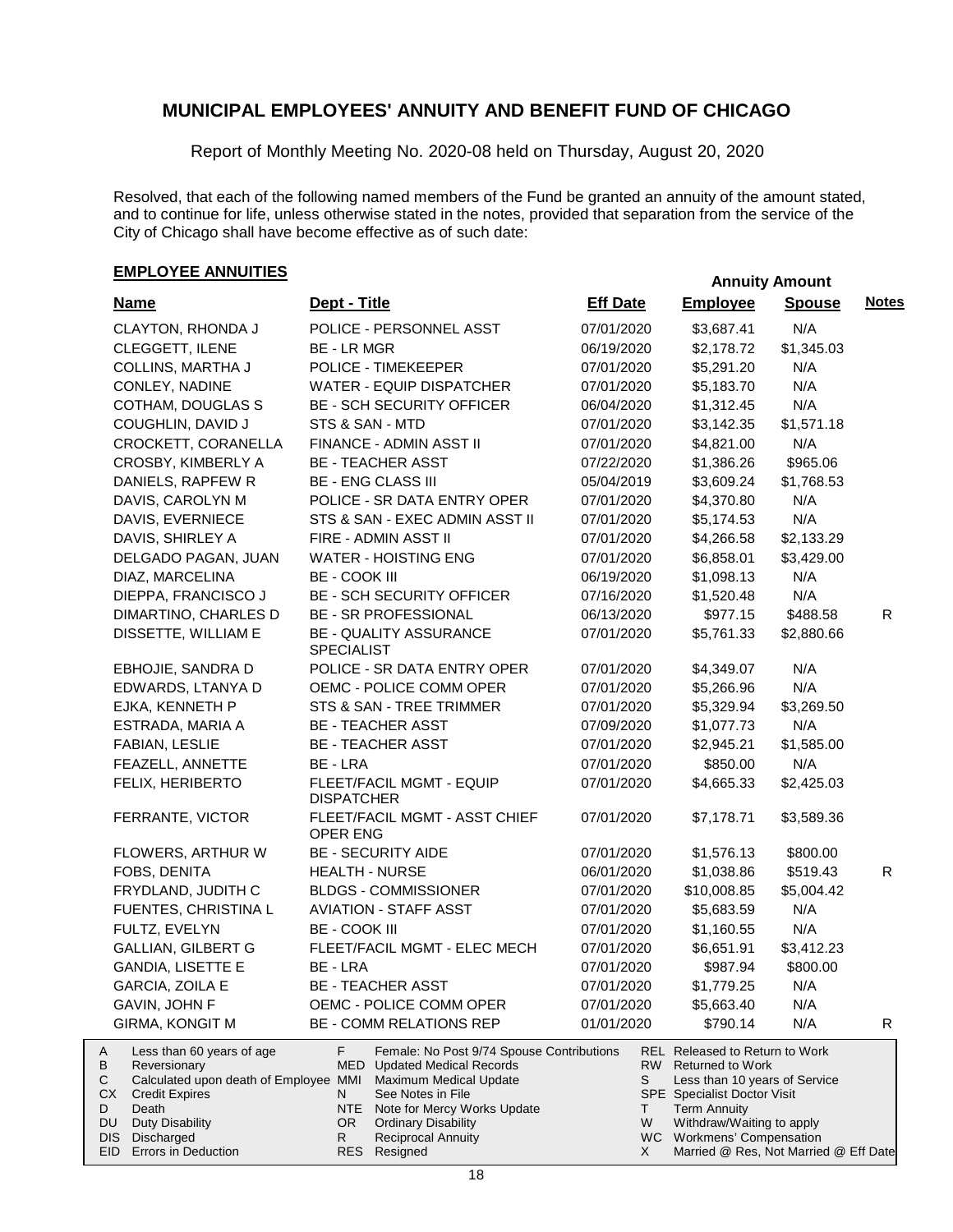Report of Monthly Meeting No. 2020-08 held on Thursday, August 20, 2020

Resolved, that each of the following named members of the Fund be granted an annuity of the amount stated, and to continue for life, unless otherwise stated in the notes, provided that separation from the service of the City of Chicago shall have become effective as of such date:

# **EMPLOYEE ANNUITIES Annuity Amount**

| <b>Name</b>                                         | Dept - Title                                                                                                                                                                                                | <b>Eff Date</b> | <b>Employee</b>                                           | <b>Spouse</b> | <b>Notes</b> |
|-----------------------------------------------------|-------------------------------------------------------------------------------------------------------------------------------------------------------------------------------------------------------------|-----------------|-----------------------------------------------------------|---------------|--------------|
| GOMEZ, BERNARDINO                                   | <b>AVIATION - CUST WKR</b>                                                                                                                                                                                  | 07/01/2020      | \$2,941.62                                                | \$1,625.83    |              |
| GOMEZ, ERNESTO                                      | FINANCE - PAYMENT RECONCILER                                                                                                                                                                                | 07/01/2020      | \$4,411.22                                                | N/A           |              |
| GOMEZ, ROSA                                         | <b>BE - TEACHER ASST</b>                                                                                                                                                                                    | 06/19/2020      | \$2,656.60                                                | \$1,798.69    |              |
| <b>GORDON, DENISE M</b>                             | <b>BE - TEACHER ASST</b>                                                                                                                                                                                    | 07/01/2020      | \$215.79                                                  | N/A           | S            |
| HALL, JOHNNIE A                                     | <b>BE - CUST WKR</b>                                                                                                                                                                                        | 07/01/2020      | \$4,091.77                                                | N/A           |              |
| HANNAH, RODNEY M                                    | FLEET/FACIL MGMT - PRINC DATA<br><b>BASE ANALYST</b>                                                                                                                                                        | 07/01/2020      | \$7,025.44                                                | N/A           |              |
| HARRIS, CATHERINE M                                 | <b>BLDGS - CHIEF CONSTR EQUIP</b><br><b>INSPEC</b>                                                                                                                                                          | 07/01/2020      | \$7,551.80                                                | \$4,772.00    |              |
| HARRIS, NETTIE L                                    | OEMC - TRAFFIC CTRL AIDE                                                                                                                                                                                    | 07/01/2020      | \$3,856.77                                                | \$1,928.38    |              |
| HAWKINS, CEDRIC B                                   | STS & SAN - SANITATION LAB                                                                                                                                                                                  | 07/01/2020      | \$3,694.33                                                | \$2,215.16    |              |
| HERNANDEZ, REINALDO                                 | <b>TRANS - MTD</b>                                                                                                                                                                                          | 07/01/2020      | \$3,973.52                                                | \$1,922.19    |              |
| HERSEY, ANGELISA                                    | POLICE - ADMIN SERV OFF                                                                                                                                                                                     | 07/16/2020      | \$5,636.22                                                | \$2,818.11    |              |
| HIGGINS, GLORIA E                                   | <b>BE - TEACHER ASST</b>                                                                                                                                                                                    | 07/01/2020      | \$2,102.34                                                | N/A           |              |
| HILL, LINDA F                                       | <b>BE - ASSOC LR MGR III</b>                                                                                                                                                                                | 07/01/2020      | \$854.56                                                  | N/A           |              |
| HILL, VERNIECE                                      | CPL - SR PERSONNEL ASST                                                                                                                                                                                     | 07/01/2020      | \$5,389.10                                                | \$2,694.55    |              |
| HOLLAND, LEAH M                                     | FAMILY & SUPP - ASST COMM LIVING<br>SPECT                                                                                                                                                                   | 07/01/2020      | \$4,319.17                                                | N/A           |              |
| HRYCKO, MICHAEL A                                   | WATER - OPER ENG GROUP A                                                                                                                                                                                    | 07/01/2020      | \$6,139.06                                                | N/A           |              |
| HUDLEY, FRANK                                       | <b>AVIATION - MTD</b>                                                                                                                                                                                       | 07/01/2020      | \$4,508.42                                                | N/A           |              |
| HUGHES, MICHAEL J                                   | <b>TRANS - LINEMAN</b>                                                                                                                                                                                      | 07/01/2020      | \$6,527.65                                                | \$3,263.82    | R.           |
| HUMBLES, SHERMAN                                    | <b>BE - LEAD CUSTODIAL WKR</b>                                                                                                                                                                              | 04/28/2020      | \$2,721.72                                                | N/A           |              |
| HUMPHREYS, GLENN E                                  | CPL - LIBRARIAN IV                                                                                                                                                                                          | 07/01/2020      | \$6,134.29                                                | N/A           |              |
| JEFFERSON, ARCO                                     | WATER - MTD                                                                                                                                                                                                 | 07/01/2020      | \$2,469.87                                                | \$1,234.94    |              |
| JEFFERSON, REGINALD A                               | STS & SAN - PROPERTY CUST                                                                                                                                                                                   | 07/01/2020      | \$4,483.53                                                | N/A           |              |
| JOHNSON, GRALIN D                                   | WATER - PRIN STOREKEEPER                                                                                                                                                                                    | 07/01/2020      | \$2,624.96                                                | \$1,312.48    |              |
| JOHNSON, MARTIN H                                   | FINANCE - DIR/ PROJECT DEVT                                                                                                                                                                                 | 07/01/2020      | \$4,548.66                                                | \$2,274.33    | B            |
| KAPELINSKI, WALTER P                                | <b>AVIATION - GEN FOREMAN</b><br><b>CARPENTERS</b>                                                                                                                                                          | 07/01/2020      | \$6,557.80                                                | \$3,979.35    |              |
|                                                     | Effective 8/1/20, the employee annuity increased from \$6,557.80 to \$7,051.40 and the spouse<br>annuity increased from \$3,979.35 to \$3,979.35 due to payment for past service after resignation<br>date. |                 |                                                           |               |              |
| KIECA, WAYNE R                                      | FLEET/FACIL MGMT - PAINTER                                                                                                                                                                                  | 07/01/2020      | \$5,513.01                                                | N/A           |              |
| KROLL, MILDRED E                                    | OEMC - CROSSING GUARD                                                                                                                                                                                       | 07/01/2020      | \$850.00                                                  | \$654.37      |              |
| KRYL, JOHN F                                        | HEALTH - DIR ENVIRONMENTAL INSP                                                                                                                                                                             | 07/01/2020      | \$5,338.80                                                | \$3,362.95    |              |
| LANG, DARLEEN                                       | FINANCE - PROJECT COORD                                                                                                                                                                                     | 07/01/2020      | \$6,336.50                                                | N/A           |              |
| LANHAM, MAUREEN A                                   | OEMC - POLICE COMM OPER                                                                                                                                                                                     | 07/01/2020      | \$3,001.51                                                | N/A           |              |
| Α<br>Less than 60 years of age<br>B<br>Reversionary | F.<br>Female: No Post 9/74 Spouse Contributions<br><b>MED</b> Updated Medical Records                                                                                                                       | RW              | <b>REL Released to Return to Work</b><br>Returned to Work |               |              |

| B | Reversionary                                                 | MED Updated Medical Records     |   | RW Returned to Work                   |
|---|--------------------------------------------------------------|---------------------------------|---|---------------------------------------|
|   | Calculated upon death of Employee MMI Maximum Medical Update |                                 |   | Less than 10 years of Service         |
|   | <b>CX</b> Credit Expires                                     | See Notes in File               |   | <b>SPE</b> Specialist Doctor Visit    |
|   | Death                                                        | NTE Note for Mercy Works Update |   | <b>Term Annuity</b>                   |
|   | DU Duty Disability                                           | OR Ordinary Disability          | W | Withdraw/Waiting to apply             |
|   | DIS Discharged                                               | <b>Reciprocal Annuity</b>       |   | WC Workmens' Compensation             |
|   | EID Errors in Deduction                                      | RES Resigned                    |   | Married @ Res, Not Married @ Eff Date |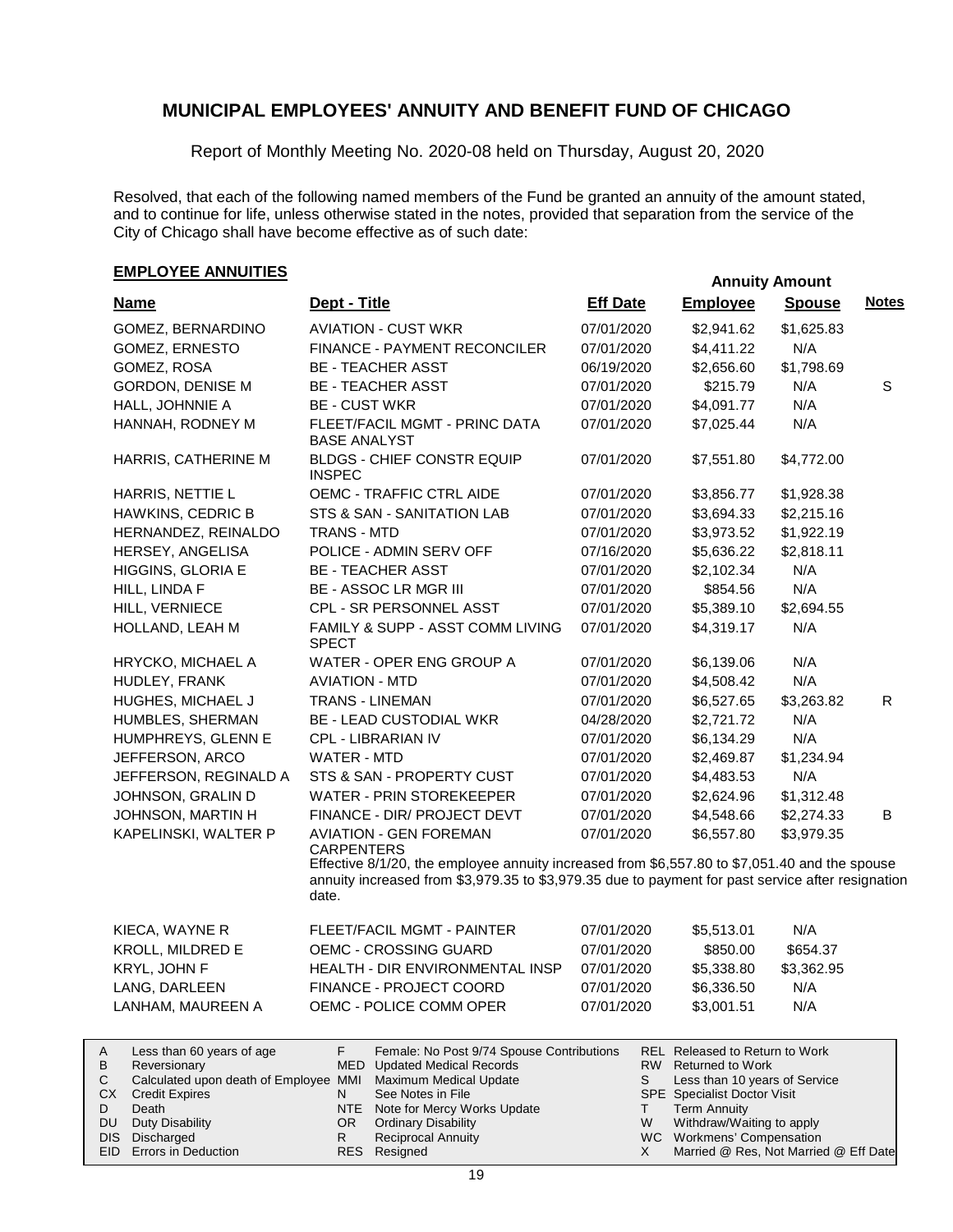Report of Monthly Meeting No. 2020-08 held on Thursday, August 20, 2020

Resolved, that each of the following named members of the Fund be granted an annuity of the amount stated, and to continue for life, unless otherwise stated in the notes, provided that separation from the service of the City of Chicago shall have become effective as of such date:

| <b>Name</b>            | Dept - Title                                            | <b>Eff Date</b> | <b>Employee</b> | <b>Spouse</b> | <b>Notes</b> |
|------------------------|---------------------------------------------------------|-----------------|-----------------|---------------|--------------|
| LEE, ANDREW L          | BE - NET SAFETY MGR                                     | 07/01/2020      | \$5,619.97      | \$2,760.81    |              |
| LEE, PAMELA L          | <b>BE - SECURITY AIDE</b>                               | 06/19/2020      | \$1,811.18      | \$956.73      |              |
| LEVIN, MARCIA H        | <b>HEALTH - DIR/OPS</b>                                 | 07/01/2020      | \$3,506.82      | \$2,062.46    | R.           |
| LEWIS, BYRON           | WATER - WATER RATE TAKER                                | 07/01/2020      | \$6,170.40      | \$3,293.16    |              |
| LOMBAER, FOREST R      | LAW - CHIEF ASST CORP COUNSEL                           | 07/01/2020      | \$8,026.09      | \$5,453.50    |              |
| MACIAS, PEDRO R        | WATER - ELEC MECH                                       | 07/01/2020      | \$6,718.31      | N/A           |              |
| MALEC, DANIEL          | FLEET/FACIL MGMT - FOREMAN<br>MACHINISTS                | 07/01/2020      | \$3,592.48      | \$2,017.23    |              |
| MALEWSKI, GRAZYNA A    | <b>BE - TEACHER ASST</b>                                | 07/01/2020      | \$2,418.47      | N/A           |              |
| MALLARD, ANN H         | CPL - LIBRARIAN II                                      | 08/01/2019      | \$548.73        | N/A           | $\mathsf{R}$ |
| MALONE, LARRY T        | STS & SAN - MTD                                         | 07/01/2020      | \$3,307.71      | \$1,401.65    |              |
| MARCHESE, VITO J       | <b>AVIATION - MACHINIST</b>                             | 07/01/2020      | \$5,835.96      | \$3,030.66    |              |
| MARKESE, NICK T        | FLEET/FACIL MGMT - SERV ASST                            | 07/01/2020      | \$2,553.07      | \$1,668.76    |              |
| MARQUEZ, DIANE F       | BD OF ELECTION - SR CLERK                               | 07/01/2020      | \$3,691.00      | N/A           |              |
| MARRON, MAYRA          | FINANCE - STAFF ASST                                    | 07/01/2020      | \$5,683.50      | \$2,841.75    |              |
| MARTIN YATES, MARSHA D | <b>BE - SCH CLERK</b>                                   | 07/20/2020      | \$999.52        | \$800.00      |              |
| MARTIN, CAROLYN J      | POLICE - LAB TECH III                                   | 07/01/2020      | \$4,612.36      | N/A           |              |
| MARTINEZ, JAIME C      | FLEET/FACIL MGMT - CARPENTER                            | 07/01/2020      | \$4,323.63      | \$2,161.82    |              |
| MARTINEZ, PEDRO        | POLICE - DETENTION AIDE                                 | 07/01/2020      | \$4,800.29      | N/A           |              |
| MASHAW, EARL J         | <b>OEMC - PROJECT MGR</b>                               | 07/10/2020      | \$1,892.38      | \$1,164.59    | R            |
| MAYDEN, KAREN          | <b>AVIATION - LABORER</b>                               | 07/01/2020      | \$4,152.47      | N/A           |              |
| MCDONALD, GERALD       | <b>BE - SECURITY AIDE</b>                               | 07/01/2020      | \$3,521.93      | \$1,760.96    |              |
| MCGREGOR, LORRAINE     | LAW - ADMIN ASST                                        | 07/09/2020      | \$3,495.15      | N/A           |              |
| MCKELVIN, PAUL R       | WATER - POOL MTD                                        | 07/01/2020      | \$5,183.70      | N/A           |              |
| MIKOLS, JOHN F         | FAMILY & SUPP - PROJECT MGR                             | 07/01/2020      | \$4,848.82      | N/A           |              |
| MILES, TERESA C        | <b>BE - GUID CNSLR AIDE</b>                             | 07/01/2020      | \$2,343.45      | \$1,407.96    |              |
| MILLER, KATHERINE      | <b>BE - LUNCHRM MGR</b>                                 | 07/01/2020      | \$1,956.02      | N/A           |              |
| MILLS, CHARLES E       | <b>AVIATION - WINDOW WASHER</b>                         | 06/01/2020      | \$3,283.53      | N/A           | R.           |
| MIRANDA, OSWALD        | WATER - HOISTING ENG                                    | 07/01/2020      | \$6,974.58      | \$3,574.26    |              |
| MOLINA, ELIZABETH      | <b>BE - LUNCHRM MGR</b>                                 | 06/18/2020      | \$1,970.93      | \$901.70      |              |
| MOLINA, LUIS R         | POLICE - PROPERTY CUST                                  | 06/01/2020      | \$145.94        | N/A           | R            |
| MOLONEY, ANN M         | OEMC - CROSSING GUARD                                   | 07/01/2020      | \$850.00        | \$654.37      |              |
| MORALES, DOLORES       | STS & SAN - CLERK                                       | 07/01/2020      | \$2,863.36      | \$1,546.79    |              |
| MORALES, ESTEBAN       | STS & SAN - ASST COMM                                   | 07/01/2020      | \$5,773.25      | \$3,173.67    |              |
| MORRIS, DYANNE         | BE - ORDER MGMT ANALYST                                 | 06/20/2020      | \$1,689.92      | \$878.20      |              |
| MURRAY, TONYA N        | BE - SR COMPLIANCE ANALYST                              | 07/01/2020      | \$4,478.90      | N/A           |              |
|                        | NAJAR, MARIESTELA CARA FAMILY & SUPP - ASST TO THE COMM | 07/01/2020      | \$6,336.50      | \$3,533.06    |              |

| A   | Less than 60 years of age                                    |     | Female: No Post 9/74 Spouse Contributions |   | REL Released to Return to Work        |
|-----|--------------------------------------------------------------|-----|-------------------------------------------|---|---------------------------------------|
| B   | Reversionary                                                 |     | MED Updated Medical Records               |   | RW Returned to Work                   |
|     | Calculated upon death of Employee MMI Maximum Medical Update |     |                                           |   | Less than 10 years of Service         |
|     | <b>CX</b> Credit Expires                                     |     | See Notes in File                         |   | <b>SPE</b> Specialist Doctor Visit    |
|     | Death                                                        |     | NTE Note for Mercy Works Update           |   | <b>Term Annuity</b>                   |
| DU. | Duty Disability                                              | OR. | <b>Ordinary Disability</b>                | W | Withdraw/Waiting to apply             |
|     | DIS Discharged                                               |     | Reciprocal Annuity                        |   | WC Workmens' Compensation             |
|     | EID Errors in Deduction                                      |     | RES Resigned                              |   | Married @ Res, Not Married @ Eff Date |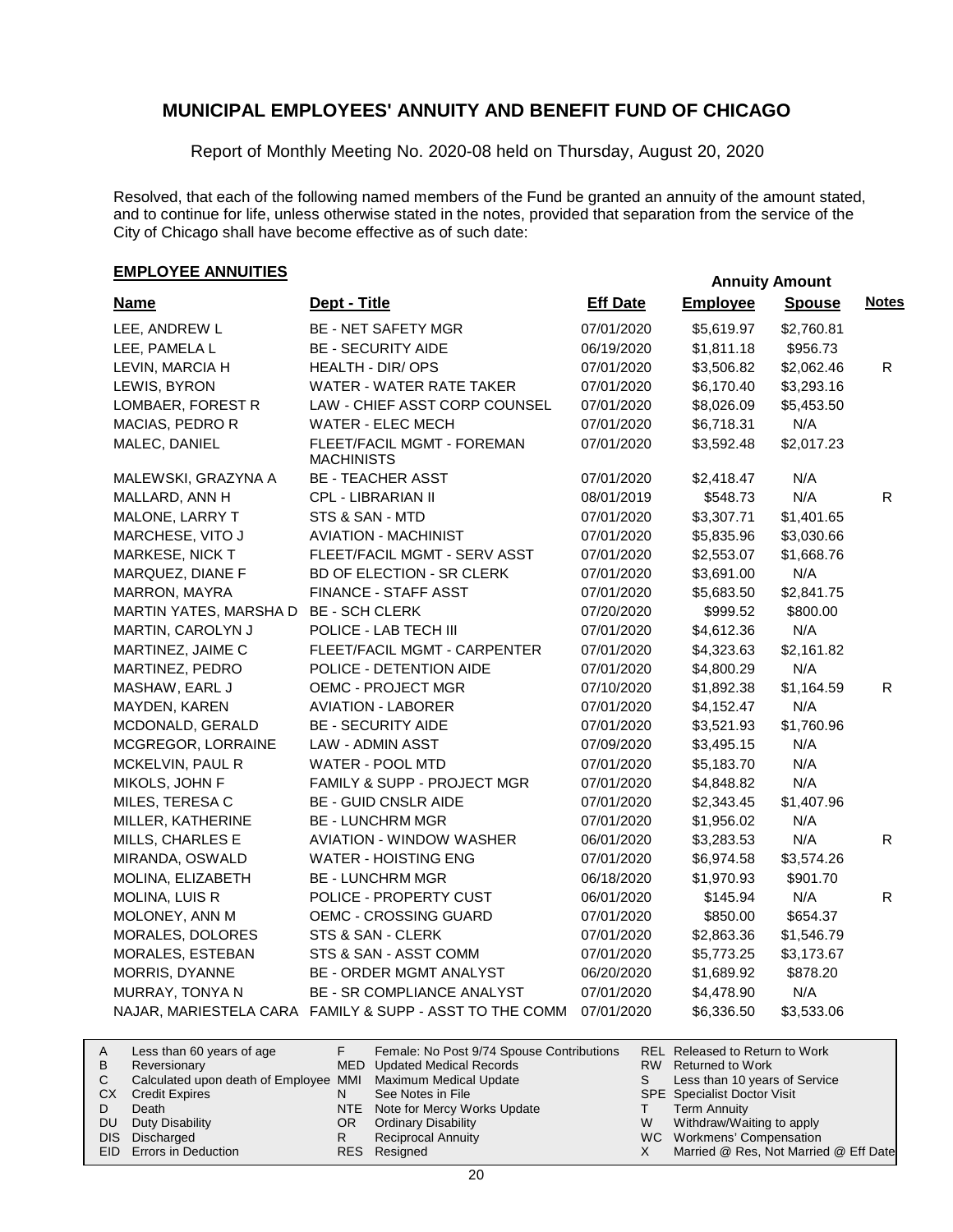Report of Monthly Meeting No. 2020-08 held on Thursday, August 20, 2020

Resolved, that each of the following named members of the Fund be granted an annuity of the amount stated, and to continue for life, unless otherwise stated in the notes, provided that separation from the service of the City of Chicago shall have become effective as of such date:

| <b>Name</b>            | Dept - Title                                  | <b>Eff Date</b> | <b>Employee</b> | <b>Spouse</b> | <b>Notes</b> |
|------------------------|-----------------------------------------------|-----------------|-----------------|---------------|--------------|
| NANCE, MARDENA         | OEMC - CROSSING GUARD                         | 07/01/2020      | \$850.00        | N/A           |              |
| NICHOLSON, DEBORAH A   | POLICE - SR DATA ENTRY OPER                   | 07/01/2020      | \$3,057.31      | N/A           |              |
| NOVAK, THOMAS A        | CPL - CLERK                                   | 07/07/2020      | \$3,546.24      | N/A           |              |
| NOWAK, RICHARD D       | BLDGS - BLDG CONSTR INSPEC                    | 07/01/2020      | \$3,142.67      | \$1,581.44    |              |
| <b>NUNES, MARCUS J</b> | BE - SP ASST CHIEF OPS                        | 07/27/2020      | \$2,587.39      | \$2,204.10    |              |
| NUNEZ, RAMIRO          | <b>BE - EXEC ASST</b>                         | 07/01/2020      | \$4,841.11      | \$2,190.60    |              |
| O SULLIVAN, THOMAS F   | FINANCE - PROJECT COORD                       | 07/01/2020      | \$4,034.96      | \$2,017.48    |              |
| OBIALOR, BERTRAND C    | FAMILY & SUPP - SUPV ACCT                     | 07/01/2020      | \$6,498.88      | \$3,249.44    |              |
| OCHOA, MARIA C         | <b>BE - TEACHER ASST</b>                      | 07/01/2020      | \$1,547.47      | N/A           |              |
| ODNEAL, OB             | <b>BE - SCH SECURITY OFFICER</b>              | 07/01/2020      | \$2,641.51      | \$1,320.76    |              |
| OROZCO, HORACIO A      | PLANNING & DEV - CITY PLANNER V               | 07/25/2020      | \$2,284.39      | N/A           |              |
| PACHECO, SUSAN         | <b>BE - SCH CLERK</b>                         | 07/01/2020      | \$4,276.58      | \$2,339.99    |              |
| PADILLA, JOSE A        | POLICE - DETENTION AIDE                       | 07/01/2020      | \$4,496.16      | N/A           |              |
| PALMA, ULISES A        | <b>BE - LUNCHRM MGR</b>                       | 07/01/2020      | \$2,203.11      | \$1,101.56    |              |
| PALMER, JAMES R        | <b>BE - PORTER</b>                            | 06/20/2020      | \$1,331.86      | N/A           |              |
| PAYNE, SANDRA J        | FAMILY & SUPP - SUPPORT SVCS<br>COORD         | 07/01/2020      | \$6,297.40      | \$3,148.70    |              |
| PEARSON, MARSHA L      | <b>BE - SCH SEC OFFICER</b>                   | 07/27/2020      | \$417.73        | N/A           | A            |
| PEREZ, ANA M           | <b>BE - ASSOC LR MGR II</b>                   | 07/07/2020      | \$1,113.53      | \$800.00      |              |
| PEREZ, JOSE A          | CPL - LIBRARIAN III                           | 07/01/2020      | \$6,291.05      | \$3,708.20    |              |
| PERRI, DENISE C        | POLICE - STAFF ASST                           | 07/01/2020      | \$5,588.86      | N/A           |              |
| PETERS, MICHAEL L      | CPL - DIVISION CHIEF                          | 07/01/2020      | \$5,022.92      | \$2,511.46    | R            |
| PIETROWSKI, SUSAN M    | <b>AVIATION - SECURITY SGT</b>                | 07/01/2020      | \$4,548.20      | \$2,274.10    |              |
| PILLOT, LANI E         | <b>BE-LRMGR</b>                               | 07/01/2020      | \$1,571.39      | \$1,000.43    |              |
| POLLINA, ANDREW J      | FLEET/FACIL MGMT - OPER ENG<br><b>GROUP A</b> | 07/01/2020      | \$1,578.87      | \$789.44      | R            |
| POPIELARZ, EILEEN A    | <b>BE - TECH COORD</b>                        | 07/01/2020      | \$4,535.72      | N/A           |              |
| POWERS, REYNE M        | <b>BE - TEACHER ASST</b>                      | 07/01/2020      | \$1,622.32      | N/A           |              |
| PUENTE, BEATRIZ        | OEMC - POLICE COMM OPER II                    | 07/16/2020      | \$5,964.58      | N/A           |              |
| PULIDO, NIDIA          | <b>BE - TEACHER ASST</b>                      | 07/01/2020      | \$2,356.47      | \$1,317.32    |              |
| QUINTEROS, PIEDAD      | <b>BE - TEACHER ASST</b>                      | 07/16/2020      | \$1,452.97      | \$907.76      |              |
| RAFALIN, MICHAEL       | <b>WATER - CARPENTER</b>                      | 07/01/2020      | \$6,036.31      | \$3,433.08    |              |
| RAMIREZ, DAVID P       | STS & SAN - MTD                               | 07/01/2020      | \$5,094.26      | \$2,547.13    |              |
| RAMIREZ, EDNA          | <b>BE - TEACHER ASST</b>                      | 06/19/2020      | \$3,001.47      | \$1,500.74    |              |
| RAYBORN, BILLY         | <b>AVIATION - FOREMAN ELEC MECH</b>           | 07/01/2020      | \$5,886.45      | N/A           |              |
| REHMAN, IFFAT          | CPL - SR CLERK                                | 07/01/2020      | \$3,845.76      | \$1,922.88    |              |
| RENEAU, JEFFERY M      | <b>BE - SCH SECURITY OFFICER</b>              | 06/05/2020      | \$1,131.56      | \$800.00      | R.           |

| A   | Less than 60 years of age                                    |     | Female: No Post 9/74 Spouse Contributions |   | REL Released to Return to Work        |
|-----|--------------------------------------------------------------|-----|-------------------------------------------|---|---------------------------------------|
| B   | Reversionary                                                 |     | MED Updated Medical Records               |   | RW Returned to Work                   |
|     | Calculated upon death of Employee MMI Maximum Medical Update |     |                                           |   | Less than 10 years of Service         |
| CX. | <b>Credit Expires</b>                                        |     | See Notes in File                         |   | <b>SPE</b> Specialist Doctor Visit    |
|     | Death                                                        |     | NTE Note for Mercy Works Update           |   | Term Annuity                          |
| DU. | Duty Disability                                              | OR. | <b>Ordinary Disability</b>                | W | Withdraw/Waiting to apply             |
|     | DIS Discharged                                               |     | <b>Reciprocal Annuity</b>                 |   | WC Workmens' Compensation             |
|     | EID Errors in Deduction                                      |     | RES Resigned                              |   | Married @ Res, Not Married @ Eff Date |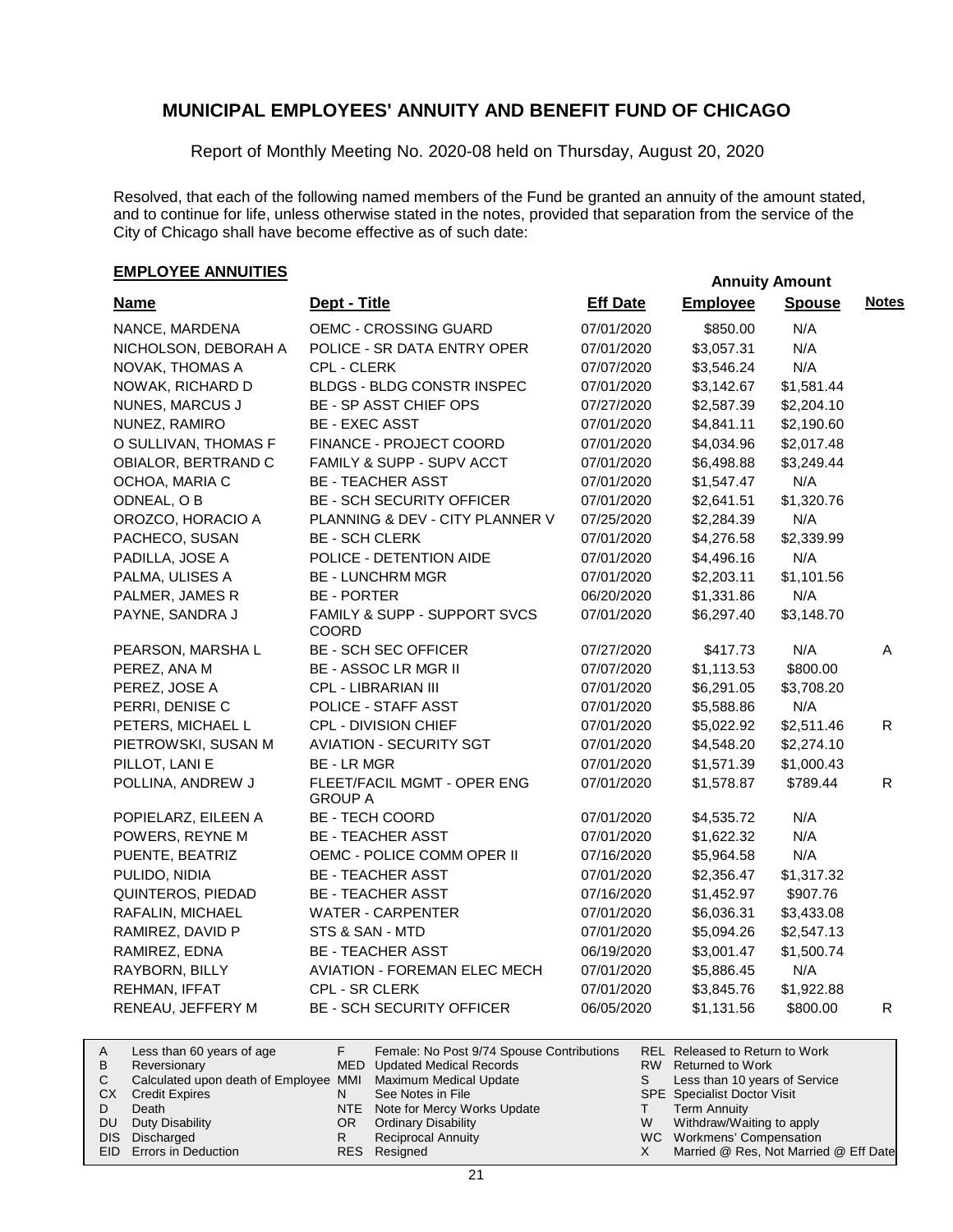Report of Monthly Meeting No. 2020-08 held on Thursday, August 20, 2020

Resolved, that each of the following named members of the Fund be granted an annuity of the amount stated, and to continue for life, unless otherwise stated in the notes, provided that separation from the service of the City of Chicago shall have become effective as of such date:

| <b>Name</b>                                                                                       | Dept - Title                                                                                                   | <b>Eff Date</b> | <b>Employee</b>                                                                               | <b>Spouse</b> | <b>Notes</b> |
|---------------------------------------------------------------------------------------------------|----------------------------------------------------------------------------------------------------------------|-----------------|-----------------------------------------------------------------------------------------------|---------------|--------------|
| REYNOLDS, JOHN E                                                                                  | POLICE - COMM ORGANIZER                                                                                        | 07/01/2020      | \$5,806.40                                                                                    | \$2,903.20    |              |
| RIZZO, LINDA E                                                                                    | OEMC - CROSSING GUARD                                                                                          | 07/01/2020      | \$850.00                                                                                      | \$684.76      |              |
| ROHDE, LAURIE J                                                                                   | <b>BE - SCH CLERK</b>                                                                                          | 12/25/2019      | \$2,408.74                                                                                    | N/A           |              |
| ROMO, ARMANDO                                                                                     | STS & SAN - MTD                                                                                                | 07/01/2020      | \$3,209.39                                                                                    | \$1,604.70    |              |
| ROSA, DONNA R                                                                                     | <b>BE - SCH CLERK</b>                                                                                          | 07/01/2020      | \$4,022.96                                                                                    | \$2,096.13    |              |
| ROSS, JENNIFER S                                                                                  | CPL - DIR PERSONNEL                                                                                            | 07/01/2020      | \$6,833.53                                                                                    | \$4,160.61    | R            |
| ROSS, MARY L                                                                                      | POLICE - CLERK III                                                                                             | 06/01/2020      | \$1,798.72                                                                                    | N/A           |              |
| ROSS, REGINA                                                                                      | <b>BE - TEACHER ASST</b>                                                                                       | 07/01/2020      | \$1,690.10                                                                                    | \$969.31      |              |
| RUTLEDGE, JURDINE                                                                                 | <b>WATER - CLERK IV</b>                                                                                        | 07/01/2020      | \$4,411.22                                                                                    | N/A           |              |
| RYAN, MICHAEL J                                                                                   | <b>WATER - HOISTING ENG</b>                                                                                    | 07/01/2020      | \$5,908.44                                                                                    | \$3,132.64    |              |
| SAIDUZZAMAN, NASEEM S                                                                             | CPL - SUPV CLERK                                                                                               | 07/01/2020      | \$4,957.46                                                                                    | \$2,478.73    |              |
| SALINAS, ARMANDO                                                                                  | HEALTH - BLDG CONSTR INSPEC                                                                                    | 07/01/2020      | \$7,695.70                                                                                    | \$3,919.91    |              |
| SANDBERG, WILLIAM D                                                                               | <b>WATER - HOISTING ENG</b>                                                                                    | 06/02/2020      | \$6,752.50                                                                                    | N/A           |              |
| SENKPIEL, ROBERT M                                                                                | <b>WATER - FOREMAN MACHINISTS</b>                                                                              | 07/01/2020      | \$6,550.84                                                                                    | \$3,300.78    |              |
| SHRAKE, SUSAN L                                                                                   | <b>BE - TECH COORD</b>                                                                                         | 07/01/2020      | \$2,663.01                                                                                    | \$1,331.50    |              |
| SILVA, ROSA                                                                                       | BE - LRA                                                                                                       | 06/20/2020      | \$850.00                                                                                      | \$760.67      |              |
| SIMMONS WATSON,                                                                                   | FINANCE - ACCT III                                                                                             | 07/01/2020      | \$6,291.05                                                                                    | \$3,210.49    |              |
| YOLANDA T                                                                                         |                                                                                                                |                 |                                                                                               |               |              |
| SIMPSON, LISA A                                                                                   | <b>BE - PAYROLL CLERK</b>                                                                                      | 07/01/2020      | \$3,252.44                                                                                    | N/A           |              |
| SIMS, WILLIE L                                                                                    | <b>BE - NET SAFETY MGR</b>                                                                                     | 07/01/2020      | \$5,035.56                                                                                    | \$2,517.78    |              |
| SMENTEK, SHIRLEY A                                                                                | <b>OEMC - CROSSING GUARD</b>                                                                                   | 07/01/2020      | \$850.00                                                                                      | N/A           |              |
| SOTO, RAFAELA                                                                                     | BE - LRA                                                                                                       | 07/08/2020      | \$850.00                                                                                      | \$642.48      |              |
| STROM, SHERRY                                                                                     | <b>BE - TEACHER ASST</b>                                                                                       | 07/01/2020      | \$1,852.69                                                                                    | \$1,060.41    |              |
| STRONG, SAMMIE W                                                                                  | TRANS - SHEET METAL WKR                                                                                        | 07/01/2020      | \$4,612.64                                                                                    | \$2,437.56    |              |
| SULSKI, MARK E                                                                                    | FLEET/FACIL MGMT - ASST CHIEF                                                                                  | 07/01/2020      | \$6,717.83                                                                                    | \$4,116.30    |              |
|                                                                                                   | <b>OPER ENG</b>                                                                                                |                 |                                                                                               |               |              |
| SUTTON, JACKIE L                                                                                  | POLICE - ADMIN ASST II                                                                                         | 07/01/2020      | \$4,411.22                                                                                    | \$2,205.61    |              |
| SZUSZKIEWICZ,                                                                                     | HEALTH - ENVIRONMENTAL ENG II                                                                                  | 07/01/2020      | \$6,550.17                                                                                    | \$3,293.17    |              |
| <b>BOGUSLAW C</b>                                                                                 |                                                                                                                |                 |                                                                                               |               |              |
| TAMEZ, FRANCES J                                                                                  | <b>BE - LUNCHRM MGR</b>                                                                                        | 06/19/2020      | \$1,662.51                                                                                    | N/A           |              |
| TARIQ, MOHAMMAD                                                                                   | FINANCE - FINANCE OFFICER                                                                                      | 07/01/2020      | \$3,327.07                                                                                    | \$1,663.54    |              |
| TATE, GARY                                                                                        | WATER - WATER RATE TAKER                                                                                       | 06/17/2020      | \$5,040.47                                                                                    | \$2,520.24    |              |
| THOMAS, ELENI                                                                                     | <b>BE - SCH CLERK</b>                                                                                          | 07/01/2020      | \$4,197.81                                                                                    | \$2,098.91    |              |
| TIERNEY, BRIAN P                                                                                  | <b>WATER - HOISTING ENG</b>                                                                                    | 07/01/2020      | \$6,759.83                                                                                    | N/A           |              |
| TORRES, ALICIA E                                                                                  | <b>BE - TEACHER ASST</b>                                                                                       | 07/01/2020      | \$1,401.49                                                                                    | \$800.00      |              |
| TORRES, FABIAN M                                                                                  | OEMC - POLICE COMM OPER II                                                                                     | 07/01/2020      | \$5,684.99                                                                                    | N/A           |              |
| TORRES, IRMA                                                                                      | FLEET/FACIL MGMT - INVESTIGATOR                                                                                | 06/30/2020      | \$3,095.85                                                                                    | N/A           |              |
| TUBBS, DOUGLAS M                                                                                  | <b>TRANS - MTD</b>                                                                                             | 07/01/2020      | \$4,737.67                                                                                    | N/A           |              |
| Less than 60 years of age<br>A<br>В<br>Reversionary<br>С<br>Calculated upon death of Employee MMI | F<br>Female: No Post 9/74 Spouse Contributions<br><b>MED</b> Updated Medical Records<br>Maximum Medical Update | S               | <b>REL Released to Return to Work</b><br>RW Returned to Work<br>Less than 10 years of Service |               |              |
| СX<br><b>Credit Expires</b>                                                                       | N<br>See Notes in File                                                                                         |                 | <b>SPE</b> Specialist Doctor Visit                                                            |               |              |
| D<br>Death                                                                                        | NTE<br>Note for Mercy Works Update                                                                             | T               | <b>Term Annuity</b>                                                                           |               |              |
| DU<br><b>Duty Disability</b>                                                                      | OR.<br><b>Ordinary Disability</b>                                                                              | W               | Withdraw/Waiting to apply                                                                     |               |              |
| DIS<br>Discharged<br>EID Errors in Deduction                                                      | <b>Reciprocal Annuity</b><br>R<br><b>RES</b><br>Resigned                                                       | X               | WC Workmens' Compensation<br>Married @ Res, Not Married @ Eff Date                            |               |              |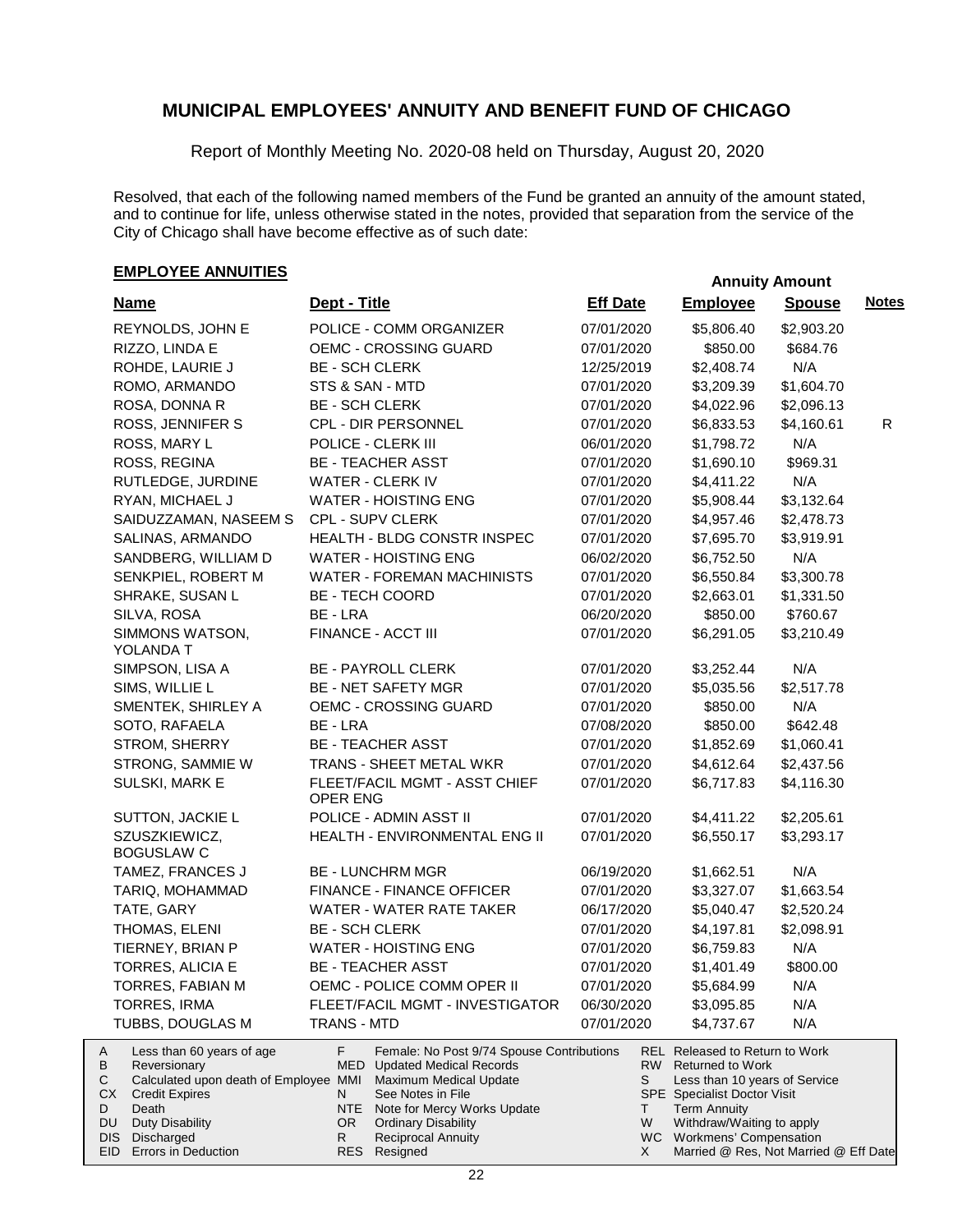Report of Monthly Meeting No. 2020-08 held on Thursday, August 20, 2020

Resolved, that each of the following named members of the Fund be granted an annuity of the amount stated, and to continue for life, unless otherwise stated in the notes, provided that separation from the service of the City of Chicago shall have become effective as of such date:

| <b>Name</b>                            | Dept - Title                                  | <b>Eff Date</b> | <b>Employee</b> | <b>Spouse</b> | <b>Notes</b> |
|----------------------------------------|-----------------------------------------------|-----------------|-----------------|---------------|--------------|
| TUMPANE, THOMAS L                      | AIS - ELEC MECH                               | 07/01/2020      | \$5,515.51      | \$3,339.42    |              |
| USHER, TIMOTHY C                       | <b>AVIATION - FOREMAN STEAMFITTERS</b>        | 07/01/2020      | \$6,356.89      | \$3,932.19    |              |
| VALENZUELA, SANTIAGO                   | STS & SAN - MTD                               | 07/01/2020      | \$3,896.05      | \$2,755.56    |              |
| VELASCO, DEBORAH A                     | STS & SAN - GEN LABORER                       | 07/01/2020      | \$5,295.96      | \$2,647.98    |              |
| VELAZQUEZ, CAMELIA                     | <b>BE - SCH CLERK</b>                         | 07/01/2020      | \$3,023.22      | \$1,511.61    |              |
| VELEZ, JUDY                            | CPL - HR BUSINESS PARTNER                     | 07/01/2020      | \$6,412.70      | \$3,206.35    |              |
| VELEZ, LILLIAN                         | <b>BE - TEACHER ASST</b>                      | 07/01/2020      | \$2,919.41      | N/A           |              |
| VESSEL, SHIRLEY A                      | <b>BLDGS - ADMIN ASST III</b>                 | 07/01/2020      | \$5,806.40      | N/A           |              |
| WAINDLE, BARBARA A                     | <b>CPL - LIBRARIAN</b>                        | 07/01/2020      | \$3,316.95      | N/A           |              |
| <b>WASHINGTON, CURTIS J</b>            | <b>AVIATION - POOL MTD</b>                    | 07/01/2020      | \$1,986.76      | N/A           |              |
| <b>WATKINS, ALVIN E</b>                | <b>AVIATION - MTD</b>                         | 07/01/2020      | \$2,893.85      | N/A           |              |
| <b>WATKINS, GARY G</b>                 | LAW - LABOR REL SPEC III                      | 07/01/2020      | \$5,727.10      | N/A           |              |
| WEST, ADAM C                           | BE - QUALITY ASSURANCE SPECT                  | 07/01/2020      | \$6,312.52      | \$2,138.37    |              |
| WHITE, ZELANE                          | POLICE - SUPV INVENTORY CTRL                  | 07/16/2020      | \$2,914.58      | N/A           |              |
| WIECZOREK, JOAN                        | <b>CPL - JR LIBRARY CLERK</b>                 | 05/01/2020      | \$227.62        | N/A           | <b>RF</b>    |
| WILBON, LOELETTA A                     | BE - LRA                                      | 07/01/2020      | \$850.00        | \$578.23      |              |
| WILKISON, ELIZABETH V                  | BE - PARENT RESOURCE SPECIALIST               | 06/21/2020      | \$1,028.55      | \$514.28      | R.           |
| <b>WILLIAMS, TYRONE</b>                | <b>BE - SCH SECURITY OFFICER</b>              | 06/20/2020      | \$1,771.20      | \$957.76      |              |
| WILLIAMS, WILLIE B                     | TRANS - POOL MTD                              | 07/01/2020      | \$2,293.35      | \$1,397.74    |              |
| WILSON, JACQUELINE A                   | POLICE - TIMEKEEPER                           | 07/01/2020      | \$4,841.45      | \$2,420.72    |              |
| WIMBLEY TREADWELL,<br><b>LEVONNE R</b> | POLICE - COMM ORGANIZER                       | 07/01/2020      | \$5,399.95      | N/A           |              |
| WOLF, ROBERT L                         | COMM DEV - ASST COMM                          | 07/01/2020      | \$3,881.36      | \$2,798.20    |              |
| WOODS, DAVID                           | <b>WATER - SEWER BRICKLAYER</b>               | 07/01/2020      | \$6,419.93      | \$3,209.96    |              |
| <b>WRIGHT, RONALD A</b>                | STS & SAN - MTD                               | 07/01/2020      | \$3,990.29      | \$1,995.14    |              |
| ZAFIRIS, CHRISTOPHER                   | DISABILITIES - ARCHITECT IV                   | 07/01/2020      | \$6,131.38      | N/A           |              |
| ZAMORA, JANE F                         | COMM DEV - PROGRAM AUDITOR II                 | 07/01/2020      | \$3,457.76      | N/A           |              |
| ZARO, NICHOLAS J                       | STS & SAN - DIVISION<br><b>SUPERINTENDENT</b> | 07/01/2020      | \$4,372.70      | \$2,186.35    | R.           |
| ZECEVICH, DRAGAN                       | <b>WATER - FOREMAN ELEC MECH</b>              | 07/01/2020      | \$5,607.15      | \$3,225.42    |              |
| <b>Total Employee Annuities</b>        | 235 Case(s)                                   |                 | \$899,181.70    |               |              |

| A     | Less than 60 years of age                                    |    | Female: No Post 9/74 Spouse Contributions |   | REL Released to Return to Work        |
|-------|--------------------------------------------------------------|----|-------------------------------------------|---|---------------------------------------|
| В     | Reversionary                                                 |    | MED Updated Medical Records               |   | RW Returned to Work                   |
|       | Calculated upon death of Employee MMI Maximum Medical Update |    |                                           |   | Less than 10 years of Service         |
| СX    | <b>Credit Expires</b>                                        |    | See Notes in File                         |   | <b>SPE</b> Specialist Doctor Visit    |
|       | Death                                                        |    | NTE Note for Mercy Works Update           |   | Term Annuity                          |
| DU    | Duty Disability                                              | OR | <b>Ordinary Disability</b>                | W | Withdraw/Waiting to apply             |
| DIS I | Discharged                                                   |    | <b>Reciprocal Annuity</b>                 |   | WC Workmens' Compensation             |
|       | <b>EID</b> Errors in Deduction                               |    | RES Resigned                              |   | Married @ Res, Not Married @ Eff Date |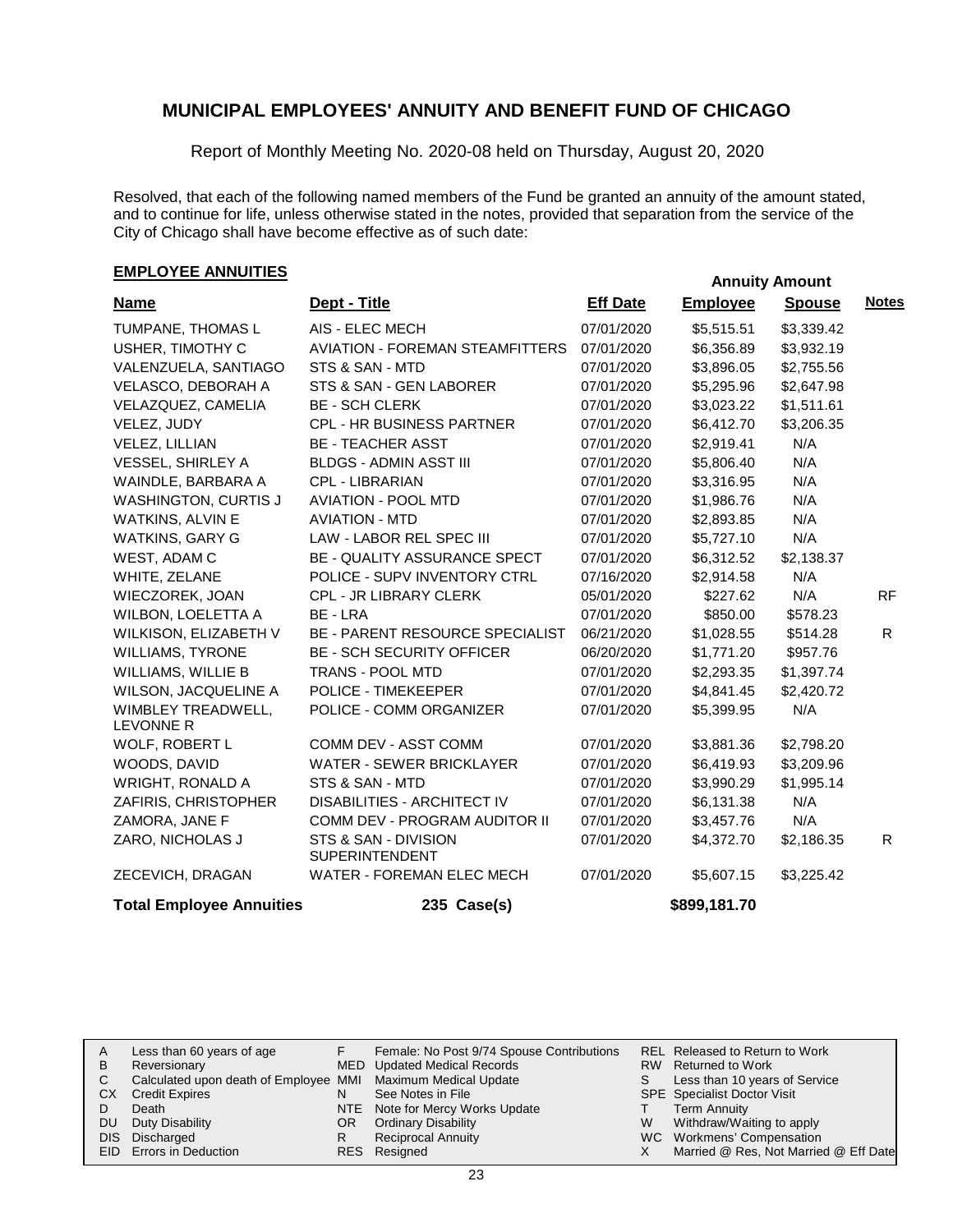Report of Monthly Meeting No. 2020-08 held on Thursday, August 20, 2020

Resolved, that each of the following widows, widowers, minor children, and certain other relatives of former members of the Fund be granted annuities of the amounts stated, and to continue until the expiration date indicated.

# **Monthly Annuities Monthly Annuity Monthly Annuity**

| <b>Name</b>                           | Dept - Title                                    | <b>Eff Date</b> | <b>Annuity</b> | <b>Expires</b> | <b>Notes</b> |
|---------------------------------------|-------------------------------------------------|-----------------|----------------|----------------|--------------|
|                                       |                                                 |                 |                |                |              |
| *FRANTZ, SANDRA M                     | FLEET/FACIL MGMT - FOREMAN<br><b>MACHINISTS</b> | 04/08/2020      | \$800.00       | Death          |              |
| *VAZQUEZ, MICHELLE L                  | <b>WATER - PLUMBER</b>                          | 04/16/2020      | \$800.00       | Death          |              |
| ARCINIEGA, MARIA E                    | <b>AVIATION - CUST WKR</b>                      | 05/21/2020      | \$1,049.41     | Death          |              |
| BATTAGLINI, ROSARIA M                 | <b>AVIATION - MTD</b>                           | 07/18/2020      | \$1,866.08     | Death          |              |
| <b>BIRTS, MARILYN Y</b>               | <b>BE-ENGIL</b>                                 | 10/08/2019      | \$1,590.92     | Death          |              |
| BLOOM, CHRISTINE J                    | <b>AVIATION - SAFETY SPECT III</b>              | 05/11/2020      | \$1,550.13     | Death          |              |
| BOOKER, CYNTHIA P                     | <b>BE - ENG CUST GR II</b>                      | 05/18/2020      | \$2,030.34     | Death          |              |
| <b>CLOUSER, MARY S</b>                | WATER & SEWER - MACHINIST                       | 06/21/2020      | \$800.00       | Death          |              |
| DOUGHERTY, GLORIA M                   | WATER - OPER ENG GROUP A                        | 05/15/2020      | \$2,506.00     | Death          |              |
| DRASKI, CINDY A                       | <b>BE - ENG CUST</b>                            | 05/27/2020      | \$2,940.08     | Death          |              |
| ENDERLE, JOAN E                       | <b>BLDGS - CONSTR INSPEC</b>                    | 06/10/2020      | \$3,615.45     | Death          |              |
| FORD, JANET                           | <b>BE - SCH SECURITY OFFICER</b>                | 04/30/2020      | \$800.00       | Death          |              |
| HAYNES, CATHERINE                     | STS & SAN - MTD                                 | 05/14/2020      | \$1,298.66     | Death          |              |
| JIMENEZ, MANUEL                       | BE - LRA                                        | 07/08/2020      | \$814.34       | Death          |              |
| JOHNSON, ROSA L                       | <b>BE - JANITOR</b>                             | 04/10/2020      | \$1,055.73     | Death          | R            |
| KOCH, MARGARET B                      | <b>AVIATION - STATIONARY FIREMAN</b>            | 03/29/2020      | \$986.74       | Death          | R.           |
| LAVIZZO-HENDERSON,<br><b>JUREAL A</b> | <b>BE - ASST DIR PURCHASING</b>                 | 06/14/2020      | \$3,833.11     | Death          |              |
| LEVY, MELVIN N                        | <b>BE - SCHOOL CLERK</b>                        | 02/19/2020      | \$814.34       | Death          |              |
| LUSTER, DEBORAH A                     | <b>TRANS - ELEC MECH</b>                        | 05/21/2020      | \$2,044.74     | Death          |              |
| MALIK, SHAMIM                         | <b>AVIATION - SUPV GROUND TRANS</b>             | 12/18/2019      | \$1,542.24     | Death          |              |
| MULLINS, BEVERLY J                    | <b>WATER - STEAMFITTER</b>                      | 06/14/2020      | \$3,826.06     | Death          |              |
| RAHMANI, ZELIJE                       | <b>AVIATION - CUST WKR</b>                      | 03/30/2020      | \$800.00       | Death          |              |
| RAVITZ, GARY J                        | LAW - ADMIN ASST                                | 07/03/2020      | \$2,458.30     | Death          |              |
| RIDGNER, CHARLES C                    | <b>BE - TEACHER ASST</b>                        | 04/01/2020      | \$800.00       | Death          |              |
| STONE, JACQUELYN B                    | <b>BE - ENGINEER</b>                            | 06/07/2020      | \$3,196.25     | Death          |              |
| SWIECH, ANGELINE P                    | <b>AVIATION - OPER ENG GROUP A</b>              | 03/05/2020      | \$2,028.40     | Death          |              |
| TAYLOR, CHARLES E                     | <b>BE - SCH CLERK</b>                           | 06/04/2020      | \$2,279.40     | Death          |              |
| THOMAS, BETTY J                       | <b>FLEET - MACHINIST</b>                        | 06/06/2020      | \$2,189.82     | Death          |              |
| WANZUNG, MILDRED A                    | <b>BE - JANITOR</b>                             | 06/25/2020      | \$275.50       | Death          | R.           |
| <b>Total Spouse Annuities</b>         | 29 Case(s)                                      |                 | \$50,592.04    |                |              |

| A  | Less than 60 years of age                                    |     | Female: No Post 9/74 Spouse Contributions |   | <b>REL Released to Return to Work</b> |
|----|--------------------------------------------------------------|-----|-------------------------------------------|---|---------------------------------------|
| в  | Reversionary                                                 |     | MED Updated Medical Records               |   | RW Returned to Work                   |
|    | Calculated upon death of Employee MMI Maximum Medical Update |     |                                           |   | Less than 10 years of Service         |
| СX | <b>Credit Expires</b>                                        |     | See Notes in File                         |   | <b>SPE</b> Specialist Doctor Visit    |
|    | Death                                                        |     | NTE Note for Mercy Works Update           |   | Term Annuity                          |
| DU | Duty Disability                                              | OR. | <b>Ordinary Disability</b>                | W | Withdraw/Waiting to apply             |
|    | DIS Discharged                                               |     | <b>Reciprocal Annuity</b>                 |   | WC Workmens' Compensation             |
|    | <b>EID</b> Errors in Deduction                               |     | RES Resigned                              |   | Married @ Res, Not Married @ Eff Date |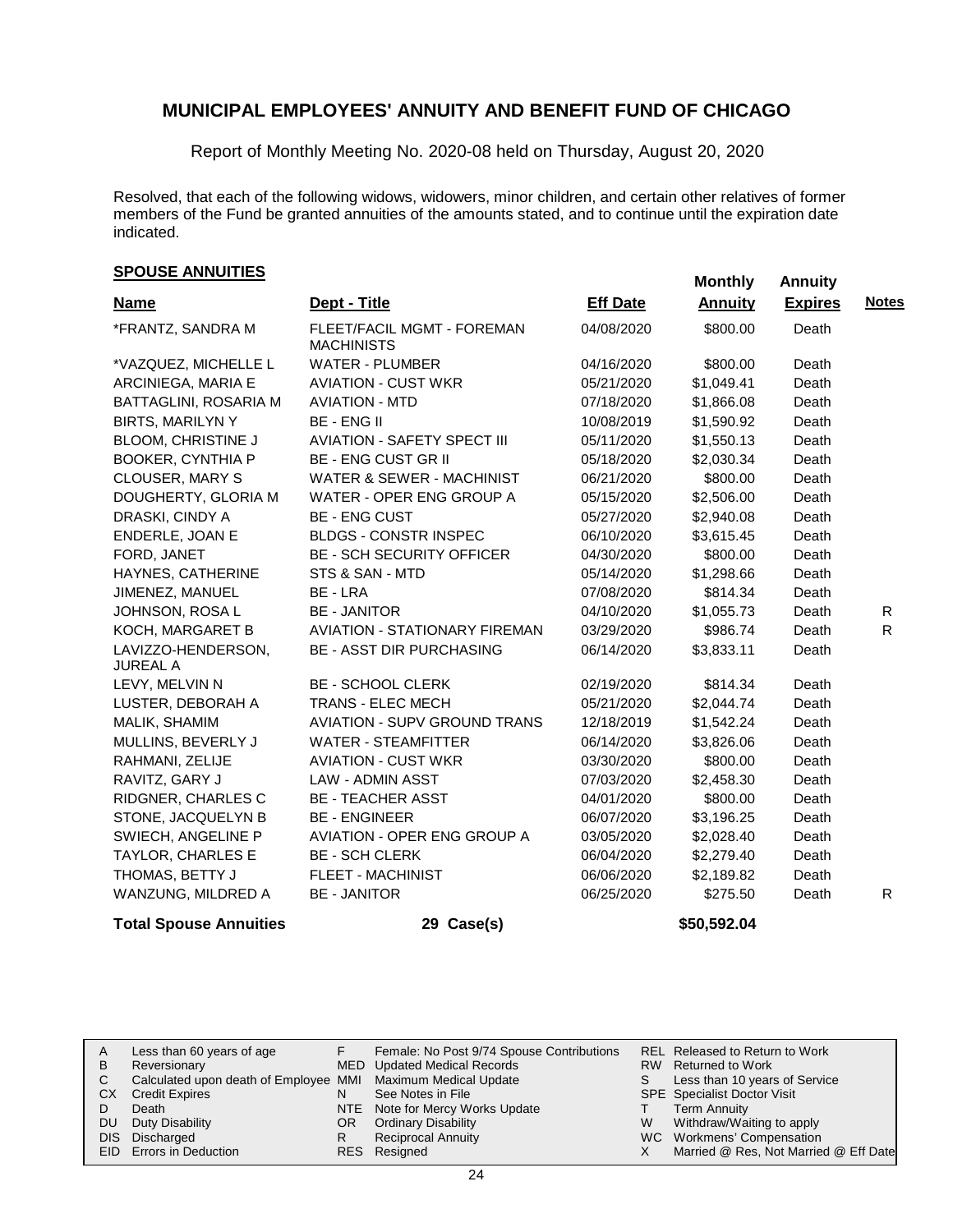Report of Monthly Meeting No. 2020-08 held on Thursday, August 20, 2020

Resolved, that each of the following widows, widowers, minor children, and certain other relatives of former members of the Fund be granted annuities of the amounts stated, and to continue until the expiration date indicated.

# **CHILD(REN) ANNUITIES**<br> **Monthly** Annuity

| <b>Name</b>                       | <b>Employee</b> | <b>Eff Date</b> | Annuity  | <b>Expires</b> | <u>Notes</u> |
|-----------------------------------|-----------------|-----------------|----------|----------------|--------------|
| HANNIGAN, JAKE F                  | HANNIGAN, SEAN  | 05/27/2020      | \$250.00 | 01/2023        |              |
| HANNIGAN, LUKE M                  | HANNIGAN, SEAN  | 05/27/2020      | \$250.00 | 02/2026        |              |
| HANNIGAN, RYAN D                  | HANNIGAN, SEAN  | 05/27/2020      | \$250.00 | 12/2028        |              |
| <b>Total Child(ren) Annuities</b> | 3 Case(s)       |                 | \$750.00 |                |              |

| A   | Less than 60 years of age                                    |     | Female: No Post 9/74 Spouse Contributions |   | REL Released to Return to Work        |
|-----|--------------------------------------------------------------|-----|-------------------------------------------|---|---------------------------------------|
| B   | Reversionary                                                 |     | MED Updated Medical Records               |   | RW Returned to Work                   |
| C.  | Calculated upon death of Employee MMI Maximum Medical Update |     |                                           |   | Less than 10 years of Service         |
| CХ  | <b>Credit Expires</b>                                        | N   | See Notes in File                         |   | <b>SPE</b> Specialist Doctor Visit    |
|     | Death                                                        |     | NTE Note for Mercy Works Update           |   | Term Annuity                          |
| DU. | Duty Disability                                              | OR. | <b>Ordinary Disability</b>                | W | Withdraw/Waiting to apply             |
|     | DIS Discharged                                               | R   | Reciprocal Annuity                        |   | WC Workmens' Compensation             |
|     | EID Errors in Deduction                                      |     | RES Resigned                              |   | Married @ Res, Not Married @ Eff Date |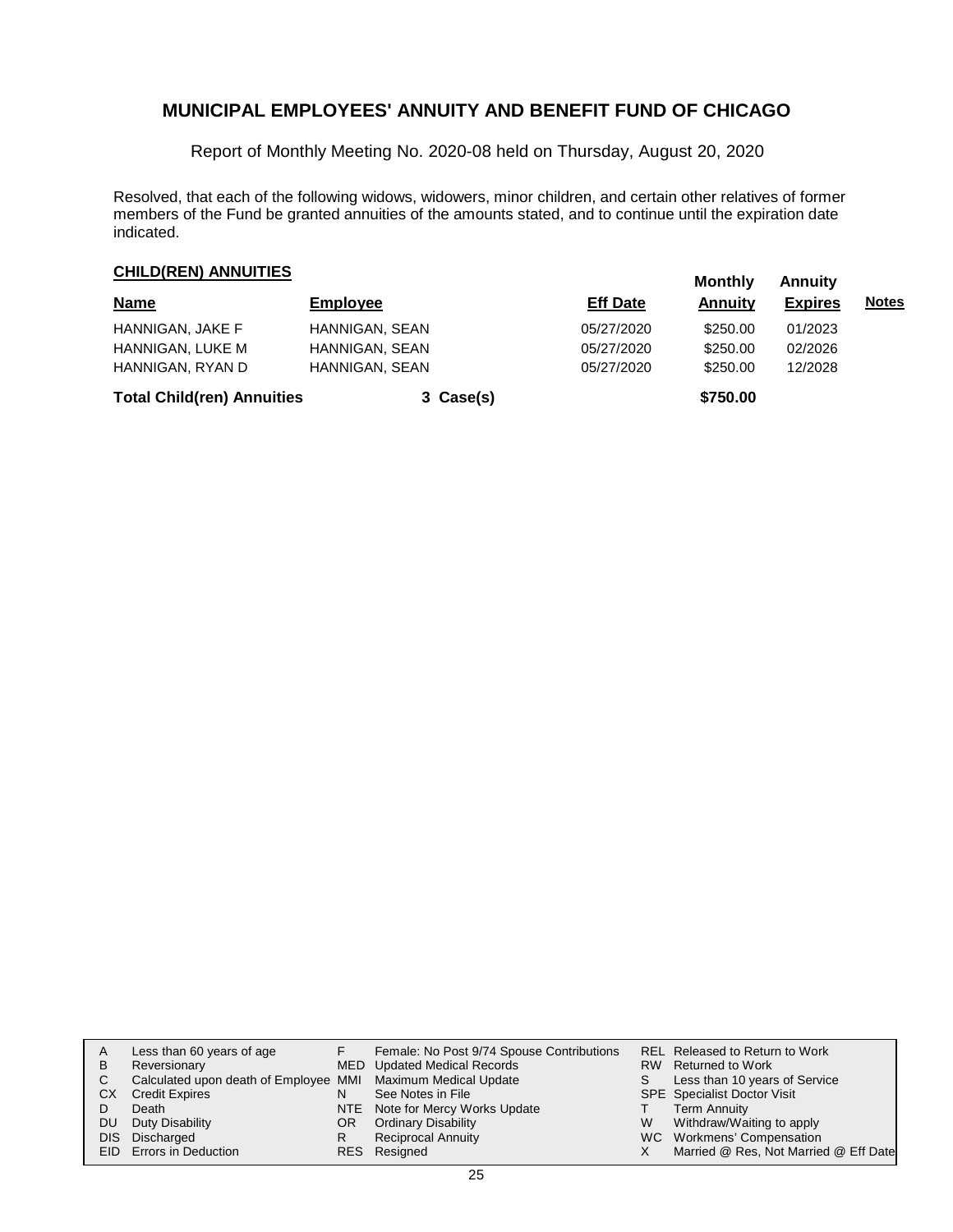Report of Monthly Meeting No. 2020-08 held on Thursday, August 20, 2020

Resolved, that each of the following widows, widowers, minor children, and certain other relatives of former members of the Fund be granted annuities of the amounts stated, and to continue until the expiration date indicated.

# **Monthly Annuity REVERSIONARY ANNUITIES**

| <b>Name</b>                         | <b>Employee</b> |           | <b>Eff Date</b> | <br>Annuitv | .<br><b>Expires</b> | <u>Notes</u> |
|-------------------------------------|-----------------|-----------|-----------------|-------------|---------------------|--------------|
| <b>BOOKER, CYNTHIA P</b>            | EDWARDS, MYRON  |           | 05/18/2020      | \$108.00    | Death               |              |
| SCOTT. ANGELA M                     | JONES, TED      |           | 06/13/2020      | \$103.50    | Death               |              |
| <b>Total Reversionary Annuities</b> |                 | 2 Case(s) |                 | \$211.50    |                     |              |

| A         | Less than 60 years of age                                    |     | Female: No Post 9/74 Spouse Contributions |   | REL Released to Return to Work        |
|-----------|--------------------------------------------------------------|-----|-------------------------------------------|---|---------------------------------------|
| B         | Reversionary                                                 |     | MED Updated Medical Records               |   | RW Returned to Work                   |
| C.        | Calculated upon death of Employee MMI Maximum Medical Update |     |                                           |   | Less than 10 years of Service         |
| СX        | <b>Credit Expires</b>                                        |     | See Notes in File                         |   | <b>SPE</b> Specialist Doctor Visit    |
|           | Death                                                        |     | NTE Note for Mercy Works Update           |   | <b>Term Annuity</b>                   |
| <b>DU</b> | Duty Disability                                              | OR. | <b>Ordinary Disability</b>                | W | Withdraw/Waiting to apply             |
|           | DIS Discharged                                               |     | Reciprocal Annuity                        |   | WC Workmens' Compensation             |
|           | EID Errors in Deduction                                      |     | RES Resigned                              |   | Married @ Res, Not Married @ Eff Date |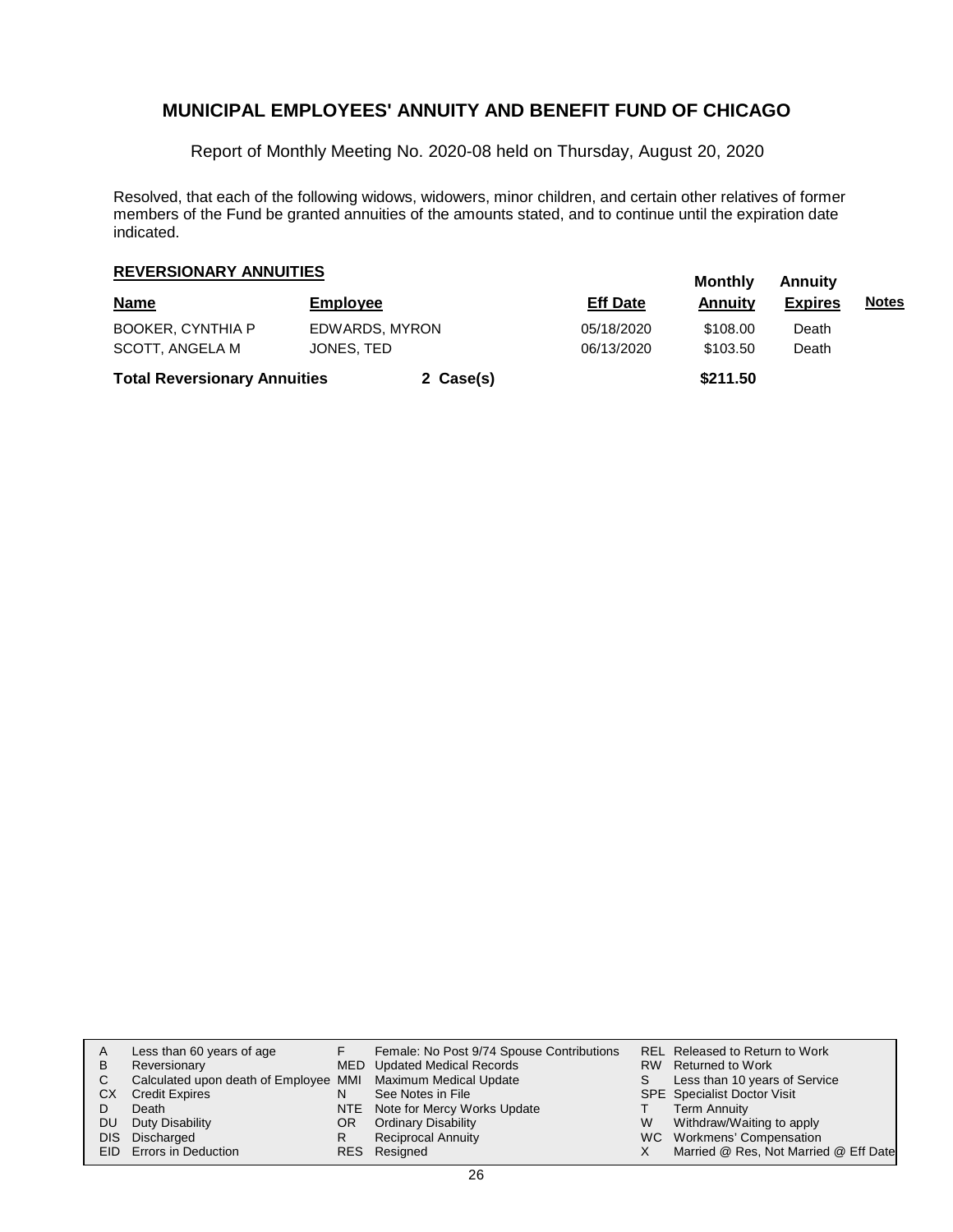Report of Monthly Meeting No. 2020-08 held on Thursday, August 20, 2020

Resolved, that each of the following named members of the Fund, or widows, widowers, or minor children of former members of the Fund be granted an adjusted annuity of the amount stated, and to continue for life, unless otherwise stated.

### **Annuity Amount ADJUSTED ANNUITIES**

|                      |               | AURURY ARVOIT   |                              |                          |                   |  |  |  |
|----------------------|---------------|-----------------|------------------------------|--------------------------|-------------------|--|--|--|
| <b>Name</b>          | Reason        | <b>Eff Date</b> | <b>Employee Spouse/Child</b> |                          |                   |  |  |  |
| HARRIS, RUBY D       | Change in FAS | 08/27/2018      | \$1,266.49<br>\$1,305.66     | N/A<br>N/A               | <b>ORG</b><br>ADJ |  |  |  |
| LUGO, IDALIA         | Change in FAS | 06/23/2019      | \$2,159.17<br>\$2,225,95     | \$1,079.58<br>\$1.112.97 | <b>ORG</b><br>ADJ |  |  |  |
| <b>WALSH, STEVEN</b> | Change in FAS | 06/28/2015      | \$425.68<br>\$501.87         | N/A<br>N/A               | <b>ORG</b><br>ADJ |  |  |  |

#### **Total Adjusted Annuities 3 Case(s)**

Trustee Johnson moved that the resolutions be adopted and that the applicants be granted employee, widow(er), child, reversionary, or adjusted annuities for the period and at the rates stated opposite their respective names. Seconded Trustee McMahon. Carried: Ayes- Trustee Conyears-Ervin, Trustee Johnson, Trustee McMahon, Trustee Soni and Trustee Thompson. Nays-None.

|     | Less than 60 years of age                                    |     | Female: No Post 9/74 Spouse Contributions |   | REL Released to Return to Work        |
|-----|--------------------------------------------------------------|-----|-------------------------------------------|---|---------------------------------------|
| B   | Reversionary                                                 |     | MED Updated Medical Records               |   | RW Returned to Work                   |
|     | Calculated upon death of Employee MMI Maximum Medical Update |     |                                           |   | Less than 10 years of Service         |
| СX  | <b>Credit Expires</b>                                        | N   | See Notes in File                         |   | <b>SPE</b> Specialist Doctor Visit    |
|     | Death                                                        |     | NTE Note for Mercy Works Update           |   | Term Annuity                          |
| DU. | Duty Disability                                              | OR. | <b>Ordinary Disability</b>                | W | Withdraw/Waiting to apply             |
|     | DIS Discharged                                               |     | <b>Reciprocal Annuity</b>                 |   | WC Workmens' Compensation             |
|     | EID Errors in Deduction                                      |     | RES Resigned                              |   | Married @ Res, Not Married @ Eff Date |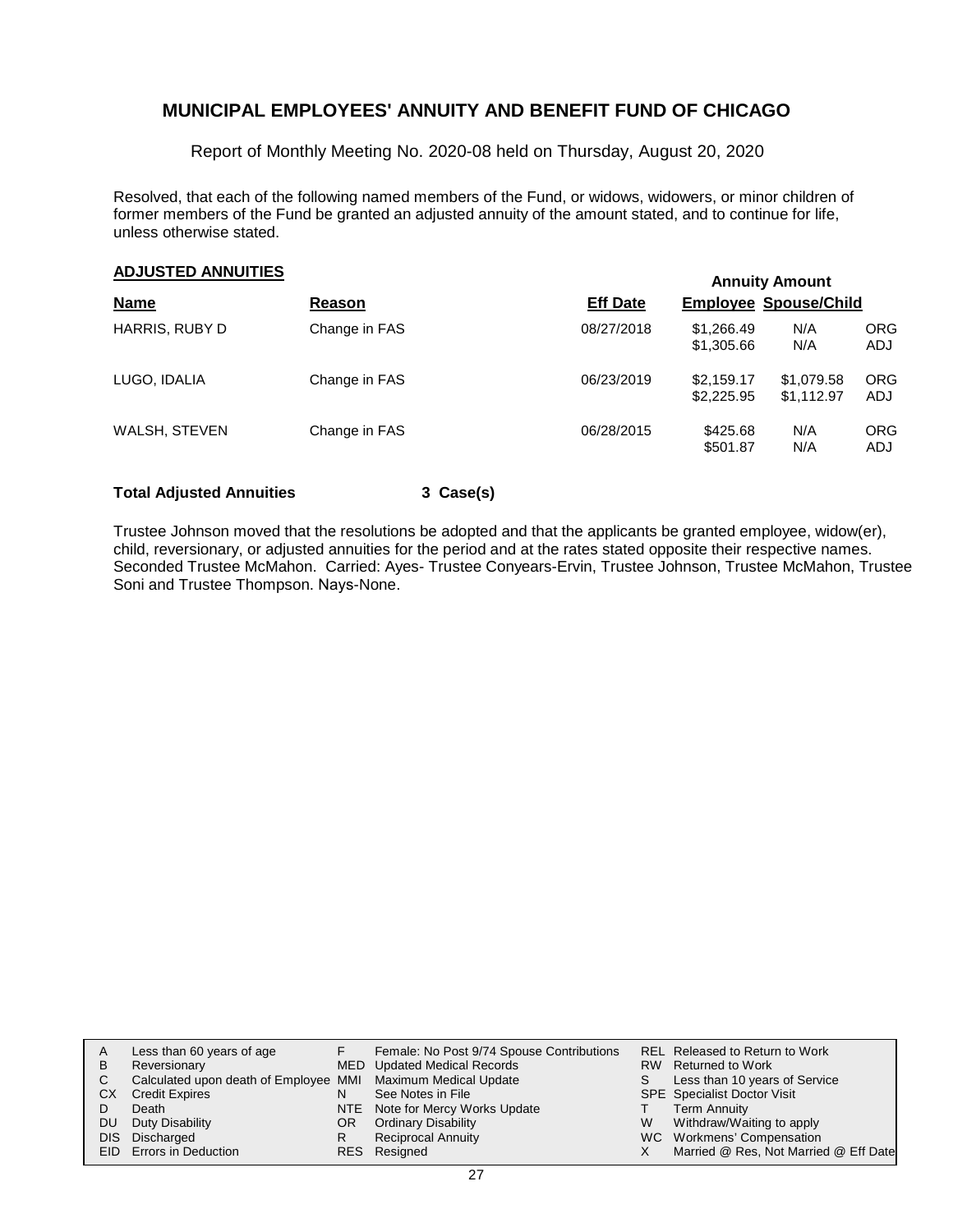Report of Monthly Meeting No. 2020-08 held on Thursday, August 20, 2020

The following employees have filed application for Duty Disability Benefits. The applications have been examined by the Medical Examiner for this Fund who recommended the following periods of disability.

#### **DUTY DISABILITY**

|                              |                 |               |                             |                  | Rate       | *No. of         |
|------------------------------|-----------------|---------------|-----------------------------|------------------|------------|-----------------|
| <b>Name</b>                  | <u>Dept</u>     |               | <b>Eff Date Fol-Up Date</b> | <b>Term Date</b> | Per Day    | <b>Children</b> |
| BENBENEK JR, MICHAEL R       | <b>TRANS</b>    | 07/10/20      | 02/01/21                    |                  | \$200.88   |                 |
| <b>BOULDIN, TYWAN</b>        | <b>FINANCE</b>  | 04/29/20      | 12/01/20                    |                  | \$78.36    |                 |
| <b>CRAWFORD, MORRIS S</b>    | TRANS           | 06/22/20      |                             | 07/19/20         | \$160.06   |                 |
| LOPEZ, ROSA E                | <b>AVIATION</b> | 05/19/19      | 05/01/20                    |                  | \$152.15   |                 |
| MISCH, DANIEL T              | <b>WATER</b>    | 06/26/20      | 12/01/20                    |                  | \$239.77   |                 |
| PACHECO, NICOLAS             | <b>GEN SERV</b> | 03/11/20      |                             | 03/15/20         | \$209.13   |                 |
| PONTARELLI, ANTHONY          | <b>WATER</b>    | 06/17/20      | 11/01/20                    |                  | \$218.40   |                 |
| ROBINSON, CRAIG A            | WATER           | 05/20/20      |                             | 07/31/20         | \$221.60   |                 |
| WILCZYNSKI, ROBERT K         | <b>GEN SERV</b> | 05/16/20      | 09/01/20                    |                  | \$209.13   |                 |
| WILLIAMS, ANGELILA           | <b>POLICE</b>   | 03/01/20      | 07/01/21                    |                  | \$164.86   |                 |
| ZUCCARELLI, ROBERT A         | <b>TRANS</b>    | 05/29/20      | 11/01/20                    |                  | \$216.39   |                 |
| <b>Total DUTY DISABILITY</b> |                 | Case(s)<br>11 |                             |                  | \$2,070.73 |                 |

\* Based on 40 ILCS 5/8-160, the Employee shall also have a right to receive child's disability benefit of \$10.00 a month on account of each child less than 18 years of age. Rates will be prorated based on days of eligibility.

| В  | Less than 60 years of age<br>Reversionary                    |     | Female: No Post 9/74 Spouse Contributions<br>MED Updated Medical Records |   | REL Released to Return to Work<br>RW Returned to Work |
|----|--------------------------------------------------------------|-----|--------------------------------------------------------------------------|---|-------------------------------------------------------|
|    | Calculated upon death of Employee MMI Maximum Medical Update |     |                                                                          |   | Less than 10 years of Service                         |
| CХ | <b>Credit Expires</b>                                        |     | See Notes in File                                                        |   | <b>SPE</b> Specialist Doctor Visit                    |
|    | Death                                                        |     | NTE Note for Mercy Works Update                                          |   | Term Annuity                                          |
| DU | Duty Disability                                              | OR. | <b>Ordinary Disability</b>                                               | W | Withdraw/Waiting to apply                             |
|    | DIS Discharged                                               |     | <b>Reciprocal Annuity</b>                                                |   | WC Workmens' Compensation                             |
|    | <b>EID</b> Errors in Deduction                               |     | RES Resigned                                                             |   | Married @ Res, Not Married @ Eff Date                 |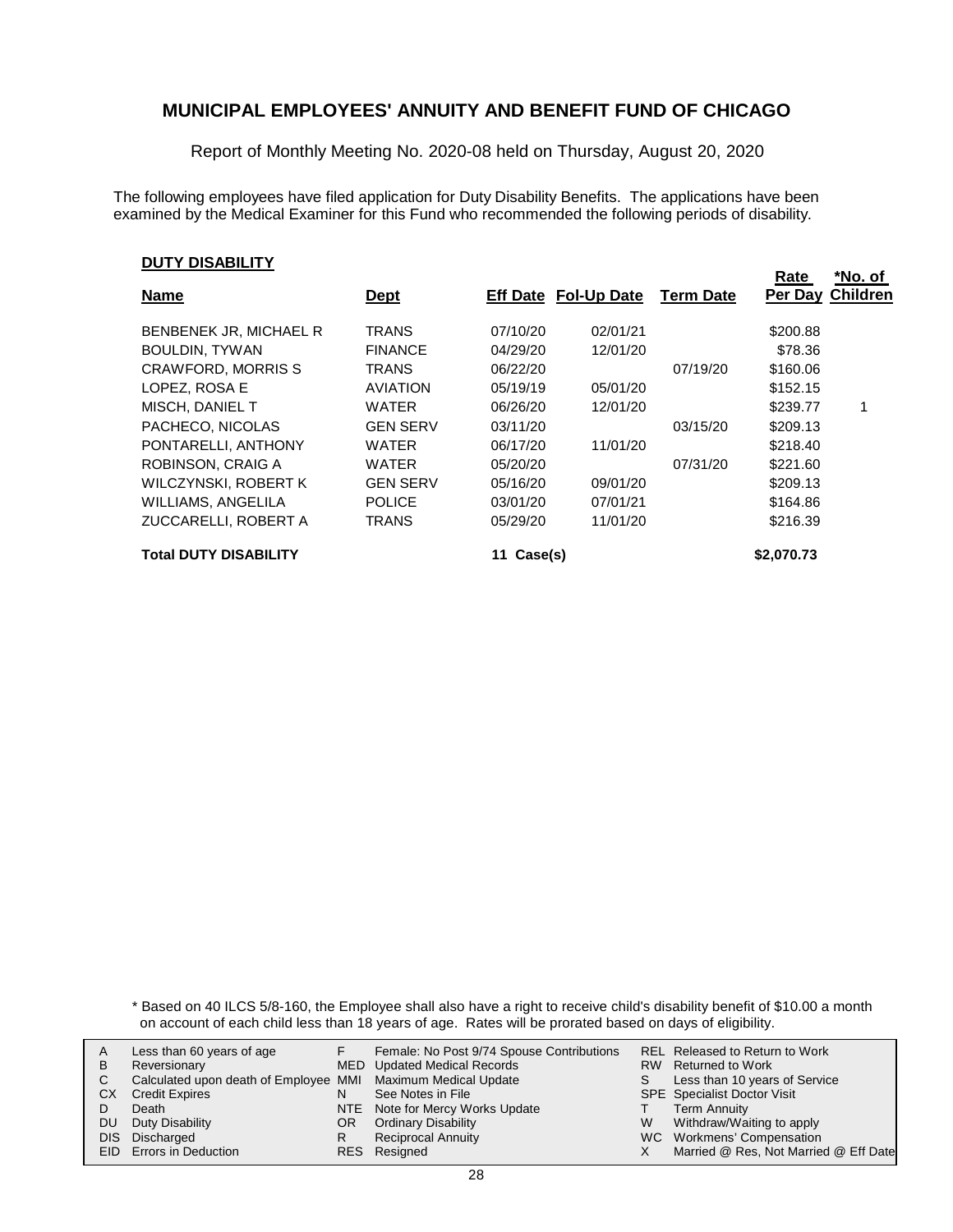Report of Monthly Meeting No. 2020-08 held on Thursday, August 20, 2020

The following employees have filed application for Ordinary Disability Benefits. The applications have been examined by the Medical Examiner for this Fund who recommended the following periods of disability.

#### **ORDINARY DISABILITY**

|                                  |                    |            |                             |                  | <b>Rate</b> |
|----------------------------------|--------------------|------------|-----------------------------|------------------|-------------|
| <b>Name</b>                      | <b>Dept</b>        |            | <b>Eff Date Fol-Up Date</b> | <b>Term Date</b> | Per Day     |
| <b>BOTICA, RANDALL J</b>         | <b>AVIATION</b>    | 07/02/20   | 10/01/20                    |                  | \$141.33    |
| DIXON, CYNTHIA D                 | <b>POLICE</b>      | 05/01/20   |                             | 05/28/20         | \$116.51    |
| ELROD, MERLE S                   | <b>BUS AFFAIRS</b> | 07/16/20   | 12/01/20                    |                  | \$84.87     |
| FELTON, EFREM L                  | BE                 | 06/19/20   | 02/01/21                    |                  | \$52.04     |
| FERGUSON, JEROME                 | <b>WATER</b>       | 08/01/20   |                             | 08/14/20         | \$140.36    |
| KILGORE, BERHONDA T              | <b>OEMC</b>        | 07/04/20   | 10/01/20                    |                  | \$116.51    |
| LOOSA, GREGORY M                 | <b>AVIATION</b>    | 12/12/19   |                             | 01/26/20         | \$106.71    |
| MENDZA, JOSEPH S                 | STS & SAN          | 08/12/20   |                             | 08/17/20         | \$110.92    |
| MONSON, DARYL A                  | <b>WATER</b>       | 08/28/20   | 12/01/20                    |                  | \$144.60    |
| MURRAY, GEORGINE E               | <b>OEMC</b>        | 04/25/20   |                             | 06/25/20         | \$106.19    |
| PICKENS, CHERYL A                | <b>POLICE</b>      | 07/27/20   | 12/01/20                    |                  | \$96.53     |
| REIDY, EDWARD J                  | <b>BLDGS</b>       | 12/21/19   |                             | 04/15/20         | \$151.04    |
| REYNOLDS, SUSIE N                | <b>BUS AFFAIRS</b> | 06/04/20   |                             | 07/21/20         | \$119.95    |
| ROBINSON, CHERYL A               | <b>POLICE</b>      | 07/27/20   | 07/01/21                    |                  | \$146.86    |
| ROJAS, ALEJANDRO                 | STS & SAN          | 06/26/20   |                             | 07/12/20         | \$106.71    |
| <b>SCHMITZ, KELLY M</b>          | <b>OEMC</b>        | 06/14/20   | 12/01/20                    |                  | \$96.77     |
| SCOTT, LYNNTOSHA N               | <b>POLICE</b>      | 04/18/20   |                             | 05/13/20         | \$63.60     |
| TONEY, MARITZA S                 | <b>OEMC</b>        | 07/01/20   |                             | 07/15/20         | \$75.70     |
| WAGNER, JOANN                    | <b>TRANS</b>       | 07/20/20   |                             | 08/05/20         | \$124.57    |
| WEBER-MIDLOWSKI, LYNN C          | BE                 | 06/04/20   | 09/01/20                    |                  | \$64.10     |
| WOODS, SAMANTHA                  | <b>POLICE</b>      | 01/10/20   |                             | 02/01/20         | \$75.70     |
| <b>WOOTEN, JERRY</b>             | <b>TRANS</b>       | 07/26/20   | 01/01/21                    |                  | \$106.71    |
| <b>Total ORDINARY DISABILITY</b> |                    | 22 Case(s) |                             |                  | \$2,348.28  |

Trustee McMahon moved that the applicants for Ordinary and Duty disability benefits be granted such benefits for the period and at the rate shown opposite their respective names. Seconded Trustee Johnson. Carried: Ayes- Trustee Conyears-Ervin, Trustee Johnson, Trustee McMahon, Trustee Soni and Trustee Thompson.. Nays-None.

| A   | Less than 60 years of age                                    |     | Female: No Post 9/74 Spouse Contributions |   | REL Released to Return to Work        |
|-----|--------------------------------------------------------------|-----|-------------------------------------------|---|---------------------------------------|
| B   | Reversionary                                                 |     | MED Updated Medical Records               |   | RW Returned to Work                   |
|     | Calculated upon death of Employee MMI Maximum Medical Update |     |                                           |   | Less than 10 years of Service         |
| CХ  | <b>Credit Expires</b>                                        |     | See Notes in File                         |   | <b>SPE</b> Specialist Doctor Visit    |
|     | Death                                                        |     | NTE Note for Mercy Works Update           |   | <b>Term Annuity</b>                   |
| DU. | Duty Disability                                              | OR. | <b>Ordinary Disability</b>                | W | Withdraw/Waiting to apply             |
|     | DIS Discharged                                               |     | <b>Reciprocal Annuity</b>                 |   | WC Workmens' Compensation             |
|     | EID Errors in Deduction                                      |     | RES Resigned                              |   | Married @ Res, Not Married @ Eff Date |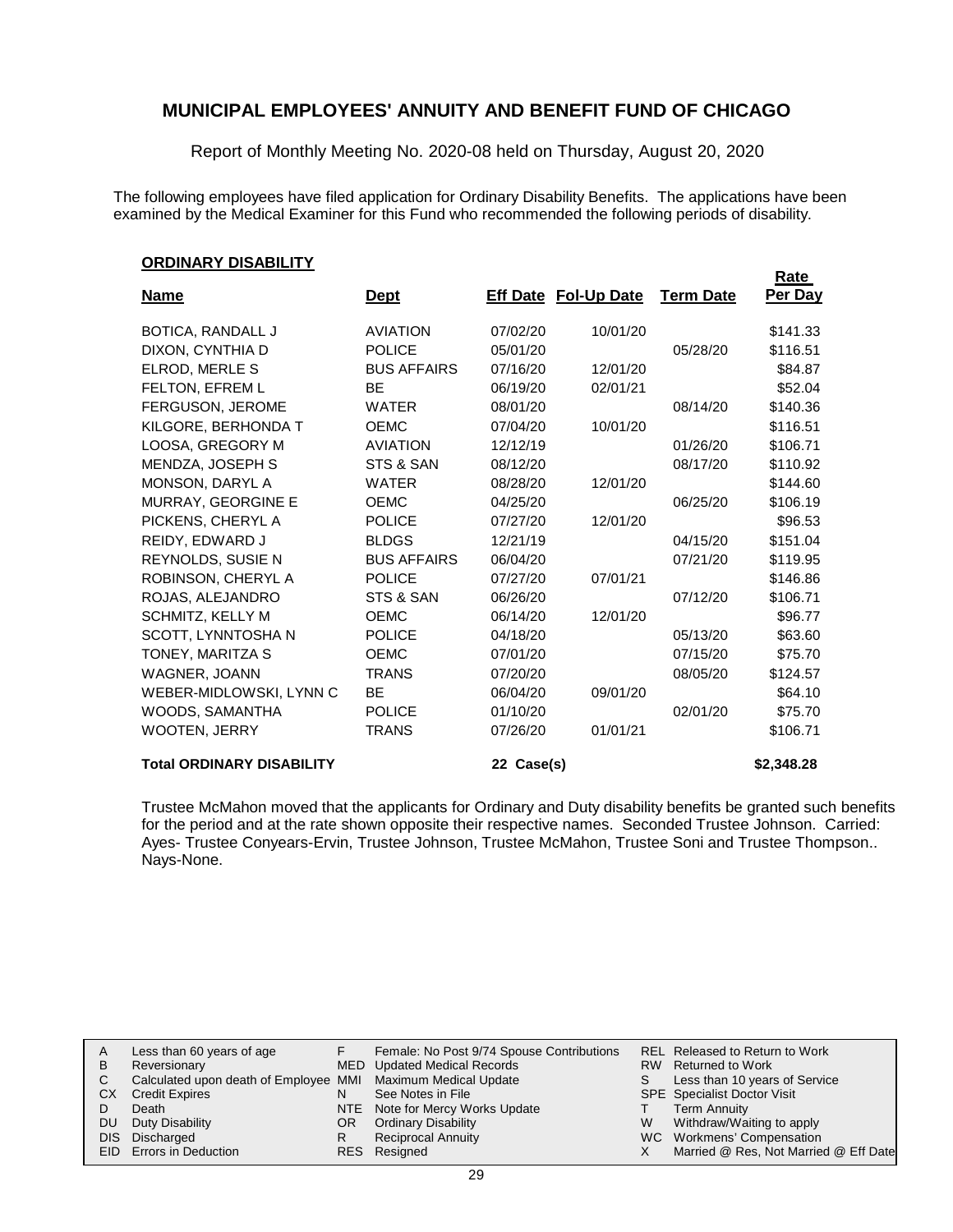Report of Monthly Meeting No. 2020-08 held on Thursday, August 20, 2020

The following employees receiving Duty Disability Benefits have applied for extension of such benefits. The applications have been examined by the Medical Examiner for this Fund who recommended the following extensions.

**Rate**

#### **DUTY-EXTENSION OF**

|                                |                                     |                   |               |                | Rate       | <u>*No. of</u>   |
|--------------------------------|-------------------------------------|-------------------|---------------|----------------|------------|------------------|
| <b>Name</b>                    | <b>Dept</b>                         | <b>Start Date</b> | <b>Period</b> | <b>Ext Req</b> |            | Per Day Children |
| <b>BOTICA, PATRICK D</b>       | STS & SAN                           | 05/08/20          | 01/01/21      | <b>MED</b>     | \$216.62   |                  |
| <b>BURNS, ROBERT C</b>         | <b>WATER</b>                        | 11/01/19          | 10/01/20      | <b>MED</b>     | \$217.97   |                  |
| CAPELLANI, PASQUALE P          | <b>AVIATION</b>                     | 08/27/19          | 12/01/20      | <b>MED</b>     | \$155.79   |                  |
| COTTER, VINCENT P              | <b>AVIATION</b>                     | 02/19/18          | 05/31/20      | <b>FINAL</b>   | \$152.04   | 2                |
| CUEVAS, AURELIO                | <b>TRANS</b>                        | 03/30/18          | 11/01/20      | <b>MED</b>     | \$197.67   | $\overline{2}$   |
| DAMARJIAN, GARABED J           | <b>TRANS</b>                        | 05/22/18          | 02/01/21      | <b>MED</b>     | \$161.16   |                  |
| DAVIS, VIOLET A                | STS & SAN                           | 03/16/16          | 02/01/21      | <b>MED</b>     | \$135.40   |                  |
| ELIZONDO, GILBERTO             | STS & SAN                           | 02/13/20          | 12/01/20      | <b>MED</b>     | \$160.06   |                  |
| ENRIQUEZ, JANETTE              | <b>AVIATION</b>                     | 11/01/19          | 11/01/20      | <b>MED</b>     | \$160.06   |                  |
| <b>GALBRAITH, DANIEL J</b>     | <b>FLEET</b>                        | 09/14/19          | 10/01/20      | <b>MED</b>     | \$207.50   | 2                |
| <b>GARCIA, JAIME B</b>         | STS & SAN                           | 09/19/19          | 02/01/21      | <b>MED</b>     | \$160.06   |                  |
| GOMEZ, WILLIAM                 | <b>WATER</b>                        | 01/20/04          | 02/01/21      | <b>MED</b>     | \$74.05    |                  |
| HULL, DARRELL                  | <b>FLEET</b>                        | 06/18/19          | 10/01/20      | <b>MED</b>     | \$155.79   |                  |
| KENNEDY, MARK F                | <b>FLEET</b>                        | 01/17/20          | 12/01/20      | <b>MED</b>     | \$219.81   | $\overline{2}$   |
| KOPERCZAK JR, JOSEPH F         | <b>WATER</b>                        | 10/10/17          | 03/01/21      | <b>MED</b>     | \$152.15   |                  |
| <b>KROULAIDIS JR, JOHN J</b>   | <b>WATER</b>                        | 11/01/19          | 11/01/20      | <b>SPE</b>     | \$217.46   |                  |
| LOPEZ, ROSA E                  | <b>AVIATION</b>                     | 05/19/19          | 03/01/21      | <b>NTE</b>     | \$152.15   |                  |
| MARVEL, CLIFTON L              | STS & SAN                           | 06/11/18          | 10/01/20      | <b>MED</b>     | \$152.15   |                  |
| MIRELES, CARLOS                | STS & SAN                           | 06/18/13          | 01/01/21      | <b>MED</b>     | \$142.96   | 3                |
| PAYNE, JIMMY L                 | <b>GEN SERV</b>                     | 03/29/19          | 11/01/20      | <b>MED</b>     | \$155.79   |                  |
| ROMAN, DENISE M                | <b>PLANNING &amp;</b><br><b>DEV</b> | 09/01/19          | 12/01/20      | <b>MED</b>     | \$204.71   |                  |
| RUSSO, JOSEPH M                | <b>TRANS</b>                        | 01/07/14          | 07/01/21      | <b>MED</b>     | \$181.00   | 2                |
| SALDIVAR, STEVE                | <b>WATER</b>                        | 11/12/11          | 06/29/21      | <b>CX</b>      | \$150.44   |                  |
| TURNER, FLORA L                | <b>BE</b>                           | 12/19/04          | 02/01/21      | <b>MED</b>     | \$52.46    |                  |
| WILLIAMS, TERRY C              | STS & SAN                           | 11/21/19          | 11/01/20      | <b>MED</b>     | \$160.06   |                  |
| ZIOMEK, JEFFREY G              | <b>TRANS</b>                        | 10/09/17          | 01/01/21      | <b>MED</b>     | \$147.49   |                  |
| ZORICH, LAWRENCE J             | <b>WATER</b>                        | 08/14/08          | 03/01/21      | <b>NTE</b>     | \$162.54   |                  |
| <b>Total DUTY-EXTENSION OF</b> |                                     | 27 Case(s)        |               |                | \$4,405.34 |                  |

\* Based on 40 ILCS 5/8-160, the Employee shall also have a right to receive child's disability benefit of \$10.00 a month on account of each child less than 18 years of age. Rates will be prorated based on days of eligibility.

| В  | Less than 60 years of age<br>Reversionary                    |     | Female: No Post 9/74 Spouse Contributions<br>MED Updated Medical Records |   | REL Released to Return to Work<br>RW Returned to Work |
|----|--------------------------------------------------------------|-----|--------------------------------------------------------------------------|---|-------------------------------------------------------|
|    |                                                              |     |                                                                          |   |                                                       |
|    | Calculated upon death of Employee MMI Maximum Medical Update |     |                                                                          |   | Less than 10 years of Service                         |
| CХ | <b>Credit Expires</b>                                        |     | See Notes in File                                                        |   | <b>SPE</b> Specialist Doctor Visit                    |
|    | Death                                                        |     | NTE Note for Mercy Works Update                                          |   | <b>Term Annuity</b>                                   |
| DU | Duty Disability                                              | OR. | <b>Ordinary Disability</b>                                               | W | Withdraw/Waiting to apply                             |
|    | DIS Discharged                                               |     | <b>Reciprocal Annuity</b>                                                |   | WC Workmens' Compensation                             |
|    | <b>EID</b> Errors in Deduction                               |     | RES Resigned                                                             |   | Married @ Res, Not Married @ Eff Date                 |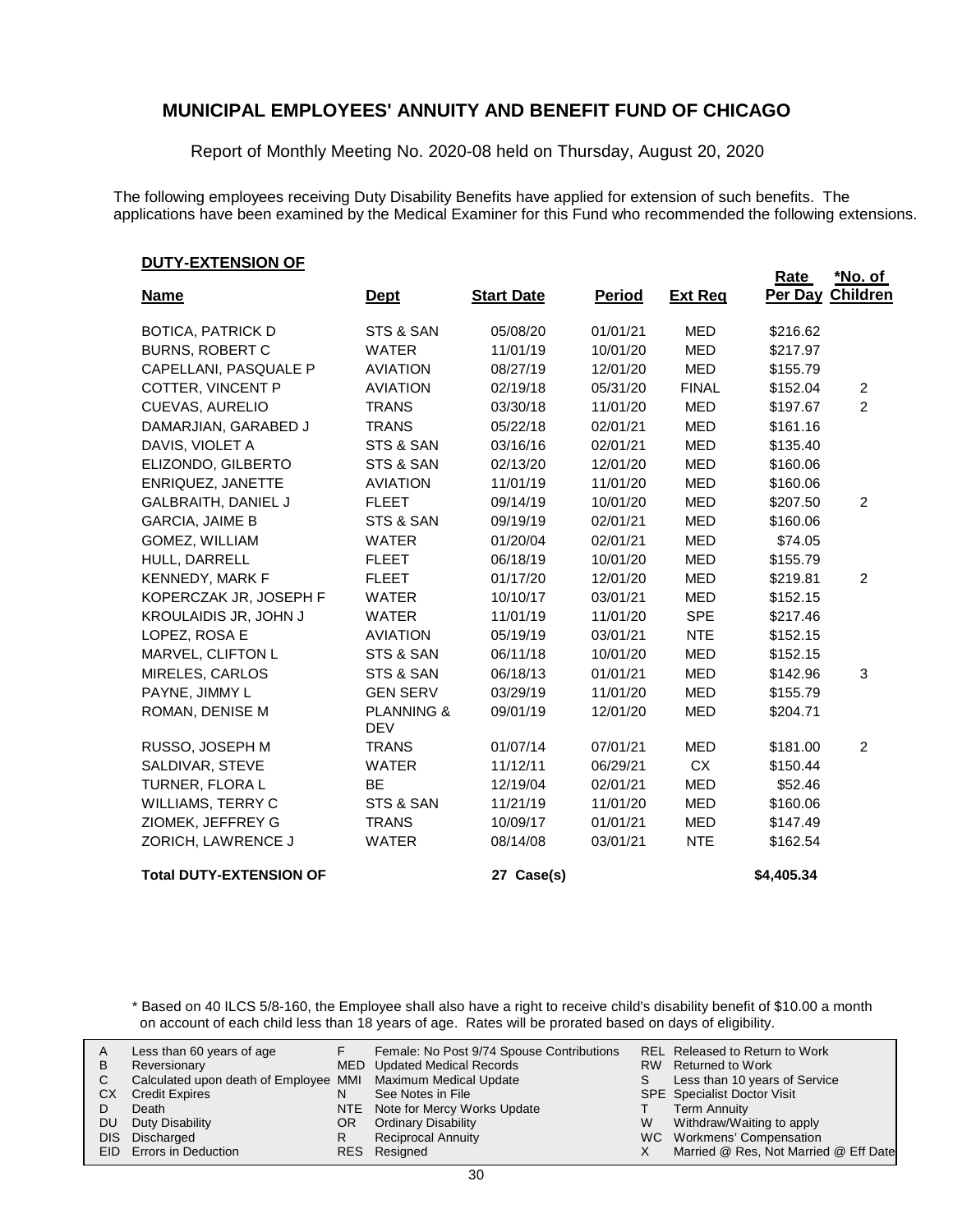Report of Monthly Meeting No. 2020-08 held on Thursday, August 20, 2020

The following employees receiving Ordinary Disability Benefits have applied for extension of such benefits. The applications have been examined by the Medical Examiner for this Fund who recommended the following extensions.

#### **ORDINARY-EXTENSION OF**

|                                    |                 |                   |               |                | Rate       |
|------------------------------------|-----------------|-------------------|---------------|----------------|------------|
| <b>Name</b>                        | <u>Dept</u>     | <b>Start Date</b> | <b>Period</b> | <b>Ext Reg</b> | Per Day    |
| <b>BOLGER, JERE J</b>              | <b>AVIATION</b> | 04/12/20          | 11/01/20      | <b>MED</b>     | \$106.71   |
| <b>BOOKER, SHERMAN S</b>           | <b>AVIATION</b> | 12/24/19          | 02/02/21      | <b>CX</b>      | \$106.71   |
| CALDERON, SANDRA L                 | <b>BE</b>       | 10/28/18          | 12/01/20      | <b>MED</b>     | \$64.13    |
| COPLIN, ARSIS L                    | <b>DOIT</b>     | 09/05/19          | 11/01/20      | <b>MED</b>     | \$131.64   |
| DI SANDRO, CHRISTOPHER A           | <b>AVIATION</b> | 03/20/20          | 12/01/20      | <b>MED</b>     | \$144.41   |
| <b>GRIFFIN, ATTALLAH</b>           | <b>OEMC</b>     | 09/09/17          | 09/27/20      | <b>CX</b>      | \$116.51   |
| HINES, JUANESSA L                  | <b>POLICE</b>   | 07/16/19          | 12/01/20      | <b>MED</b>     | \$84.20    |
| <b>HOBBS, KELLY</b>                | <b>TRANS</b>    | 03/07/18          | 03/01/21      | <b>MED</b>     | \$83.06    |
| HOLLEY, ROBERT P                   | <b>WATER</b>    | 04/16/20          | 11/01/20      | <b>MED</b>     | \$106.71   |
| KANTROWITZ, ALEX F                 | <b>AVIATION</b> | 07/21/19          | 11/01/20      | <b>MED</b>     | \$103.86   |
| MATHEWS JR, WESLEY                 | STS & SAN       | 06/22/19          | 03/01/21      | <b>MED</b>     | \$105.42   |
| MC INTYRE, ROSEANNA                | <b>WATER</b>    | 02/18/19          | 01/01/21      | <b>MED</b>     | \$100.14   |
| MCELROY, GAIL H                    | <b>BE</b>       | 04/19/19          | 09/01/20      | <b>MED</b>     | \$54.72    |
| MERCADO, MIGDALIA                  | STS & SAN       | 02/03/20          | 10/01/20      | <b>CX</b>      | \$106.71   |
| MONTES, ILIA Y                     | <b>BE</b>       | 06/03/17          | 11/03/20      | <b>CX</b>      | \$32.75    |
| NEWMAN, JASON                      | <b>OEMC</b>     | 11/19/19          | 01/01/21      | <b>MED</b>     | \$97.63    |
| POPE, DARRELL K                    | <b>WATER</b>    | 11/29/19          | 02/01/21      | <b>MED</b>     | \$64.49    |
| RUCKER, FRANCINE                   | <b>BE</b>       | 08/27/19          | 03/01/21      | <b>MED</b>     | \$53.13    |
| RUFF, SHARON M                     | STS & SAN       | 06/17/19          | 12/01/20      | <b>MED</b>     | \$107.59   |
| SALONE, LISA M                     | <b>OEMC</b>     | 04/17/17          | 10/01/20      | <b>MED</b>     | \$95.82    |
| SMITH, DEBBIE M                    | <b>FIRE</b>     | 08/10/18          | 12/01/20      | <b>MED</b>     | \$148.68   |
| STROUD JR JR, JAMES E              | <b>WATER</b>    | 10/01/18          | 11/01/20      | <b>MED</b>     | \$123.15   |
| TAYLOR, JALANDA M                  | <b>AVIATION</b> | 08/06/19          | 12/01/20      | <b>MED</b>     | \$101.36   |
| <b>VELEZ, RICARDO P</b>            | <b>TRANS</b>    | 03/07/20          | 11/01/20      | <b>MED</b>     | \$106.71   |
| WILLIAMS, JUANITA                  | <b>CPL</b>      | 07/06/19          | 02/01/21      | <b>MED</b>     | \$69.02    |
| YOUSIF, ALICE A                    | <b>BE</b>       | 04/20/19          | 01/01/21      | <b>MED</b>     | \$30.70    |
| ZWARYCZ, THOMAS J                  | <b>WATER</b>    | 06/26/20          | 12/01/20      | <b>MED</b>     | \$106.71   |
| <b>Total ORDINARY-EXTENSION OF</b> |                 | 27 Case(s)        |               |                | \$2,552.67 |

Trustee Johnson moved that the applicants for extension of Ordinary and Duty disability benefits shown hereinbefore be granted such extension for the period and at the rate shown opposite their respective names. Seconded Trustee McMahon. Carried: Ayes- Trustee Conyears-Ervin, Trustee Johnson, Trustee McMahon, Trustee Soni and Trustee Thompson. Nays-None.

| A  | Less than 60 years of age                                    |    | Female: No Post 9/74 Spouse Contributions |   | REL Released to Return to Work        |
|----|--------------------------------------------------------------|----|-------------------------------------------|---|---------------------------------------|
| В  | Reversionary                                                 |    | MED Updated Medical Records               |   | RW Returned to Work                   |
|    | Calculated upon death of Employee MMI Maximum Medical Update |    |                                           |   | Less than 10 years of Service         |
| СX | <b>Credit Expires</b>                                        |    | See Notes in File                         |   | <b>SPE</b> Specialist Doctor Visit    |
|    | Death                                                        |    | NTE Note for Mercy Works Update           |   | <b>Term Annuity</b>                   |
| DU | Duty Disability                                              | OR | <b>Ordinary Disability</b>                | w | Withdraw/Waiting to apply             |
|    | DIS Discharged                                               |    | <b>Reciprocal Annuity</b>                 |   | WC Workmens' Compensation             |
|    | EID Errors in Deduction                                      |    | RES Resigned                              |   | Married @ Res, Not Married @ Eff Date |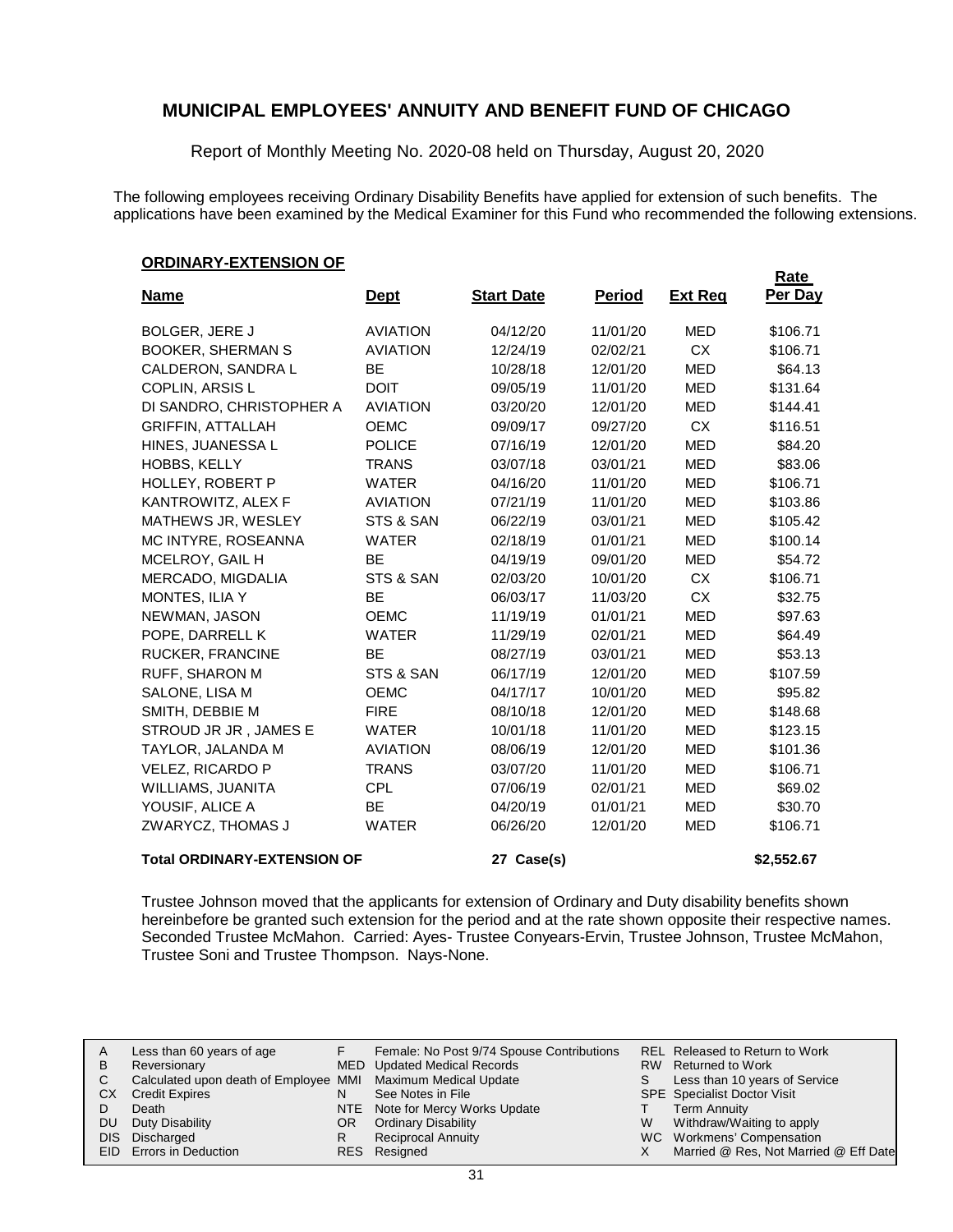Report of Monthly Meeting No. 2020-08 held on Thursday, August 20, 2020

| <b>ADJUSTED DUTY DISABILITY</b> | <u>Rate</u>   |                   |                |                    |
|---------------------------------|---------------|-------------------|----------------|--------------------|
| <b>Name</b>                     | <b>Reason</b> | <b>Start Date</b> | <b>To Date</b> | Per Day            |
| <b>NONE</b>                     |               |                   |                | ORG.<br><b>ADJ</b> |

| A   | Less than 60 years of age                                    |     | Female: No Post 9/74 Spouse Contributions |   | REL Released to Return to Work        |
|-----|--------------------------------------------------------------|-----|-------------------------------------------|---|---------------------------------------|
| B   | Reversionary                                                 |     | MED Updated Medical Records               |   | RW Returned to Work                   |
|     | Calculated upon death of Employee MMI Maximum Medical Update |     |                                           |   | Less than 10 years of Service         |
| CX. | <b>Credit Expires</b>                                        | N   | See Notes in File                         |   | <b>SPE</b> Specialist Doctor Visit    |
|     | Death                                                        |     | NTE Note for Mercy Works Update           |   | Term Annuity                          |
| DU. | Duty Disability                                              | OR. | <b>Ordinary Disability</b>                | W | Withdraw/Waiting to apply             |
|     | DIS Discharged                                               |     | <b>Reciprocal Annuity</b>                 |   | WC Workmens' Compensation             |
|     | EID Errors in Deduction                                      |     | RES Resigned                              |   | Married @ Res, Not Married @ Eff Date |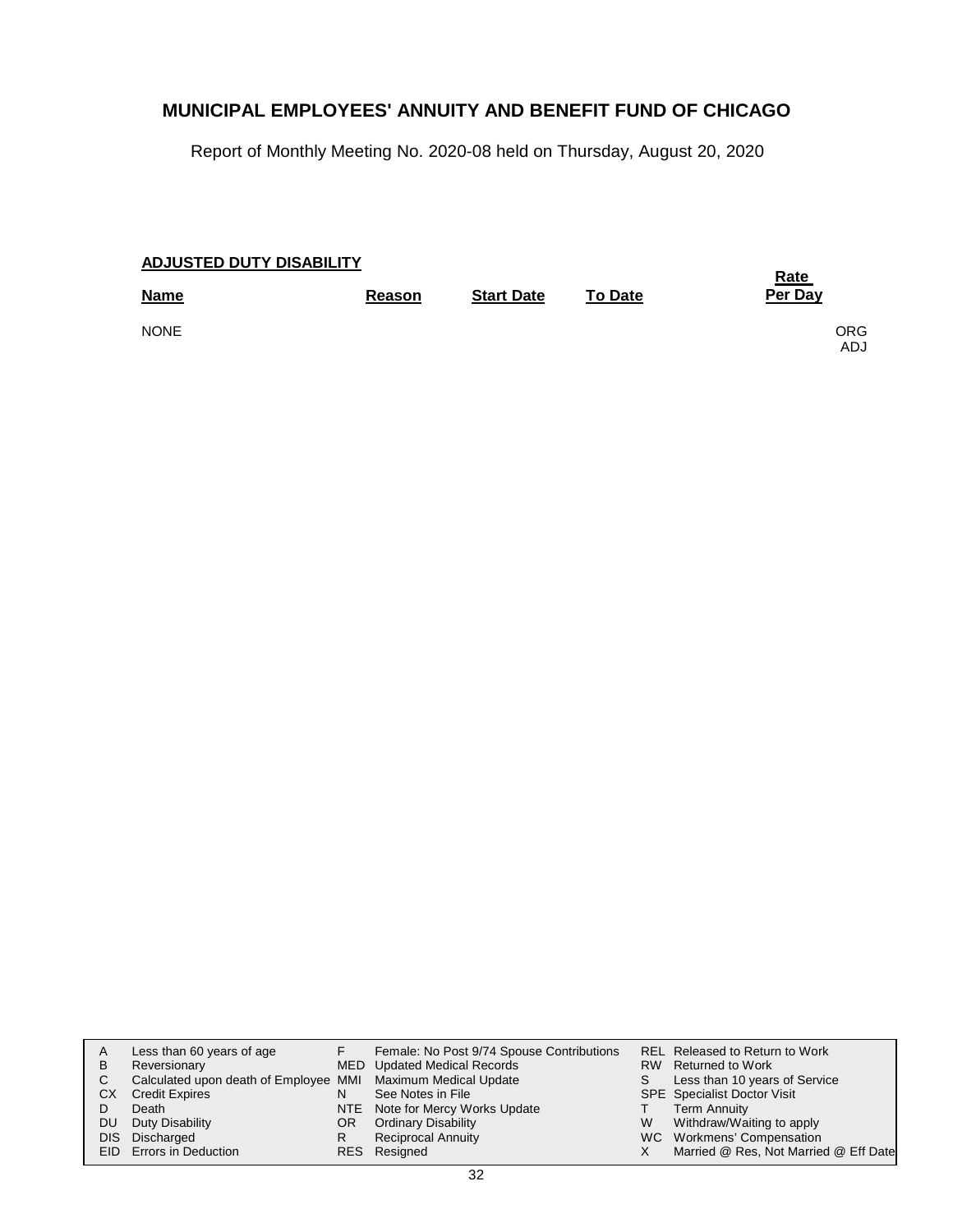Report of Monthly Meeting No. 2020-08 held on Thursday, August 20, 2020

#### **ADJUSTED ORDINARY DISABILITY**

| <b>Name</b>                               | Reason         | <b>Start Date</b>    | <b>To Date</b>       | <u>Rate</u><br>Per Day |            |
|-------------------------------------------|----------------|----------------------|----------------------|------------------------|------------|
| CAUSBY, RAHSAAM                           | Start Date Chg | 02/06/20<br>10/05/19 | 11/01/20<br>02/05/20 | \$103.86<br>\$103.86   | ORG<br>ADJ |
| <b>Total ADJUSTED ORDINARY DISABILITY</b> |                | 1 Case(s)            |                      |                        |            |

Trustee McMahon moved that the adjusted Ordinary and Duty disability benefits shown hereinbefore be approved for payment for the period and at the rate shown opposite their respective names. Seconded Trustee Johnson. Carried: Ayes- Trustee Conyears-Ervin, Trustee Johnson, Trustee McMahon, Trustee Soni and Trustee Thompson. Nays-None.

| A   | Less than 60 years of age                                    |     | Female: No Post 9/74 Spouse Contributions |   | REL Released to Return to Work        |
|-----|--------------------------------------------------------------|-----|-------------------------------------------|---|---------------------------------------|
| B   | Reversionary                                                 |     | MED Updated Medical Records               |   | RW Returned to Work                   |
| C.  | Calculated upon death of Employee MMI Maximum Medical Update |     |                                           |   | Less than 10 years of Service         |
| СX  | <b>Credit Expires</b>                                        |     | See Notes in File                         |   | <b>SPE</b> Specialist Doctor Visit    |
|     | Death                                                        |     | NTE Note for Mercy Works Update           |   | <b>Term Annuity</b>                   |
| DU. | Duty Disability                                              | OR. | <b>Ordinary Disability</b>                | W | Withdraw/Waiting to apply             |
|     | DIS Discharged                                               | R.  | <b>Reciprocal Annuity</b>                 |   | WC Workmens' Compensation             |
|     | EID Errors in Deduction                                      |     | RES Resigned                              |   | Married @ Res, Not Married @ Eff Date |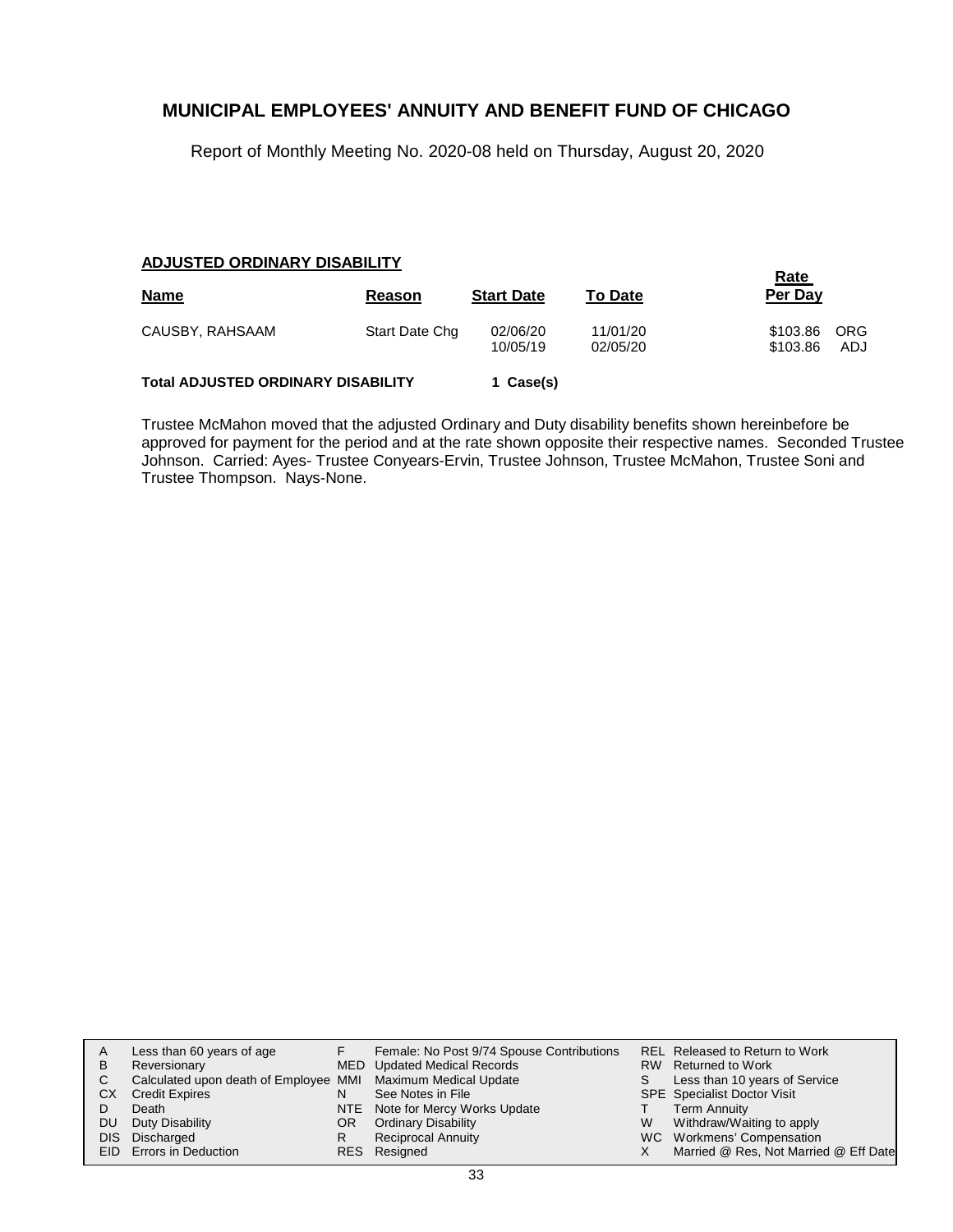Report of Monthly Meeting No. 2020-08 held on Thursday, August 20, 2020

#### **APPLICATION FOR MEMBERSHIP**

The following named employees, officers, or officials, required to file written application for membership in the Fund, have filed such application, and the records indicate they qualify for membership by reason of having the necessary service or other requirements.

#### **Name**

**Title Department**

NONE

#### **CHANGE OF BIRTHS**

The following named employees have submitted documentation showing a date of birth different from the Fund's records and have requested that the Fund correct its records in accordance with the supporting documentation provided.

| <b>Name</b>                 | Date of Birth |                                          | <b>Supporting Document</b>             |
|-----------------------------|---------------|------------------------------------------|----------------------------------------|
| <b>BOHLAR, MARY E</b>       | From<br>To    | September 28, 1952<br>September 29, 1952 | Passport                               |
| <b>BYNUM, LARRY</b>         | From<br>To    | August 31, 1952<br>August 30, 1952       | <b>Birth Certificate</b>               |
| DAVIS, SHIRLEY A            | From<br>To    | August 18, 1957<br>June 18, 1957         | Birth Certificate and Driver's License |
| FELIX, HERIBERTO            | From<br>To    | February 18, 1953<br>February 27, 1954   | <b>Birth Certificate</b>               |
| OROZCO, HORACIO A           | From<br>To    | February 13, 1958<br>July 25, 1960       | <b>Birth Certificate</b>               |
| USHER, TIMOTHY C            | From<br>To    | May 28, 1953<br>May 29, 1953             | <b>Birth Certificate</b>               |
| <b>WASHINGTON, CURTIS J</b> | From<br>To    | April 15, 1947<br>April 16, 1947         | <b>Birth Certificate</b>               |

Trustee Johnson moved that the records of the Fund shown hereinbefore be corrected to show that each individual was born on the date indicated on the document submitted by the member as proof to this Board. Seconded Trustee McMahon. Carried: Ayes- Trustee Conyears-Ervin, Trustee Johnson, Trustee McMahon, Trustee Soni and Trustee Thompson. Nays-None.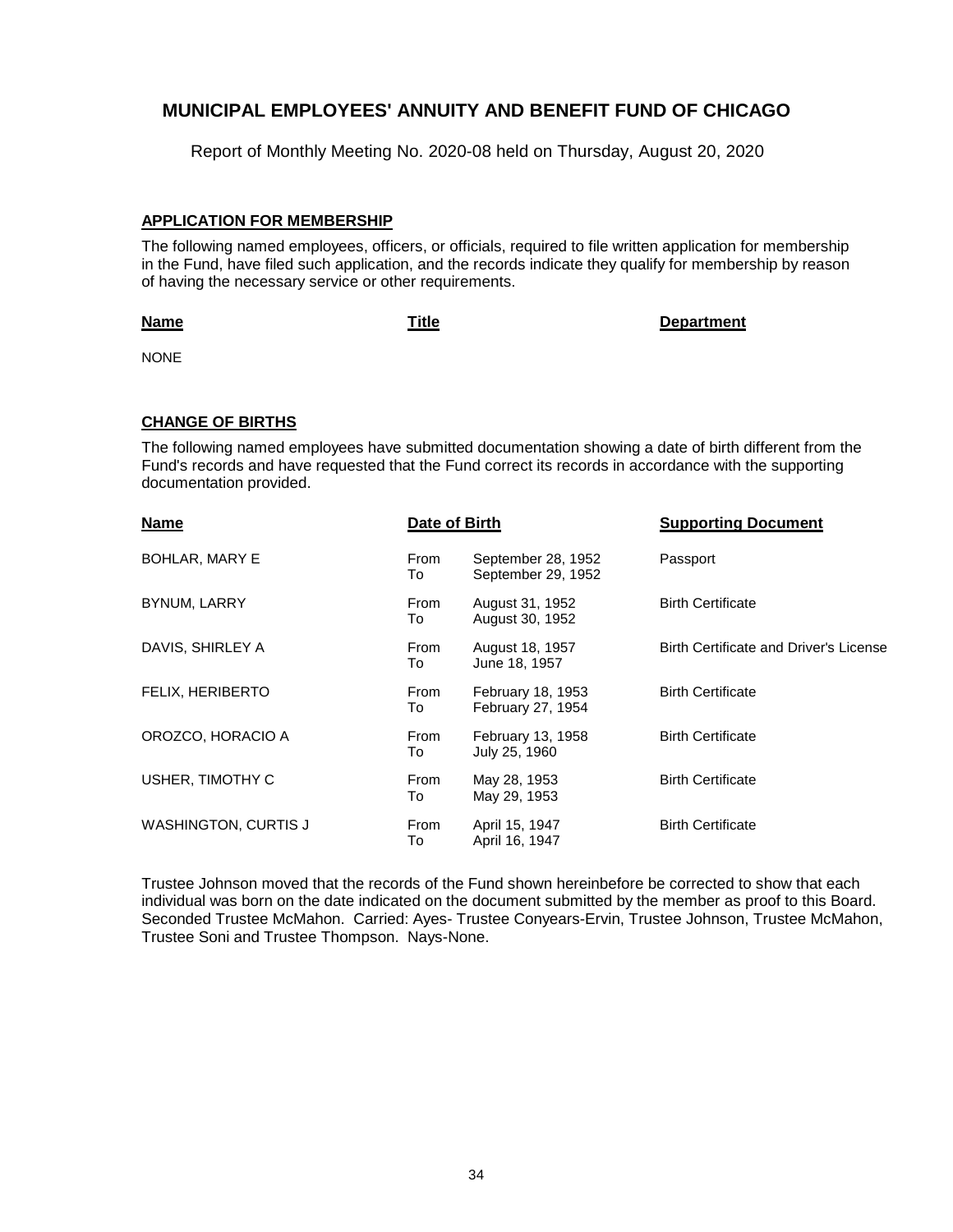Report of Monthly Meeting No. 2020-08 held on Thursday, August 20, 2020

**City Treasurer's Statement of Account as of 07/31/2020**

#### **Investments at Market:**

| City Treasurer's Office, 07/31/2020    | \$518,899.24       |                    |
|----------------------------------------|--------------------|--------------------|
| Northern Trust, 07/31/2020 - Unaudited | \$3,563,148,805.00 |                    |
| <b>Total Investments</b>               |                    | \$3,563,667,704.24 |
| <b>Petty Cash Fund:</b>                |                    | \$400.00           |
| Total Cash and Investments             |                    | \$3,563,668,104.24 |

Trustee Johnson moved that the Treasurer's Report be received and placed on file. Seconded Trustee McMahon. Carried: Ayes- Trustee Johsnon, Trustee McMahon, Trustee Soni and Trustee Thompson, Ms. Conyears-Ervin votes present. Nays-None.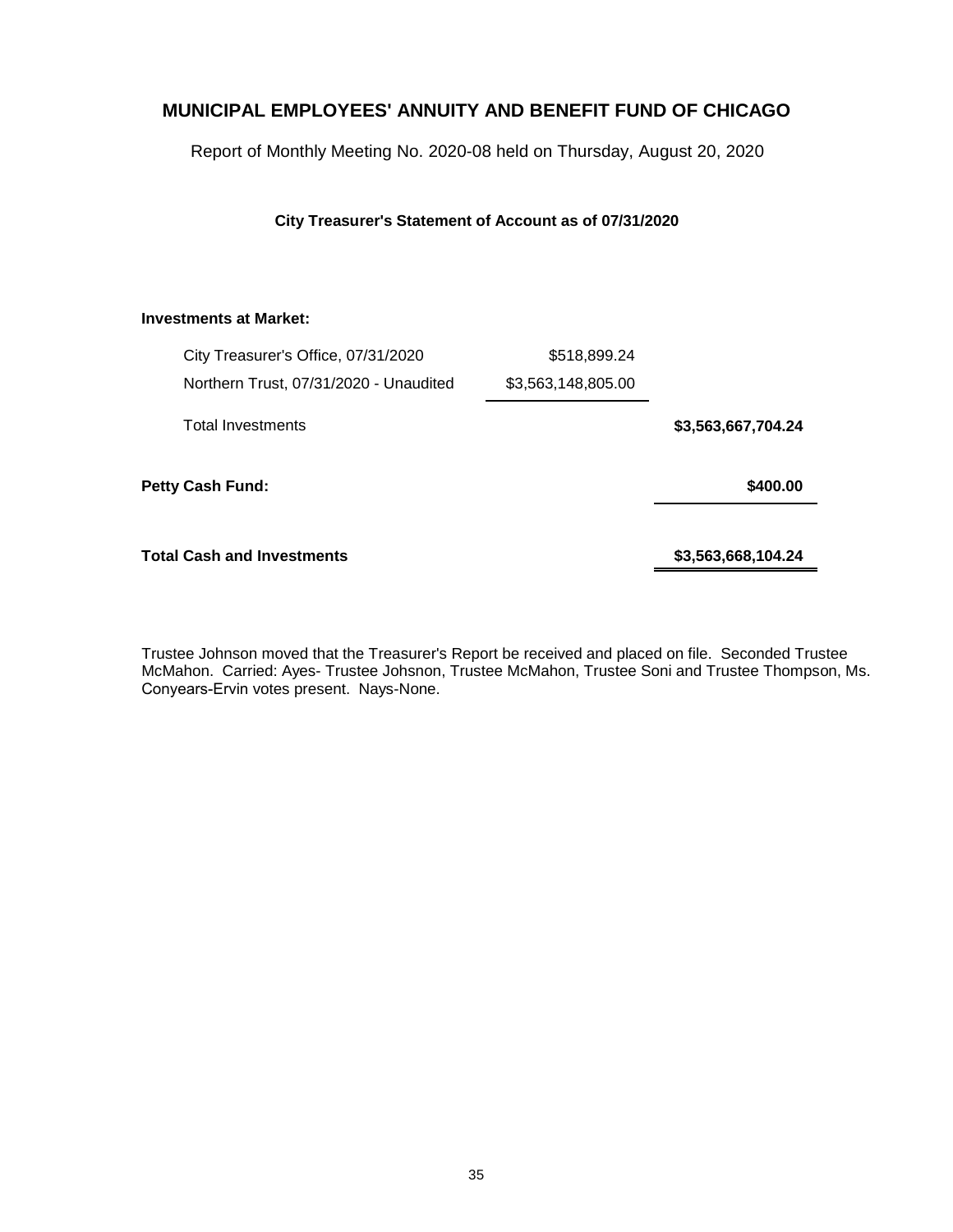Report of Monthly Meeting No. 2020-08 held on Thursday, August 20, 2020

#### **PUBLIC COMMENT**

A quorum was present.

Mr. Craig Slack noted that he is Treasurer's designated proxy representative and is present and participating in the meeting on behalf of the Treasurer until she is able to join the meeting.

Trustee Conyears-Ervin joined the meeting at 9:04 a.m.

President Thompson noted that a new law was passed, Public Act 101-0640, which allows this meeting to be conducted by video/audio conference. The Act requires a roll call vote on each matter acted upon. She requested that Trustees please be prepared to unmute their microphones and clearly respond to the roll call vote on each matter that was considered for approval.

President Thompson noted that, consistent with Public Act 101-0640, physically present at the Fund's office were the Executive Director, Trustee Johnson, and herself. She further noted that the Board would be proceeding by video conference because of the continued belief that due to the COVID-19 pandemic and the Governor's disaster proclamation it is prudent to conduct the proceedings via video conference to limit a physical presence at the Fund's office. Lastly, she noted that the Fund had posted notice of this meeting in accordance with the Open Meetings Act and the meeting was being recorded. She ended her comments stating that a transcript of the proceedings will be prepared and ultimately, after approval, will be made available to the public on the Fund's website.

President Thompson stated that consistent with Public Act 91-0715 and reasonable constraints determined by the Board of Trustees, at each regular meeting of the Board or its committees that is open to the public, members of the public may request a brief time to address the Board on relevant matters within its jurisdiction.

The President asked if there were any requests for public comment.

There were no requests from the public to address the Board.

#### **UPDATE ON FUND'S NET POSITION**

Mr. Yoon provided the Board with a summary of the Net Position of the Fund as of July 31, 2020. Mr. Yoon also provided the Board with the Net Position of Fund as of June 30, 2020, for comparison. Mr. Yoon stated that there are no changes to the Fund's Net position or Funding Ratio since last month.

#### **INVESTMENTS**

#### Market Environment

Mr. Wesner provided a report on the current state of the market. Discussion ensued amongst the Board.

There was disruption on the call and Mr. Wesner was disconnected. Mr. Capps continued the discussion.

Trustee McMahon questioned the recovery and continued rally in the market. Mr. Wesner was reconnected and answered Trustees McMahon's question stating the U.S. market has been driven by a few Mega Cap names and the liquidity in the U.S. has been greater than other markets.

#### Monthly Performance Report

Mr. Wesner reviewed the highlights from the Fund's July 2020 investment performance. Discussion ensued amongst the Board.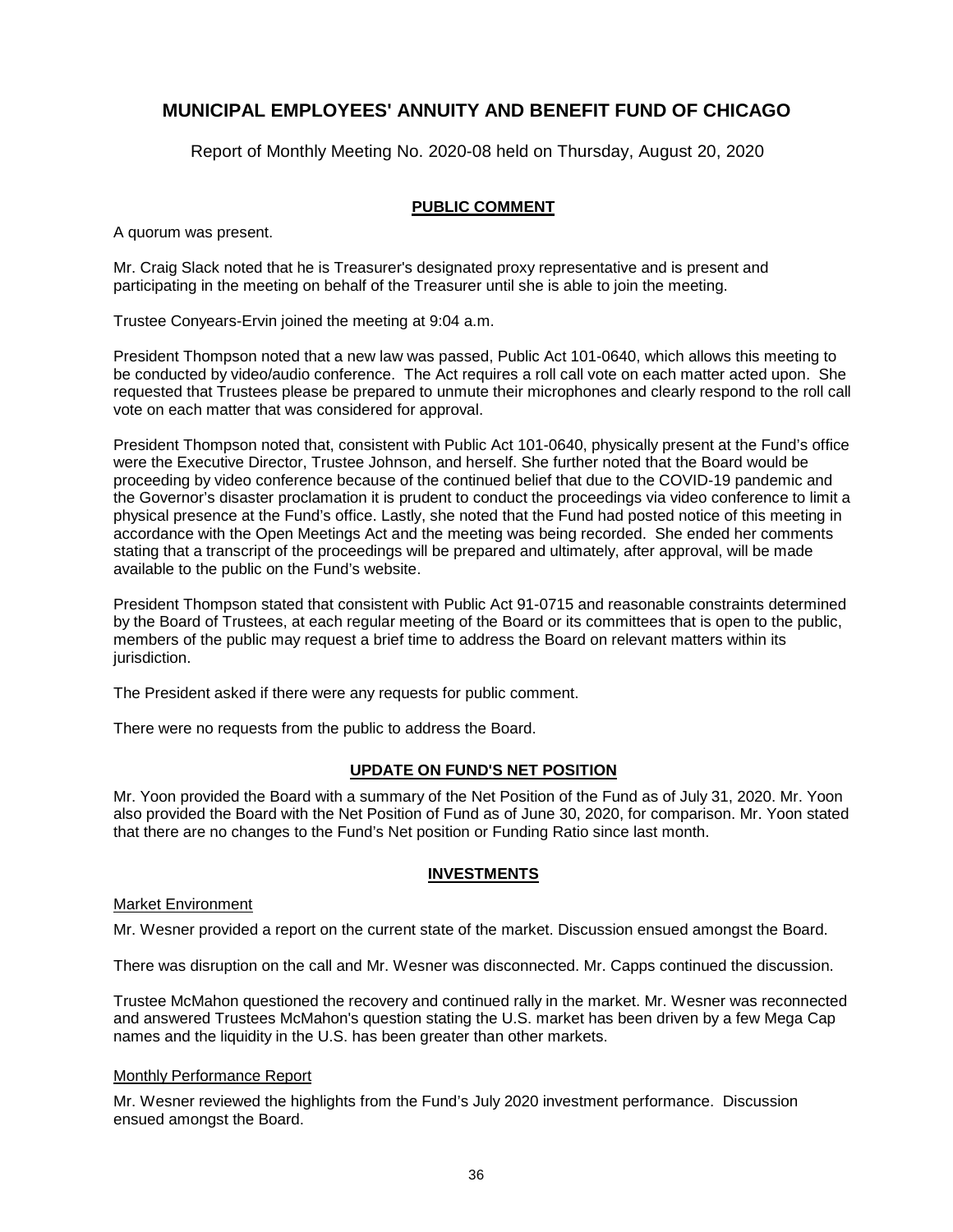Report of Monthly Meeting No. 2020-08 held on Thursday, August 20, 2020

Trustee Johnson inquired as to the difference between a policy benchmark and a dynamic benchmark. Mr. Wesner explained the differences.

At the recommendation of Staff and the Investment Consultant, Trustee McMahon made a motion to place Symphony Bank Loan and Nuveen Small Cap Value on the Watchlist consistent with the Investment Policy. Seconded by Trustee Johnson.

A roll call vote was held.

Carried: Ayes- Trustee Conyears-Ervin, Trustee Johnson, Trustee McMahon, Trustee Soni, and Trustee Thompson. Nays-None.

Mr. Wesner noted that Segall Bryant Hamill has cut their fee from 55 basis points to 30 basis points. Trustee Johnson asked how long this fee would be in effect. Mr. Yoon replied that the fee reduction was for a 1-year term and is effective as of July 1, 2020. It was noted by Trustee Johnson that further discussion will occur at the September 10, 2020, Special Investment Meeting.

#### Second Quarter Performance Report

Mr. Wesner presented the performance of the Fund's investments during the second quarter of 2020.

Mr. Wesner highlighted Private Equity Investments in the Fund's portfolio.

Trustee Johnson and Trustee Conyears-Ervin asked when the Fund would be in a position where it would be prudent to consider investments in Private Equity and Private Credit. Mr. Wesner explained that recommendations for those categories of investments would be appropriate, in his opinion when the Fund has a more stable liquidity profile based on its funding status.

#### MEABF Staff Investment Report

Mr. Yoon presented the Fund's investment report.

#### Second Quarter MWDBE Report

Mr. Yoon reviewed the utilization of MWDBE managers as well as MWDBE brokers during the second quarter and reported that the Fund is meeting its established MWDBE policy goals.

#### Watchlist

Mr. Yoon noted that Segall Bryant & Hamill was the only manager on the Watchlist and that as of this meeting Symphony and Nuveen have been added to the Watchlist.

#### Liquidity

Mr. Yoon reviewed the current liquidity needs of the Fund. Based on the recommendation of the Fund staff and the Investment Consultant, Trustee Johnson made a motion to liquidate up to \$20 million to assist with benefit payments. Seconded by Trustee McMahon.

A roll call vote was held.

Carried: Ayes- Trustee Conyears-Ervin, Trustee Johnson, Trustee McMahon, Trustee Soni, and Trustee Thompson. Nays-None.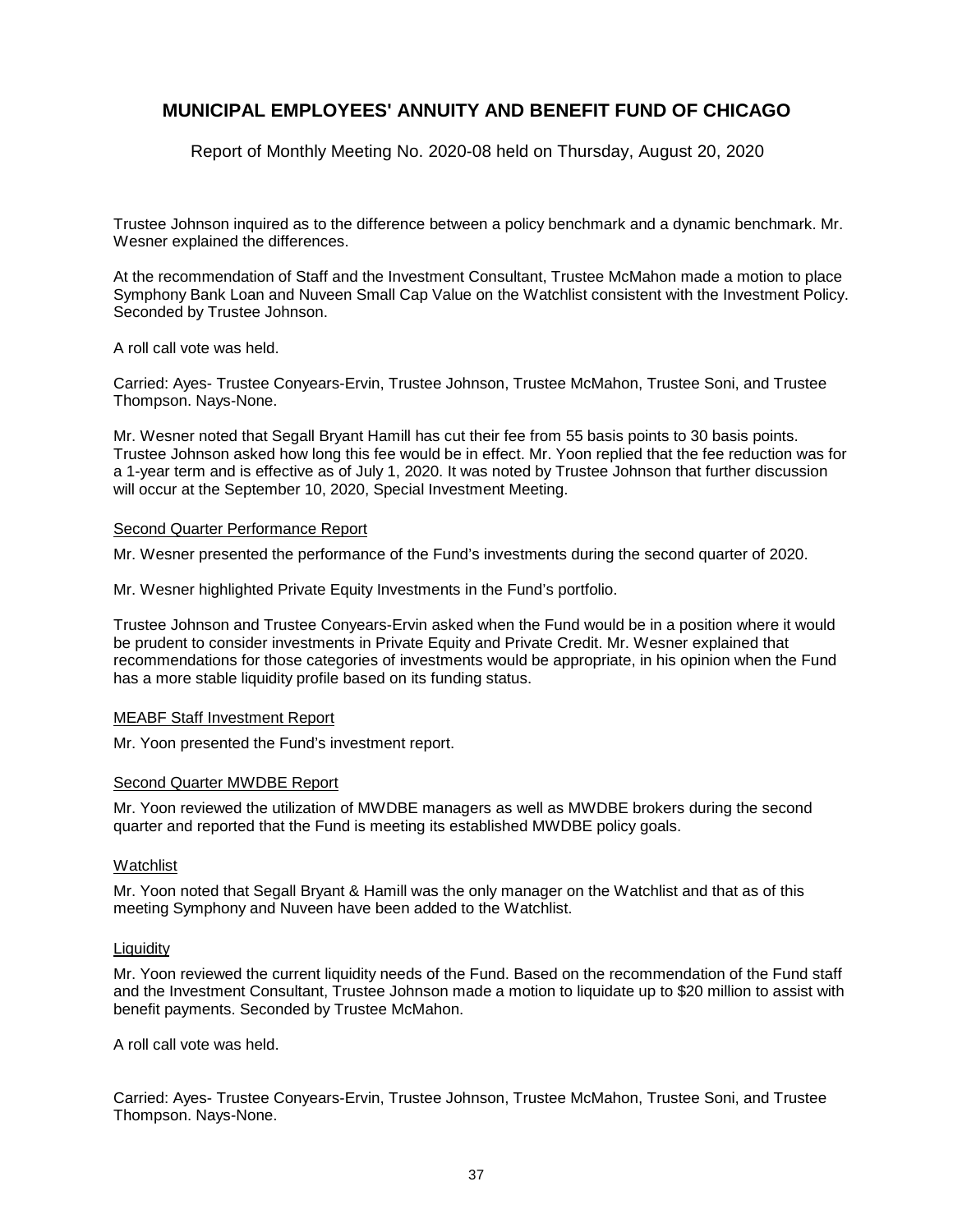Report of Monthly Meeting No. 2020-08 held on Thursday, August 20, 2020

Trustee Johnson requested that there will be further discussion at the Special Investment meeting on September 10, 2020, regarding the Fund's financial status.

#### September 10, 2020 Investment Meeting

Mr. Yoon informed the Board of the proposed agenda for September 10, 2020, Special Investment Meeting.

### **PBS DEMONSTRATION AND PRESENTATION**

Mr. Jim Chang of Novitas presented the Board with the 2020 Pension Benefits System Enhancements, including data enhancements, legislative tier updates, automation of payroll processing, and data consolidation. Mr. Chang also demonstrated to the Board some of the newer functions to the Pension Benefits System. Discussion ensued amongst the Board.

A question and answer session occurred amongst Trustee Johnson and Mr. Chang.

Mr. White expressed his pleasure with the progression that has been made with the Pension Benefits System. Mr. White stated that Novita's has been rapid and extremely responsive to the current project of Automating the Payroll process. Mr. White noted that the next segment of the Pension Benefits System will be the Member Online Portal and reporting.

### **LEGISLATIVE LIAISON PRESENTATION**

Mr. White invited the respondents to Fund's for RFP for Legislative Liaison services to present to the Board relating to their qualifications and experiences.

Vision M.A.I. Consulting Ms. Bukola M. Bello, M.A.

A question and answer session ensued after Ms. Bello's presentation.

Trustee Conyears-Ervin commented on past experiences with Ms. Bello and noted that Ms. Bello displays professionalism and dedication.

Blaida and Associates, LLC Derek Blaida, President

A question and answer session ensued after Mr. Blaida's presentation.

Trustee Conyears-Ervin and Trustee Soni both stated that their past experiences with Mr. Blaida and emphasized that he has always been professional and courteous.

Discussion ensued amongst the Trustees. Trustee Conyers-Ervin expressed concerns regarding the compensation of Ms. Bello's services at present. Mr. White stated that the last payment to Ms. Bello was in June and that Ms. Bello had not been performing any services to the Fund since June to the present.

Trustee Conyers-Ervin suggested that the Fund have an interim contract with Ms. Bello until the Board is prepared to enter a new contract with a Legislative Liaison.

Trustee McMahon asked for a poll to see how many Trustees were prepared to vote on the selection of the Legislative Liaison. Trustees Johnson, McMahon, and Thompson indicated they were prepared to vote on the selection of the Legislative Liaisons at the present meeting. Trustee Conyears Ervin and Soni requested the vote be delayed to a subsequent meeting in order for the Fund to collect information consistent with the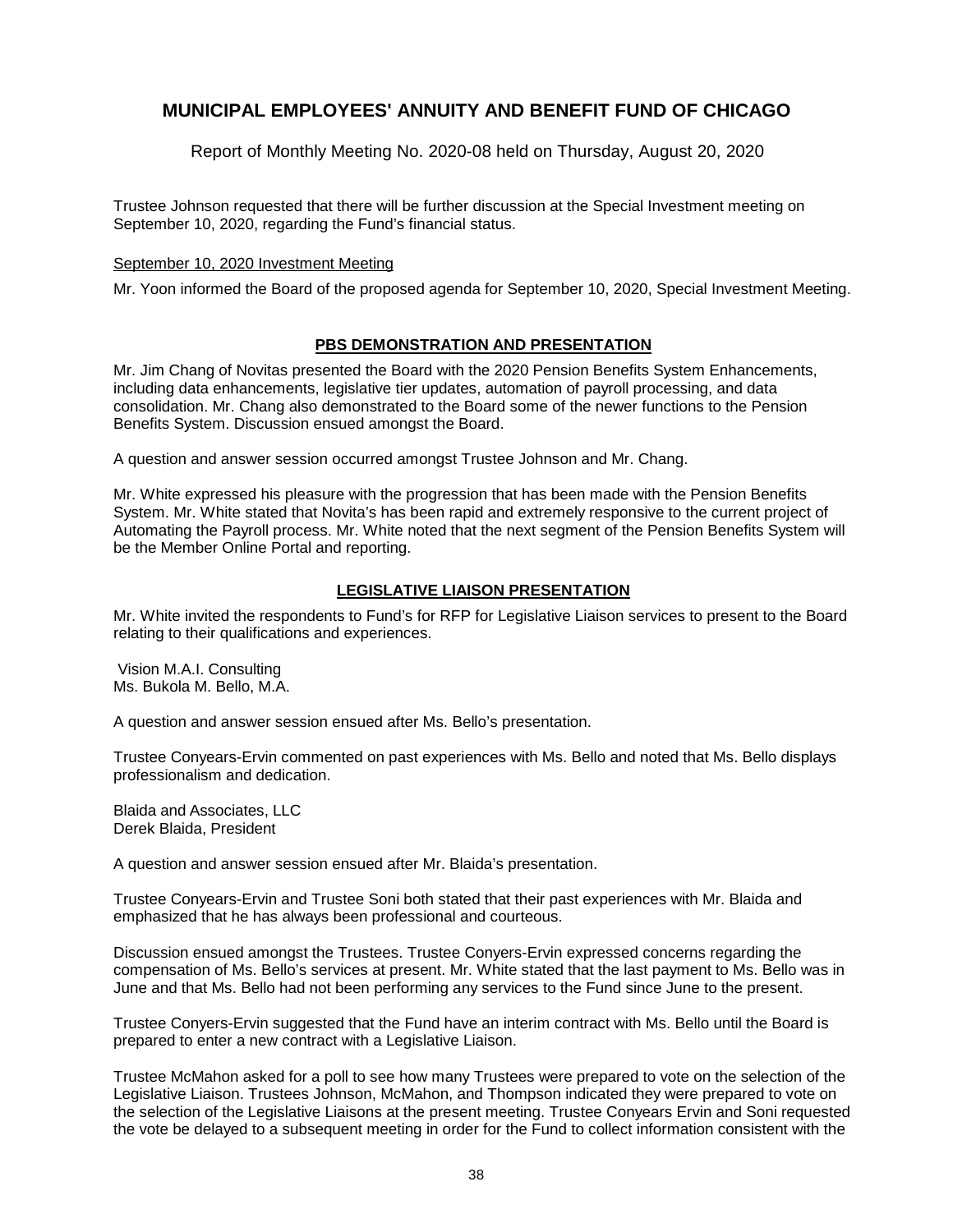Report of Monthly Meeting No. 2020-08 held on Thursday, August 20, 2020

Trustees' discussion.

. After lengthy discussion, Trustee McMahon made a motion to select Bukola Bello to serve as the Fund's Legislative Liaison, subject to contract negotiations. Seconded by Trustee Johnson.

After additional discussion with respect to postponing action on this matter to a subsequent meeting, Trustee McMahon stated that he was not amenable to withdrawing his motion and requested that a roll call vote proceed.

A roll call vote was held.

Ayes- Trustee Johnson, Trustee McMahon, and Trustee Thompson.

Trustee Conyears-Ervin and Trustee Soni abstained from the vote.

Motion carried.

### **FIDUCIARY INSURANCE PRESENTATION**

Mr. Craig Goesel and Mr. Bruno Amici of Alliant/Mesirow Insurance Services presented to the Board on the Fiduciary Liability Insurance Coverage Summary. Following the presentation, Trustee McMahon made a motion to renew the Fund's fiduciary liability policy and to maintain the current policy coverage of fifteen million dollars. Seconded by Trustee Johnson. Trustee Conyears-Ervin noted that the broker recommended a policy that included ten million dollars of coverage at a reduced premium for the Fund. Trustee Soni supported Trustee Conyears-Ervin's suggestion that the Board should consider a policy of ten million dollars of coverage and referred to the insurance coverage at similarly situated pension funds.

A roll call vote was held on the motion to renew the Fund's fiduciary liability policy and to maintain the current policy coverage of fifteen million dollars.

Ayes- Trustee Johnson, Trustee McMahon, and Trustee Thompson. Nays- Trustee Conyears-Ervin and Trustee Soni.

Motion carried.

Discussion ensued amongst the Trustees relating to the fiduciary liability insurance.

#### **2020 TRUSTEE ELECTION**

Based on the information provided by staff, Trustee Johnson made a motion to approve the 2020 Rules of Election as presented. Seconded by Trustee McMahon.

A roll call vote was held.

Carried: Ayes- Trustee Conyears-Ervin, Trustee Johnson, Trustee McMahon, Trustee Soni, and Trustee Thompson. Nays-None.

Ms. Boekman suggested that the 2020 Trustee Election Rules specifically state that due to the COVID-19 pandemic and the Governor's Executive Orders relating to the COVID-19 pandemic the Election Committee made the decision to lower the normal signature petition requirement from 100 to 25 for the one-time limited purpose of the 2020 Trustee Election.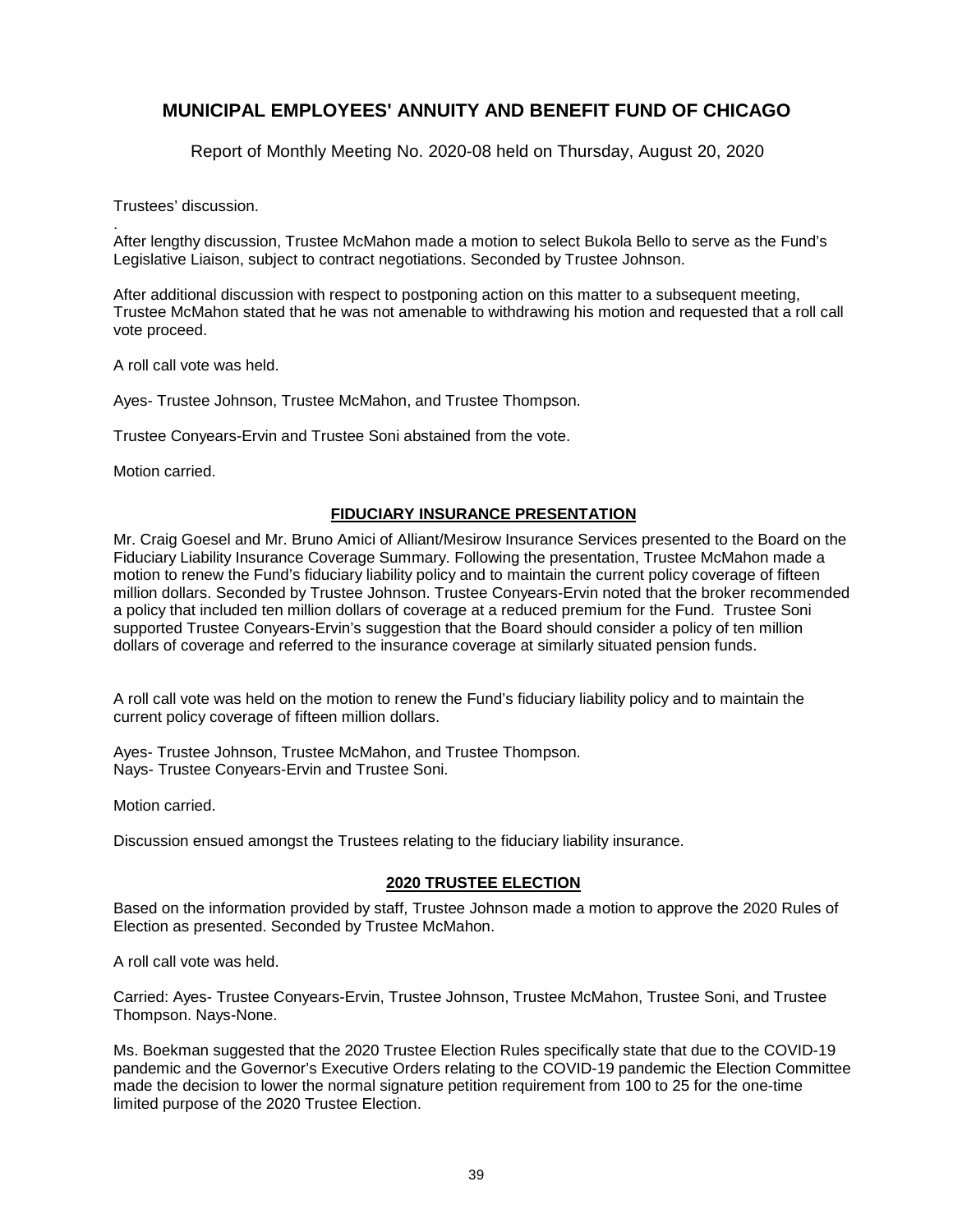Report of Monthly Meeting No. 2020-08 held on Thursday, August 20, 2020

Trustee Johnson a motion to approve the 2020 Rules of Election as edited as requested on the record by Counsel. Seconded by Trustee McMahon.

A roll call vote was held.

Carried: Ayes- Trustee Conyears-Ervin, Trustee Johnson, Trustee McMahon, Trustee Soni, and Trustee Thompson. Nays-None.

### **BLIND MAILING**

Mr. White stated that the Fund had received a request for a blind mailing connected to retiree healthcare options. Trustee Johnson made a motion to approve the health care mailing consistent with the Fund's blind mailing policy. Seconded by Trustee McMahon.

A roll call vote was called.

Carried: Ayes- Trustee Conyear-Ervin, Trustee Johnson, Trustee McMahon, Trustee Soni, and Trustee Thompson. Nays-None.

### **EXECUTIVE DIRECTOR REPORT**

Mr. White updated the Board on FOIA requests.

Mr. White advised the Board that staff is in the process of developing a Purchasing Policy to present to the Board for its consideration in conjunction with upcoming drafts of the proposed Budget for 2021.

Mr. White notified the Board that on July 29th, the MEABF submitted its Comprehensive Annual Financial Report ("CAFR") for 2019 to the Government Finance Officers Association ("GFOA"). Mr. White stated that a copy of the CAFR is posted on the MEABF's website and, MEABF staff is in the process of preparing an abridged version of the CAFR to distribute it to the members.

Mr. White notified the Board that on Friday, July 31, 2020, Lisa Patterson, Assistant Benefits Manager, submitted her letter of resignation, effective as of the close of business on August 31, 2020.

### **OLD BUSINESS/NEW BUSINESS**

Under New Business, Trustee Johnson asked that Staff investigate the calculation for the employer cost for Union Leave of Absence. Trustee Johnson also asked about the cost for COBRA for MEABF employees. Mr. White stated that he had contacted the Fund's insurance provider and they would be providing information regarding COBRA cost and Mr. White notified the Board he would forward it to them.

### **HEARING FOR MEMBER 28331\***

Ms. Boeckman stated that Fund Counsel and counsel for member 28331 agreed to submit written briefs explaining the legal position on either side regarding this matter for the Board record. Ms. Boeckman stated both briefs will be provided to the Board in advance of the September 17, 2020 meeting so there is an opportunity to review them prior to the meeting.

### **LEGAL UPDATE**

Ms. Beckman updated the Board on the Underwood case and noted that the parties are awaiting a status hearing date in the Circuit Court.